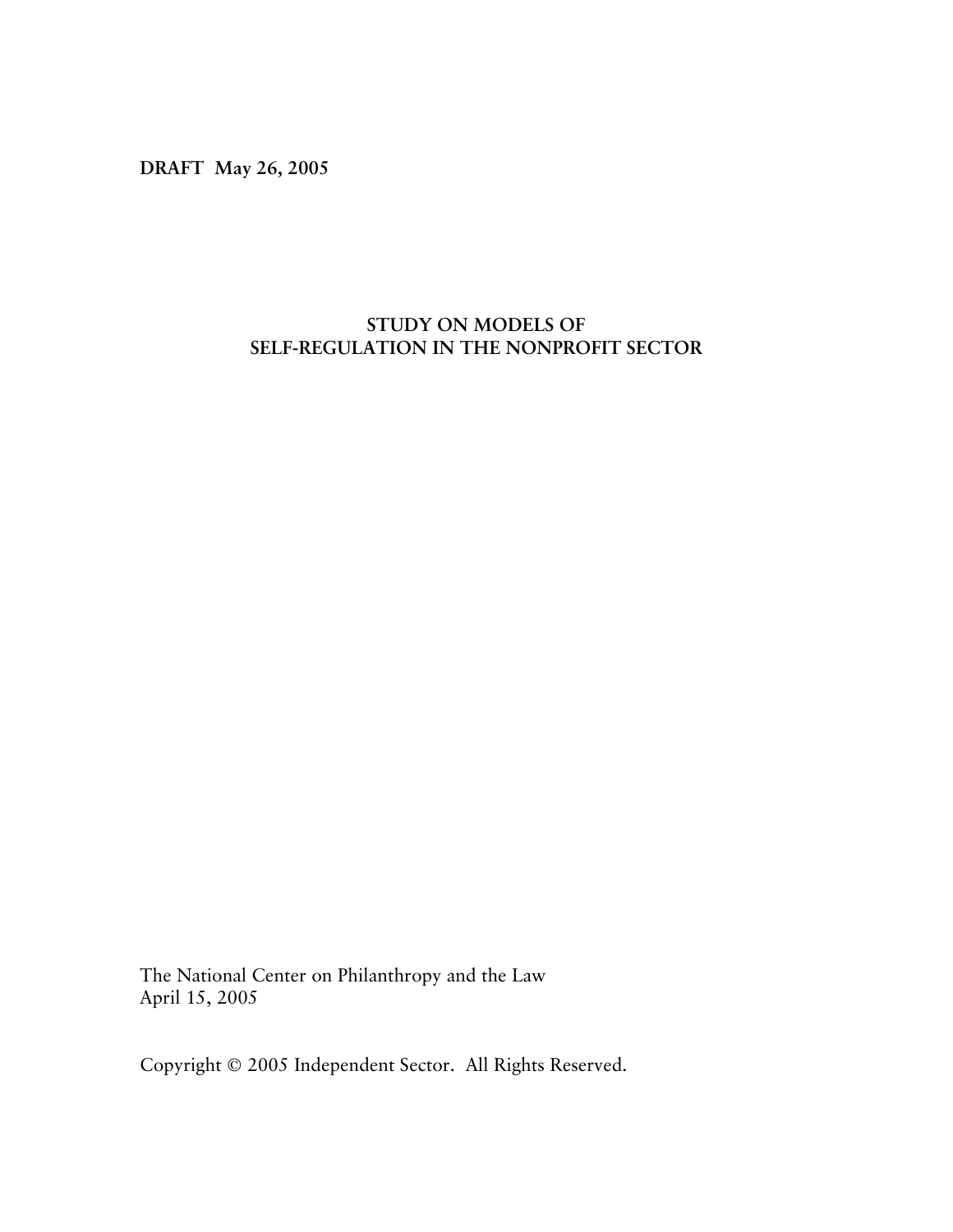## Introduction

 This Report on Self-Regulatory Structures is being delivered pursuant to the Agreement between INDEPENDENT SECTOR on behalf of the Panel on the Nonprofit Sector (the "Panel") and the National Center on Philanthropy and the Law (the "NCPL") entered into on February 15, 2005 (the "Agreement"). It includes:

1. an overview of the Report,

 $\overline{a}$ 

- 2. a narrative description of certain factors that might impact the effectiveness of various models of self-regulation,
- 3. a description of selected organizations and their self-regulatory models,
- 4. a chart that combines 2 and 3 above, i.e., which lists the self-regulatory organizations identified in 3 above, and indicates the extent to which and the manner in which each organization illustrates the factors identified in 2 above, and
- 5. a statement of our conclusions as to which of the examined factors have the most impact on the effectiveness of the selected regulatory schemes.

 The information set forth in this Report was gathered through research, literature searches, networking with experts in the field of self-regulation, and a conference convened by the NCPL at New York University School of Law on January 31, 2005.

#### **Overview**

 This Report analyzes self-regulatory structures, defined for this purpose as situations in which one organization (other than a government) sets standards for, oversees, accredits, or regulates other organizations. There is another common and correct meaning of "self regulation": the adoption by an organization of standards or procedures for its *own* activities. This Report does not attempt to discuss such single-entity self-regulation, and thus does not examine recent developments in "best practices" for governance of nonprofit organizations, despite the importance of those developments and the growth of a substantial literature dealing with them.

The project undertaken by the NCPL and reflected in this Report was not intended to provide a census or enumeration of self-regulatory organizations. Rather, the Report presents a suggested approach towards a taxonomy of selfregulatory models. Although the Report does contain several examples of specific self-regulatory models, $^1$  $^1$  its focus is on the categorization and analysis of those aspects of the models that we believe might significantly affect their effectiveness. Based on our research, we believe that an analysis of the sort reflected in this Report is unique: we have not been able to discover any comparable rigorous analytical effort in any of the literature we have examined.

<span id="page-1-0"></span><sup>&</sup>lt;sup>1</sup> Some of the examples were suggested by the Panel or by staff at INDEPENDENT SECTOR.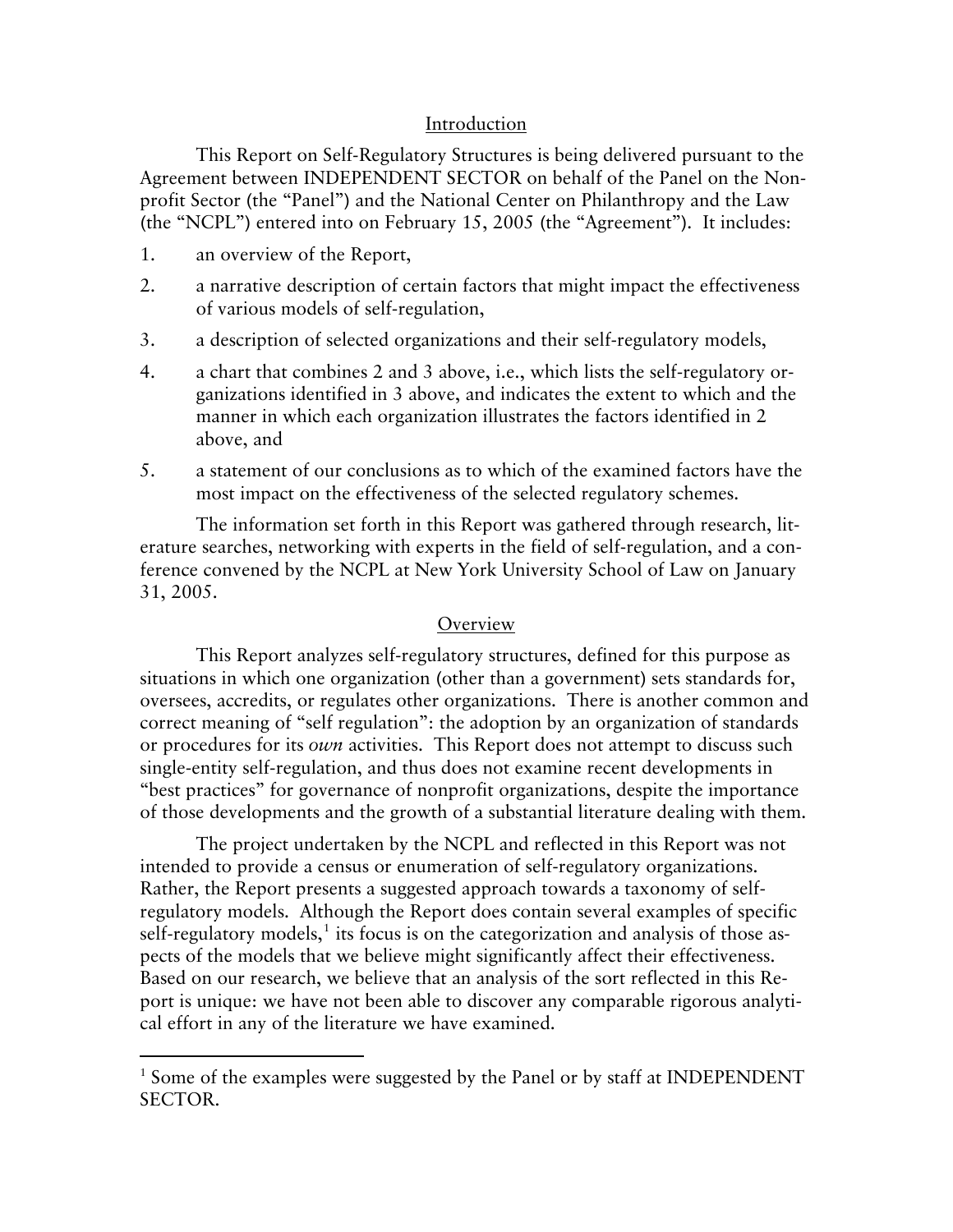The Report identifies factors or attributes of self-regulatory schemes that, alone or in combination, may help to describe the critical differences among various types or categories of self-regulation and that may also assist in analyzing (or predicting) which types of self-regulation are likely to be more effective. Stated another way, this Report seeks to identify factors or attributes of self-regulatory structures that correlate with success.

Correlation is not necessarily causation. For example, there is a significant correlation between the length of a person's feet and the person's mathematical ability: new-born infants are not good at analytical geometry or tensor calculus. It does not follow that stretching feet will contribute to an improvement in mathematical prowess. Nevertheless, some of the factors identified in this Report *may* be causally connected to improved self-regulatory functions. In the conclusion to this Report, some tentative suggestions will be tendered about which factors may so qualify.

The conclusions set forth in this Report derive from our analysis of the factors that we selected for analysis and represent our best understanding as to why each system is more or less effective. In preparing this Report, we did not engage in any empirical research. Accordingly, our conclusions as to the efficacy of the examined self-regulatory systems are based on literature searches, conversations, and anecdotal evidence — and our own experience and judgment — rather than on empirical analysis.

This Report puts forth a taxonomy. Like all taxonomies, that results in some good news and some bad news. The good news is that taxonomies, if useful, identify important similarities among disparate things and thus help to organize them into distinguishable groups. The bad news is that taxonomies tend to reduce attention to the possible significance of differences among things that have been grouped together.

Although this Report reflects a careful selection of factors that we believe are significant in influencing the efficacy of self-regulatory models, certain factors that might be relevant to this determination are not taken into account because of the difficulty of properly measuring them. For example, the talent of the leadership of a self-regulatory organization and the logic and comprehensiveness of the organization's standards both indisputably impact its effectiveness, but because they are very difficult to quantify they have not been analyzed in the conclusions reached in this Report. Furthermore, because of problems in ascertaining relevant data, certain factors discussed in this Report proved to be not particularly useful in our analysis of the efficacy of self-regulatory systems. For example, the information contained under the factors entitled "*ratio of regulatory staff to organizations and issues regulated*" and "*ratio of budget to organizations and issues regulated*" in most cases reflect aggregate staff and budget for the overall regulating entity rather than staff and budget specifically allocated to its self-regulatory functions. None of the entities that we examined provides the type of precise allocation between regulatory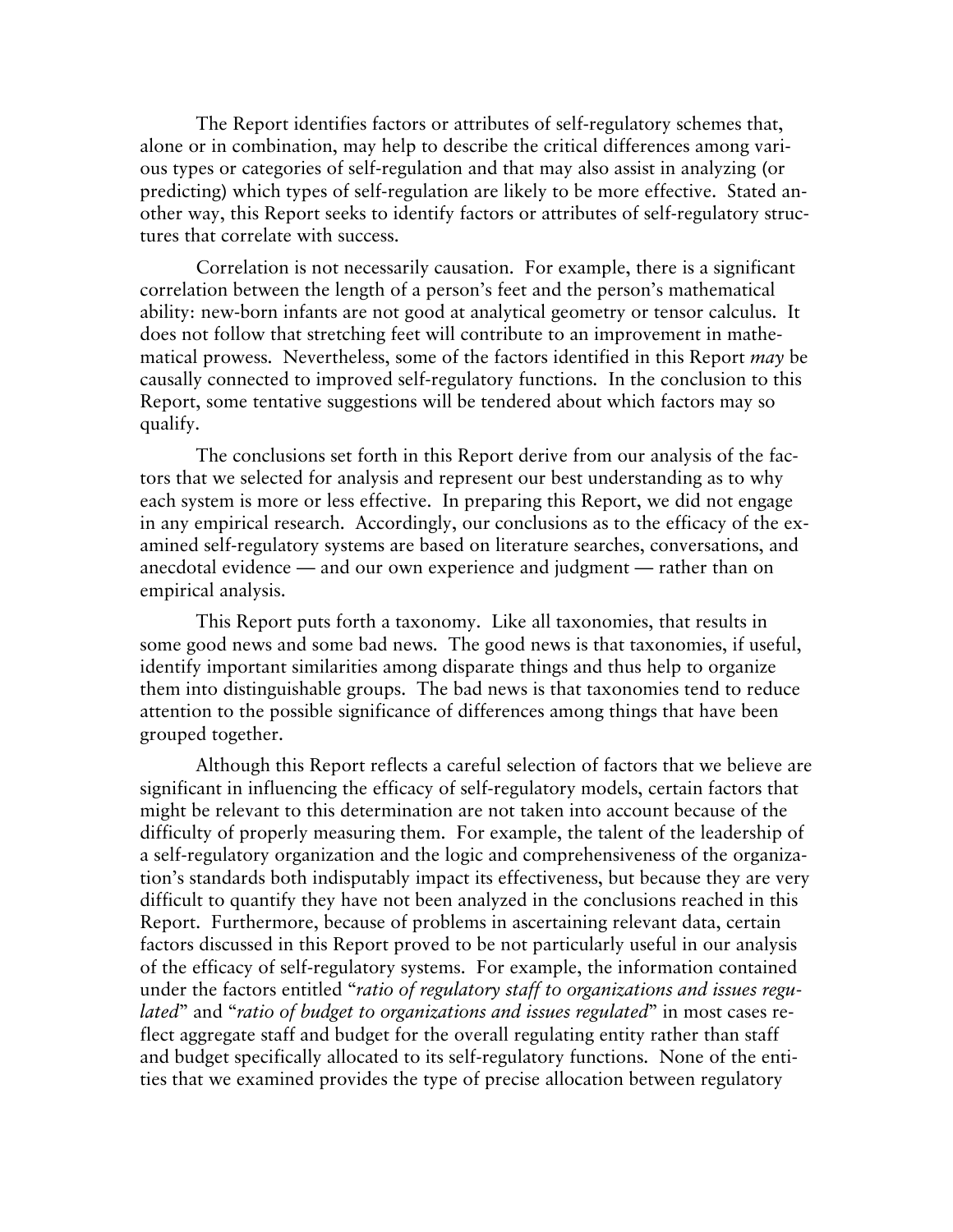and non-regulatory functions that would be necessary to undertake a useful comparison of the impact of those factors.

Because we found few prior analyses to assist us, our taxonomic factors must be viewed as tentative. We may have overlooked, over-emphasized or underemphasized, misdescribed, or otherwise distorted relevant factors. We hope our taxonomy is a helpful effort, but we solicit and welcome comments and criticisms in order to improve its utility.

# Factors Affecting the Effectiveness of Self-Regulatory Schemes

The following factors reflected in self-regulatory schemes may have an impact on the effectiveness of the self-regulation:<sup>[2](#page-3-0)</sup>

- **I. Sanctions**. One group of factors that may influence the effectiveness of self-regulatory schemes involves sanctions that may be imposed by the self-regulating organization. Sanctions may be subdivided into two categories: (1) sanctions with *legal enforceability* are those that are imposed and enforced by the legal authority of the regulatory body or some other entity; (2) sanctions with *other enforceability* are those that are more informal and not enforced by law. The latter category of sanctions might include, for example, fines, loss of membership, or public censure. A second factor in assessing the effectiveness of particular sanctions is the organization's *history of enforcement* with respect to the penalty or sanction. This factor is relevant to the credibility of the self-regulatory body and the likelihood that the regulated will abide by standards because of a perception of the reality of sanctions. Finally, a practice of *disclosure of sanctions* or other similar public shaming by the regulatory body might make a regulatory scheme more effective.
- **II. Value of Accreditation.** Another set of factors that influences the effectiveness of self-regulatory systems involves accreditations controlled or mandated by the self-regulatory body. The factors to be considered in assessing the effectiveness of accreditations include: (1) the impact of the accreditation on the regulated organization's *ability to market to funders* and *the ability to market to members* (i.e., the usefulness of the accreditation issued by the regulatory body in marketing an organization's products or services to potential or current funders or members); (2) *Industry "buy-in" —* acceptance of the regulatory body's rules, standards, and accreditation by industry members in their dealings with peers in the industry; and (3) a regulatory body's *monopoly power,* as a gate-keeper, to

 $\overline{a}$ 

<span id="page-3-0"></span> $2$  This text should be read in connection with the chart attached as Appendix A.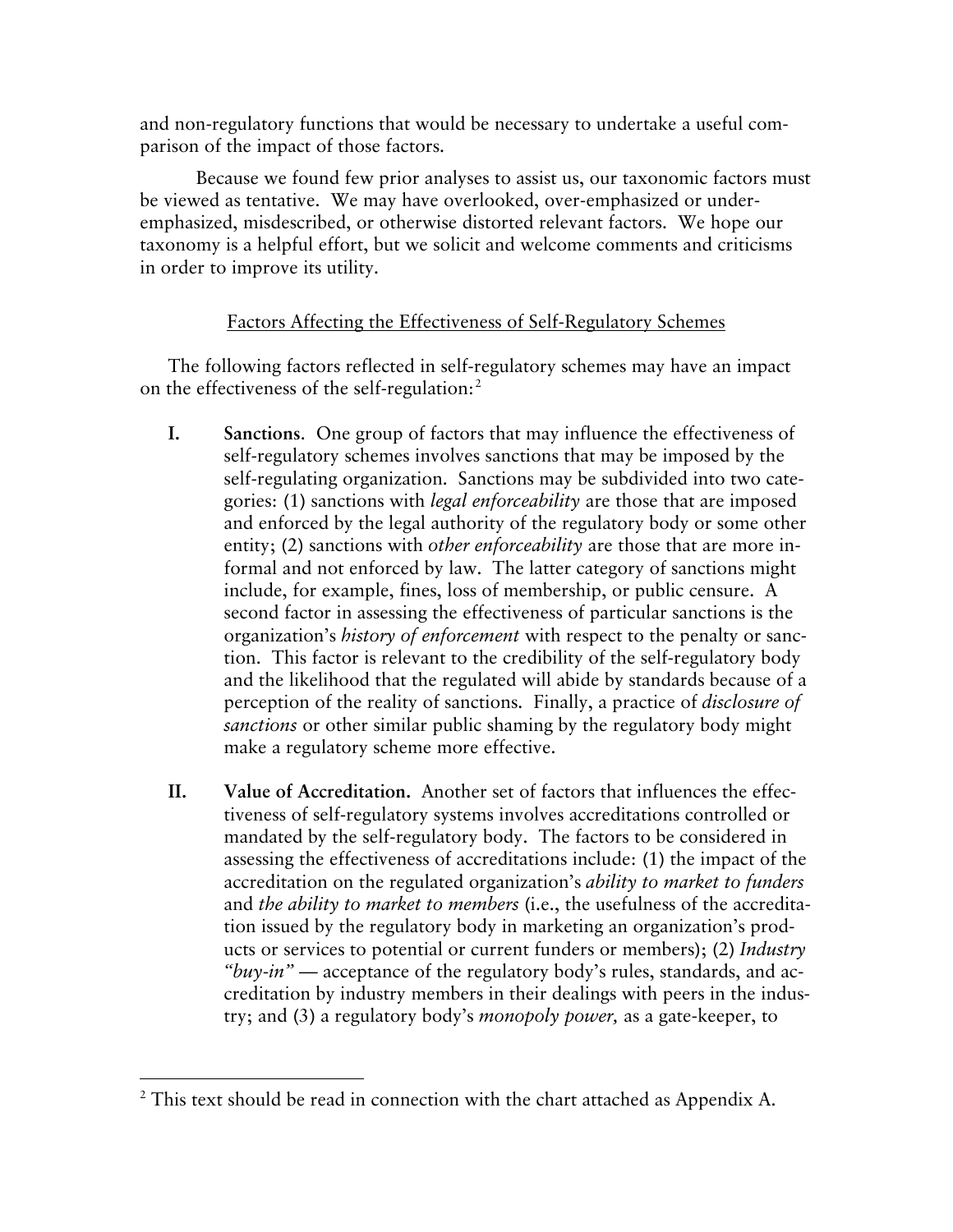prevent or significantly disadvantage non-accredited entities from functioning in the relevant market.

- **III. Specificity.** Issues of specificity may also affect the effectiveness of selfregulatory schemes. One type of specificity is *specificity of the sector or subsector regulated*. For example, a self-regulatory scheme might apply to all charitable organizations, or to all health-care organizations, or to all hospitals, or to all hospitals in New York State, or to all hospitals in New York City. Each successive example is more specific than its predecessor either by sectoral scope or geography. Another sort of specificity is *specificity of activity regulated*. For example, a self-regulatory scheme might address all issues of good governance, or only financial issues, or only portfolio management. Of course, self-regulatory schemes may be specific both as to subsector regulated and as to activity regulated, e.g., the Evangelical Council for Financial Accountability. Because greater specificity may make possible better "fitting" and precision of standards, it may increase the effectiveness of the self-regulatory scheme.
- **IV. Transparency.** Both *dissemination of standards* and *disclosure of processes* of the regulating body are relevant in assessing the effectiveness of self-regulatory schemes. The more widely standards are known, the more likely they are to be effective. The better the understanding of standards-enforcement processes (at least if they are then perceived to be both rigorous and fair), the greater should be the acceptance of their outcomes.
- **V. Others**. Other factors also impact the efficacy of self-regulatory schemes. Some of these factors reflect the size of the resources of the regulating entity as compared to the scope or impact of its standards. For example, the *ratio of regulatory staff to organizations and issues regulated* and the *ratio of budget to organizations and issues regulated* will influence effec-tiveness of the self-regulatory organization.<sup>[3](#page-4-0)</sup> Another related factor is the

 $\overline{a}$ 

<span id="page-4-0"></span><sup>3</sup> As mentioned above, the information contained under the factors entitled "*ratio of regulatory staff to organizations and issues regulated*" and "*ratio of budget to organizations and issues regulated*" in most cases reflect total staff and budget for the regulating entities rather than staff and budget specifically allocated to their self-regulatory functions. Because the data listed are not specific to the regulatory function of the organizations, they are less useful in the analysis of the impact of these factors on the effectiveness of the examined self-regulatory schemes. None of the entities that we examined maintain the sort of allocation between regulatory and non-regulatory function expenses and staff hours that would be necessary to undertake a careful analysis of those factors.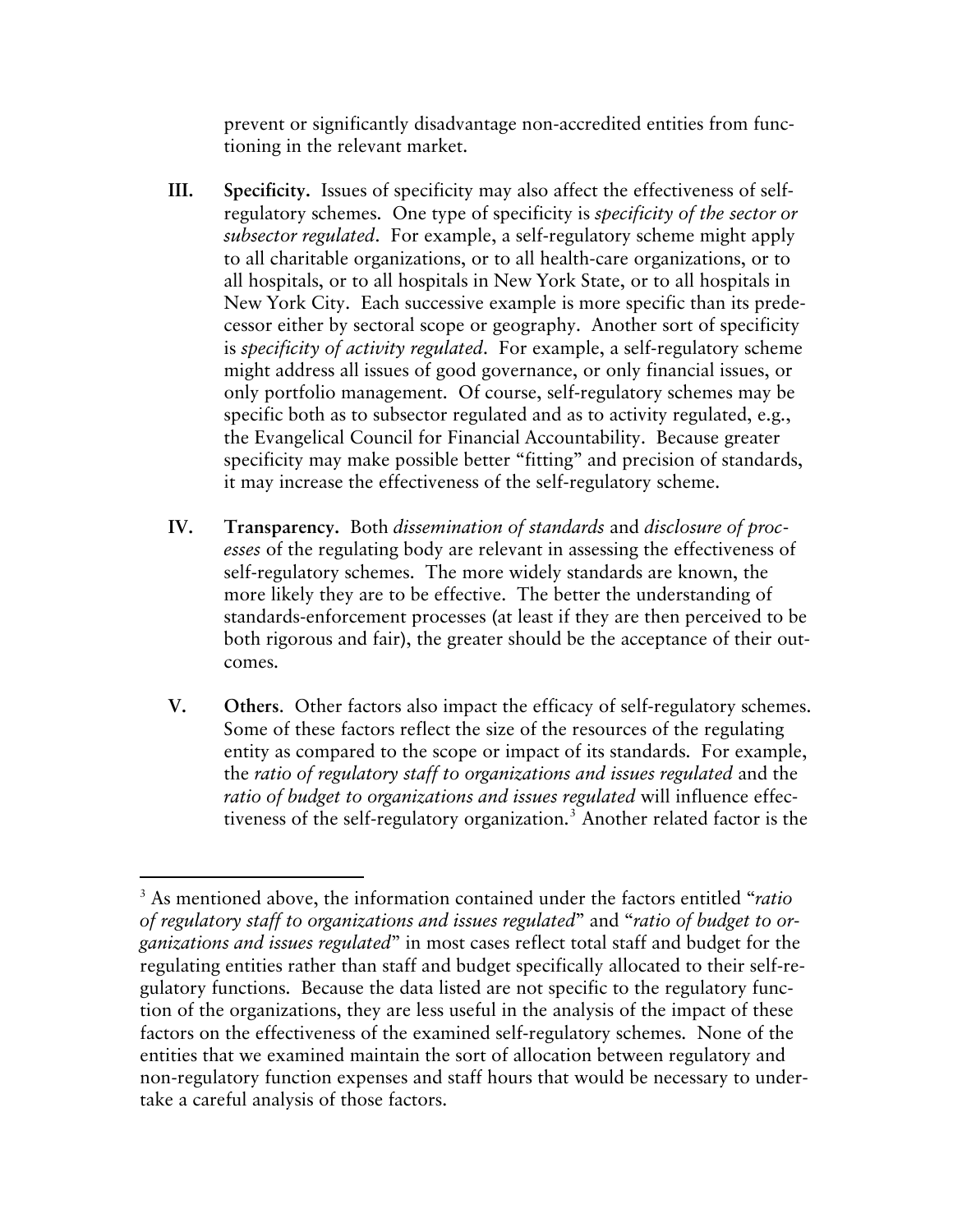*focus of the self-regulatory entity*, as shown by the importance of its regulatory functions relative to its overall functions.

A further factor that may impact the effectiveness of a self-regulatory scheme is the scope of *pre-certification* and *post-certification processes*, i.e., whether the regulatory body requires regulated entities to engage in pre- or post-certification training or education in order to retain membership, accreditation, funding, or other privileges.

The *immediacy of the threat of government regulation*, i.e., whether the government is perceived as poised to adopt regulations affecting the sector or activity currently self-regulated, is a factor that may influence the effectiveness of a particular regulatory scheme. The *source of funding* of the regulating entity (i.e., from those regulated or from unrelated sources) is another factor to consider. Other relevant factors include *whistle blower protection* (whether the regulatory body encourages whistle blowing by offering effective protection against retaliation), *investigatory power* (i.e., the authority of the regulatory body to issue subpoenas or otherwise compel disclosure of the activities and records of regulated entities)*, robustness of process,* and *site visits*. Finally, whether the *regulating body does self-evaluations* may be a factor to be considered.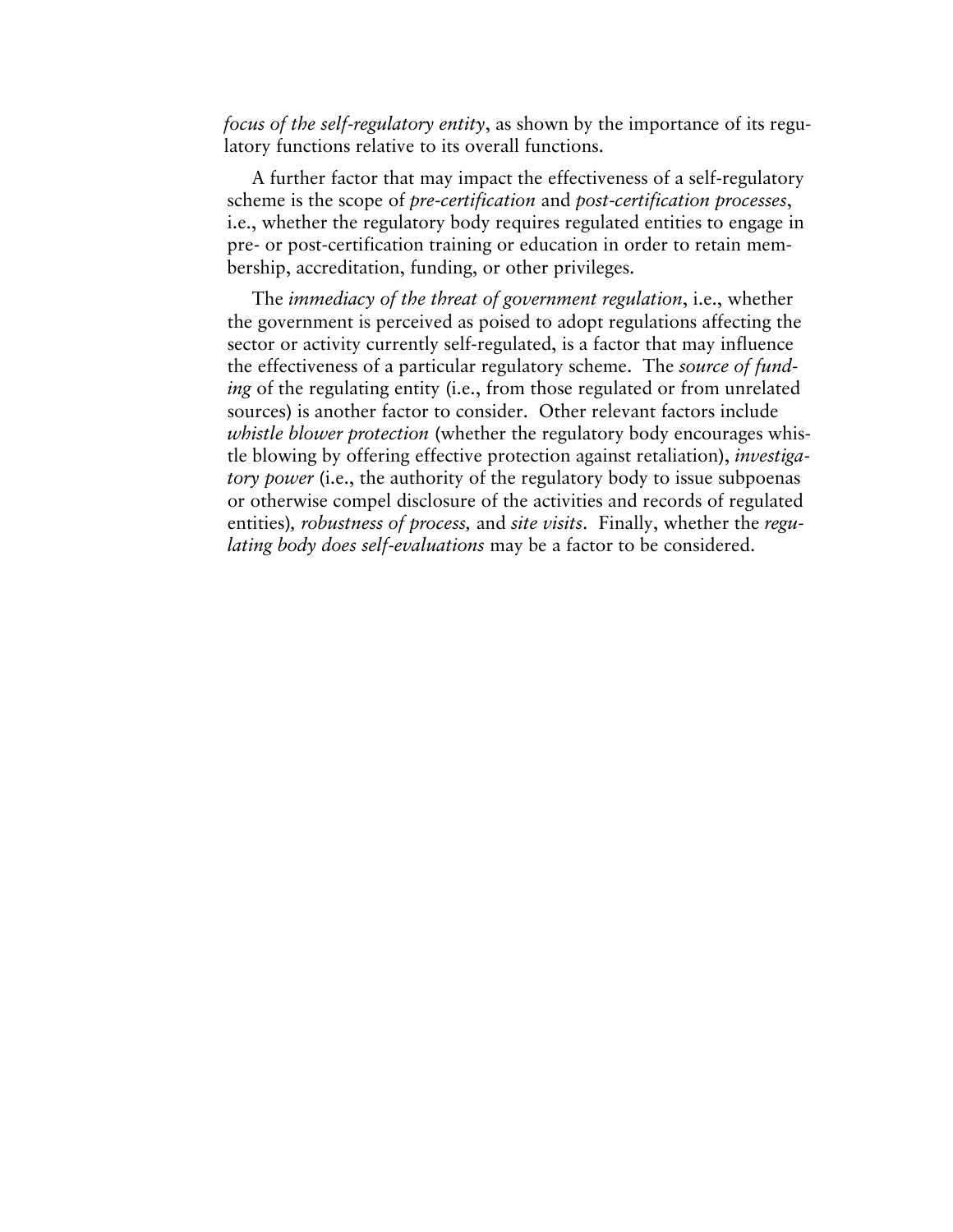## Selected Self-Regulatory Entities

 Set forth below is a description of selected entities and their self-regulatory models.[4](#page-6-0) As requested by the Panel, the selected entities are organized into three groups: (1) entities that regulate organizations, (2) entities that regulate individuals, and (3) entities that regulate both organizations and individuals. We have grouped the selected entities in this manner because we have been requested to do so. We do not wish to suggest that this tripartite categorization is necessarily the best or most effective way of grouping self-regulatory entities.<sup>[5](#page-6-1)</sup>

- (1) Entities that Regulate Organizations: The following entities regulate organizations:
	- a. **American Association of Museums**: The AAM Museum Accreditation Program sets standards and best practices through a self-regulating program of quality assurance and accountability. The AAM's self-regulatory scheme is quite effective based primarily on (1) the importance of (and in some cases, requirement for) AAM accreditation to museum funders and (2) the robustness of the accreditation process, which includes site visits and a complex evaluation.
	- b. **American Bar Association**: The ABA is the largest voluntary professional association in the world. The ABA provides law school accreditation, continuing legal education, information about the law, programs to assist lawyers and judges, and initiatives to improve the legal system for the public. This Report focuses on the ABA lawschool-accreditation function, which is an effective self-regulatory model based primarily on its monopoly power. A law school that fails to meet ABA standards will lose or be denied accreditation. Graduates from unaccredited law schools cannot practice law in most jurisdictions and credits from unaccredited schools generally are not transferable to accredited schools.

 $\overline{a}$ 

<span id="page-6-0"></span><sup>&</sup>lt;sup>4</sup> Only a small number of entities were selected for this Report. Although they were chosen as helpful examples, no inference should be made about the effectiveness of any organization by virtue of being included in or excluded from discussion herein.

<span id="page-6-1"></span> $<sup>5</sup>$  The federal experience leading up to the enactment of intermediate sanctions (un-</sup> der section 4958 of the Internal Revenue Code of 1986, as amended) illustrates that limiting regulation to sanctions against organizations, rather than individuals, in some instances results in enforcement that may be either insufficiently meaningful or, alternatively, overly harsh. This suggests that self-regulation may be more effective if it addresses the conduct of both organizations and individuals.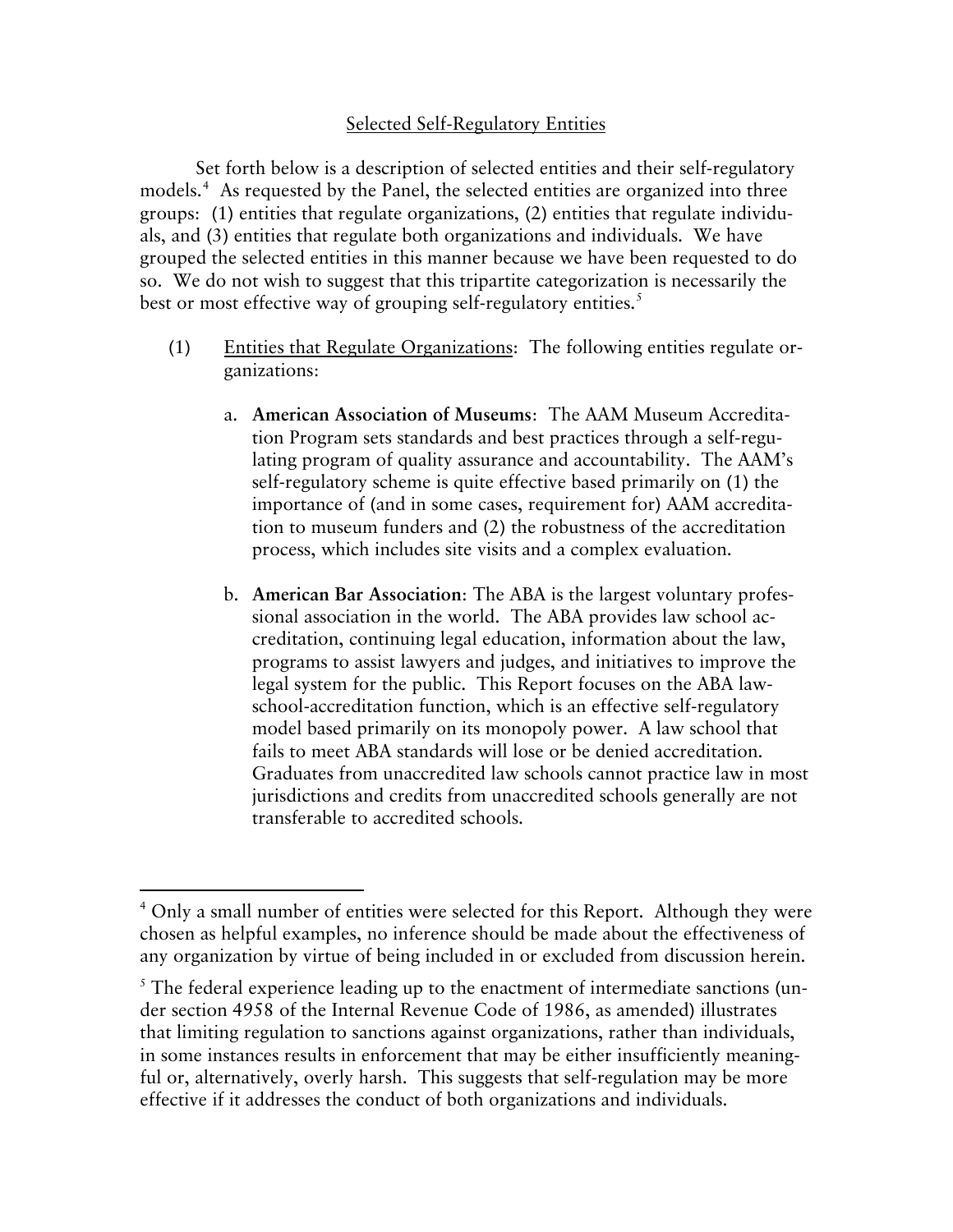- c. **American Board of Medical Specialties**: The ABMS is the umbrella organization for 24 approved medical specialty boards in the United States. The ABMS serves to coordinate the activities of its Member Boards and to provide information to the public, the government, the profession, and its Members concerning issues involving specialization and certification in medicine. Over 180 certifying medical specialty boards, however, are not members of ABMS, making it less effective as a self-regulatory model since it lacks (1) monopoly power, (2) funder buy-in, and (3) legal enforceability.
- d. **Australian Council for International Development**: The ACFID is an independent national association of Australian non-government organizations working in the field of international aid and development. It administers a Code of Conduct committing its 80 members to standards of integrity and accountability and withdraws membership status from any entity that does not comply with its standards. It is effective as a self-regulatory entity because membership in ACFID is required for eligibility for government funds in Australia.
- e. **Better Business Bureau Wise Giving Alliance**: The Wise Giving Alliance reports on nationally-soliciting charitable organizations that are the subject of donor inquiries. These reports include an evaluation of the subject charity in relation to voluntary standards. In addition, the Wise Giving Alliance offers national charities that meet its standards the option of applying for a BBB national charity seal that can be displayed both online and in solicitation materials. The effectiveness of the Wise Giving Alliance is constrained because (1) compliance with its standards is purely voluntary, (2) its standards have no legal enforceability, (3) a relatively small number of eligible organizations have sought a seal (indicating a low level of industry buy in), and (4) seals are not typically required for funding by government or private sources.
- f. **Council on Foundations**: The Council on Foundations is a membership organization of more than 2,000 grant making foundations and giving programs worldwide. Each member must subscribe to and follow a set of Principles and Practices for Grantmakers and, in theory, can lose membership for failing to comply with these guidelines. The Council, while a powerful and efficient source of information and guidance for its members, is not a particularly effective self-regulatory model because (1) its guidelines are not legally enforceable, (2) most of its members (other than community foundations) do not solicit funds and therefore can easily operate without membership, and (3) the sanction of loss of membership is rarely invoked.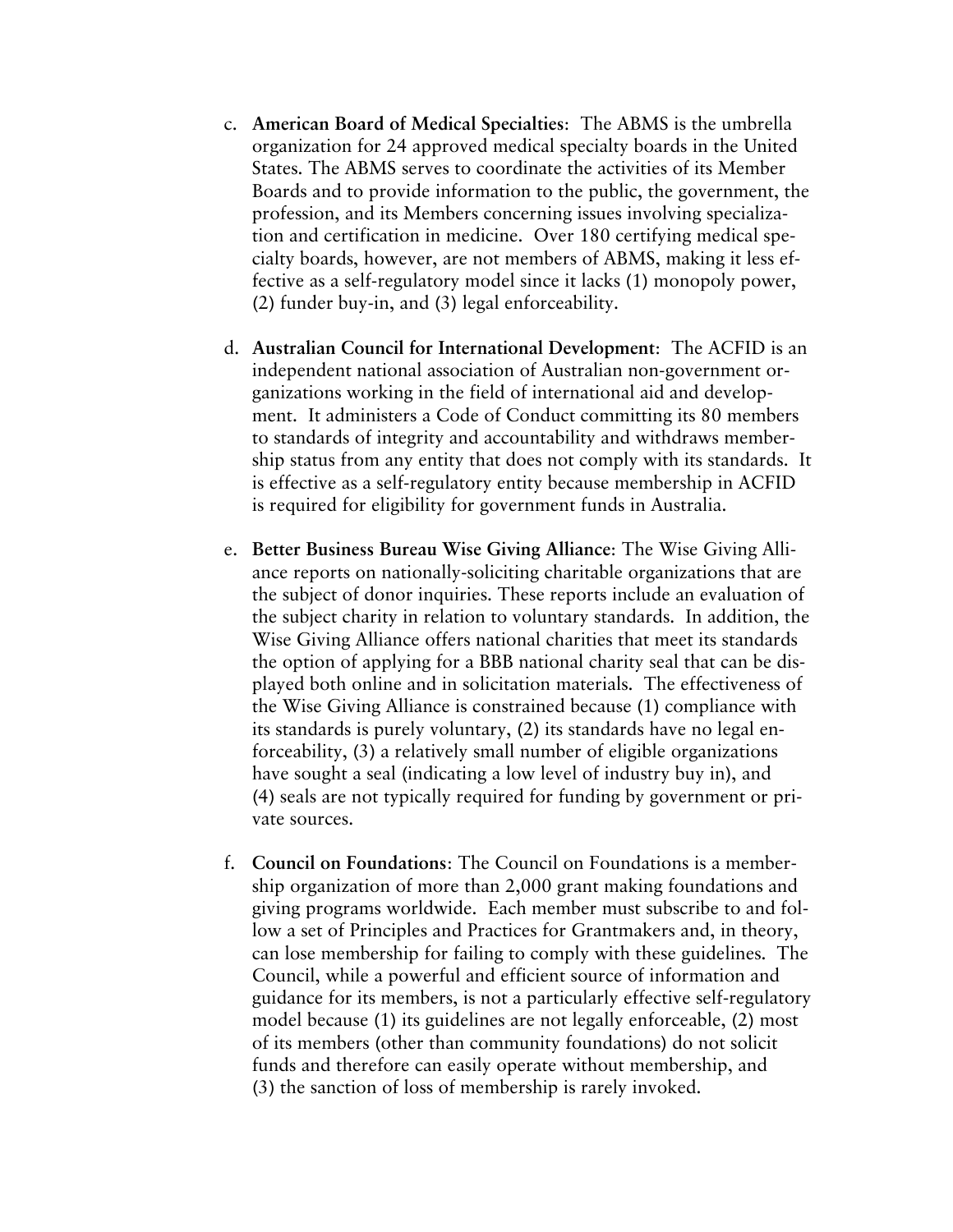- g. **Evangelical Council for Financial Accountability**: ECFA is an accreditation agency for Christian ministries comprising over 1,100 charities. ECFA members are required to comply with its Standards of Responsible Stewardship which focus on board governance, financial transparency, integrity in fund-raising, and proper use of charity resources. ECFA is particularly effective as a self-regulatory model within its specific arena because of (1) the value of its certification to funders, (2) the robustness of its process, which includes site visits and an annual recertification process, (3) its history of enforcement through suspension of members, which lends credibility to its standards, and (4) its broad disclosure of violations and sanctions, which makes noncompliance more threatening.
- h. **InterAction American Council for Voluntary International Action Inc. Membership**: InterAction accredits US nonprofits involved in international humanitarian work primarily through a system of selfcertification. The organization is somewhat effective as a self-regulatory body because of the value of its accreditation to certain funders, although the fact that certification is not generally required by funders limits the impact of the regulatory system.
- i. **InterAction American Council for Voluntary International Action Inc. Child Sponsorship Accreditation Program**: InterAction's Child Sponsorship Accreditation Program is a relatively new initiative that uses a formal certification process to accredit member child sponsorship programs. In its first year, five members were accredited. This accreditation is likely to become more effective in the future if it evolves into a prerequisite for funding for such programs.
- j. **Joint Commission on Accreditation of Healthcare Organizations**: The Joint Commission evaluates and accredits more than 15,000 health care organizations and programs in the United States. In 1965, Congress passed the Social Security Amendments of 1965 with a provision that hospitals accredited by JCAHO are "deemed" to be in compliance with most of the Medicare Conditions of Participation for Hospitals and, therefore, able to participate in the Medicare and Medicaid programs. Accordingly, JCAHO's accreditations have legal authority, making the self-regulatory scheme particularly effective. In addition, JCAHO is effective because (1) its accreditation is significant to funders, members, and the healthcare industry in general, (2) it discloses serious violations of its standards to the government or to licensing agencies, and (3) its process, which is quite robust, in-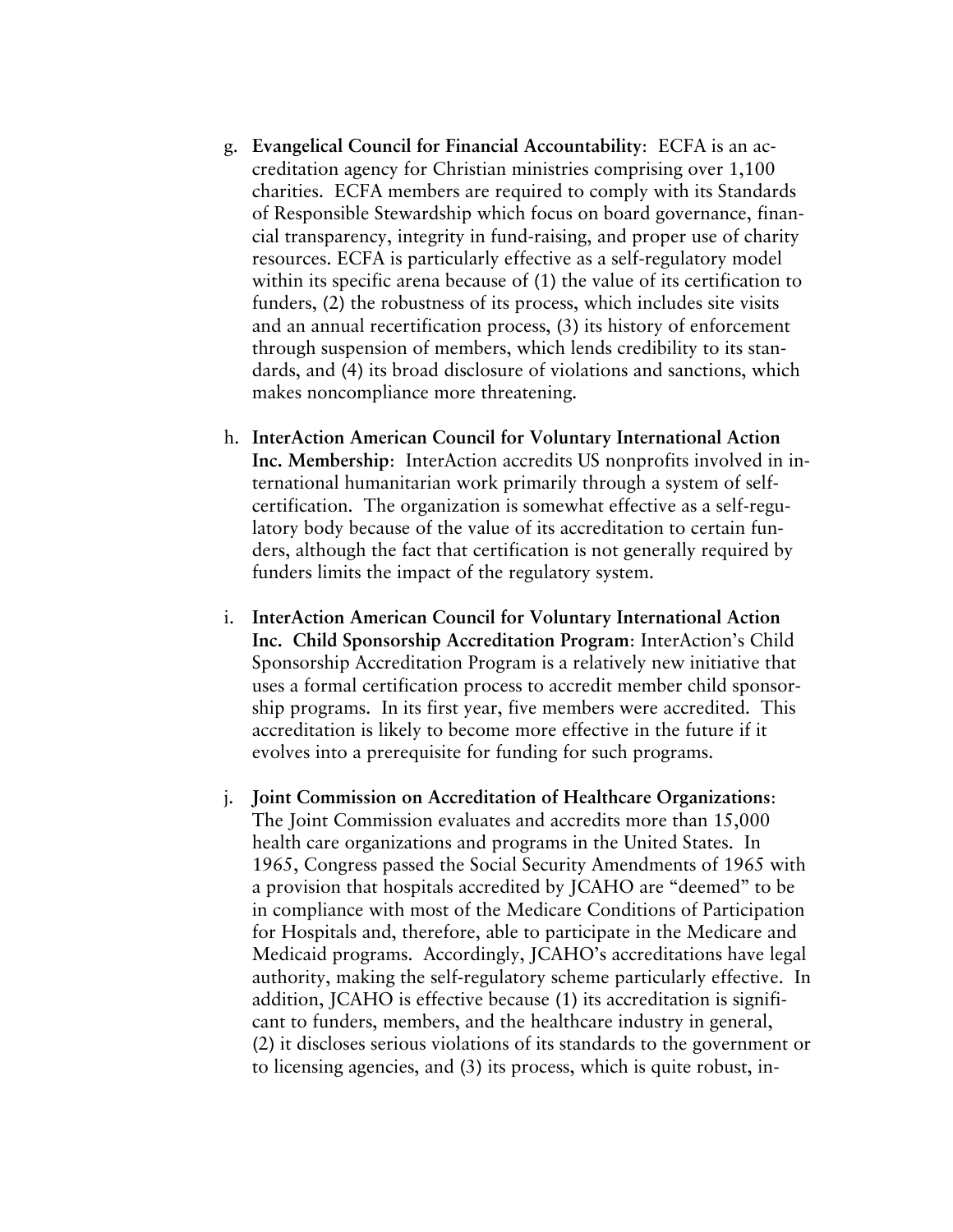cludes site visits and integrates extensive analysis of outcome and other performance measurements.

- k. **Land Trust Alliance**: The LTA requires land trust members to adopt the LTA Standards and Practices and to evidence that adoption with a Board resolution. The impact of the LTA as a self-regulatory body rests on the fact that some public funders require potential grantees to provide a statement of adoption of LTA Standards and Practices. However, LTA membership is not a mandatory prerequisite for these grants, which tends to limit the significance of LTA membership. The effectiveness of the LTA regulatory scheme is further limited by (1) the lack of any real sanctions and (2) the absence of processes for determining compliance with the guidelines.
- l. **Maryland Association of Nonprofit Organizations Standards for Excellence Institute**: Maryland Nonprofits offers a voluntary, peerreview, certification program for nonprofit organizations interested in demonstrating that they carry out the Standards for Excellence. Certified organizations are given permission to use the Seal of Excellence, which can be denied or revoked for failure to meet all of the Standards. Although the Seal may be important to some funders, it generally is not required for funding, which limits the effectiveness of the self-regulatory system.
- m. **Middle States Association of Colleges and Schools Commission on Higher Education**: The Middle States Commission on Higher Education is a voluntary, non-governmental, membership association that accredits schools through a peer-evaluation program. The Higher Education Act of 1963, Title IV Student Assistance Program, requires schools to be accredited by a certified accrediting agency such as the MSCHE for school eligibility for federal funding and for student eligibility for federal grants. This is a particularly effective self-regulatory scheme because (1) accreditation is legally required for certain federal funding, (2) the MSCHE is the only regional body for the middle state region that accredits entire institutions, and (3) the accreditation process is quite robust as it requires an extensive application process and site visits.
- n. **National Council of YMCAs of the USA**: The National Council accredits member YMCAs and can revoke membership of a YMCA that is not in compliance with the YMCA mission and non-discrimination policy. The effectiveness of this self-regulatory scheme depends on the fact that an unaccredited organization cannot use the YMCA name. Its effectiveness is limited by its lack of robust process.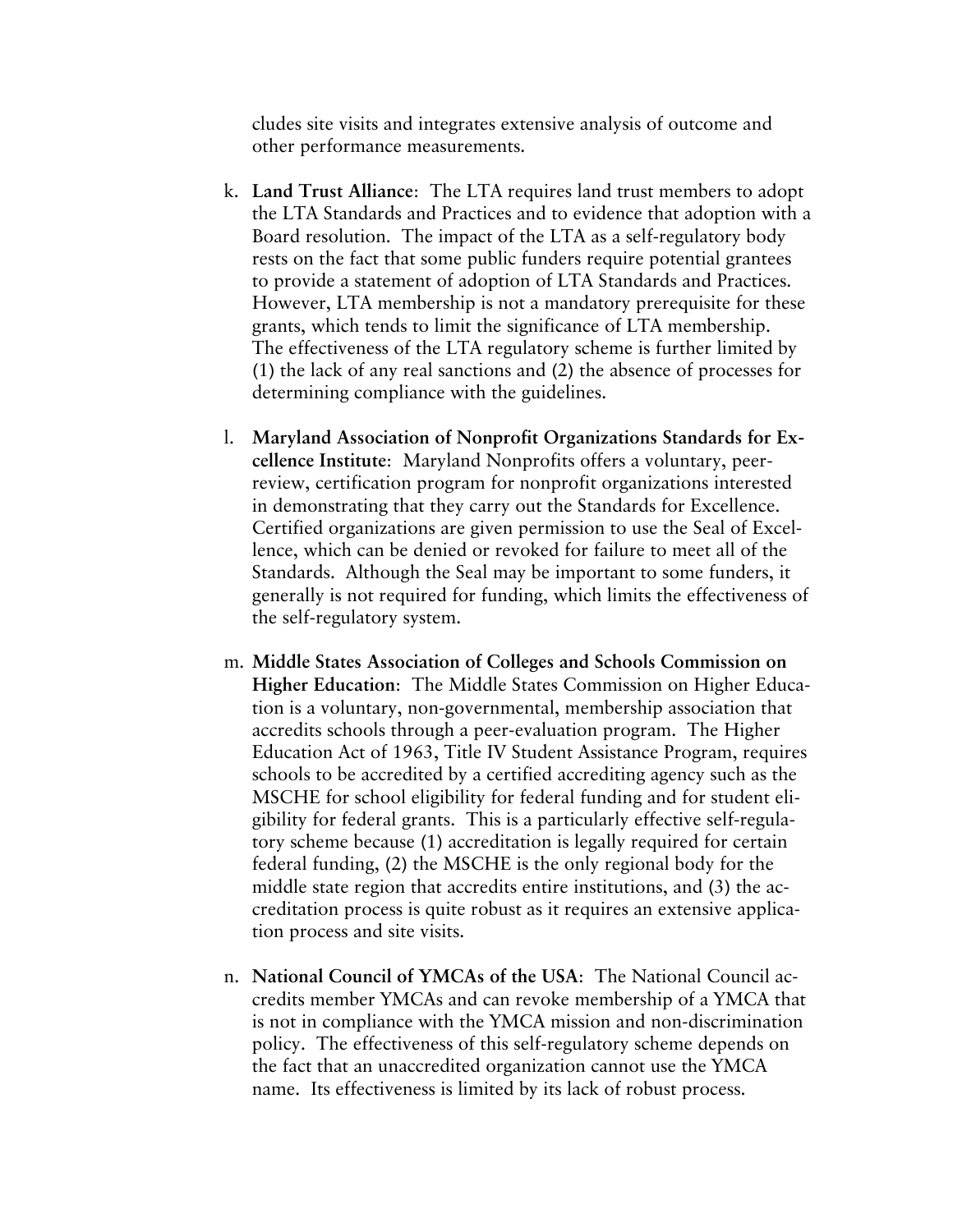- o. **Public Company Accounting Oversight Board**: The PCAOB is a private-sector, non-profit corporation, created by the Sarbanes-Oxley Act of 2002 to oversee the auditors of public companies in order to protect the interests of investors and further the public interest in the preparation of informative, fair, and independent audit reports. The PCAOB is authorized to impose fines, remedial measures, quality control procedures, the appointment of an independent monitor, and revocation of registration. The PCAOB self-regulatory scheme is particularly effective because (1) it is created and enforced by law, (2) its sanctions are real and significant, (3) its process is robust, and (4) it has significant investigatory powers.
- p. **United Way of America**: The UWA certifies local United Ways for membership and can revoke or deny membership to organizations not meeting its Accountability and Financial Standards. This selfregulatory scheme is effective because (1) the sanction of revocation of membership and the right to use the "United Way" name is real and enforceable, (2) membership is important to funders, and (3) 59 local United Ways have lost membership since 2003, creating a genuine threat of enforcement.
- q. **Western Association of Schools and Colleges**: The WASC is one of six organizations regional associations that accredit public and private schools, colleges, and universities in the United States. The Higher Education Act of 1963, Title IV Student Assistance Program, requires schools to be accredited by a certified accrediting agency such as the WASC for school eligibility for federal funding and for student eligibility for federal grants. This is a particularly effective self-regulatory scheme because (1) accreditation is legally required for certain federal funding, (2) the WASC is the only accrediting body for its region, and (3) the accreditation process is quite robust as it requires an extensive application process and site visits.

We conclude, based on our analysis of the selected self-regulatory entities, that certain factors, alone or in combination, were the most significant for creating an effective self-regulatory scheme. Probably the single most significant factor is *legal enforceability* of sanctions. A second significant set of factors is the authority to accredit organizations coupled with the authority to withdraw the accreditation, particularly when this certification or accreditation is required either (1) to enable to the organization to engage in the activities for which it is formed (*monopoly power*) or (2) for funding by government and private grant makers (*ability to market to funders*). These factors may be even more powerful when the self-regulatory entity has a strong history of enforcing its sanctions,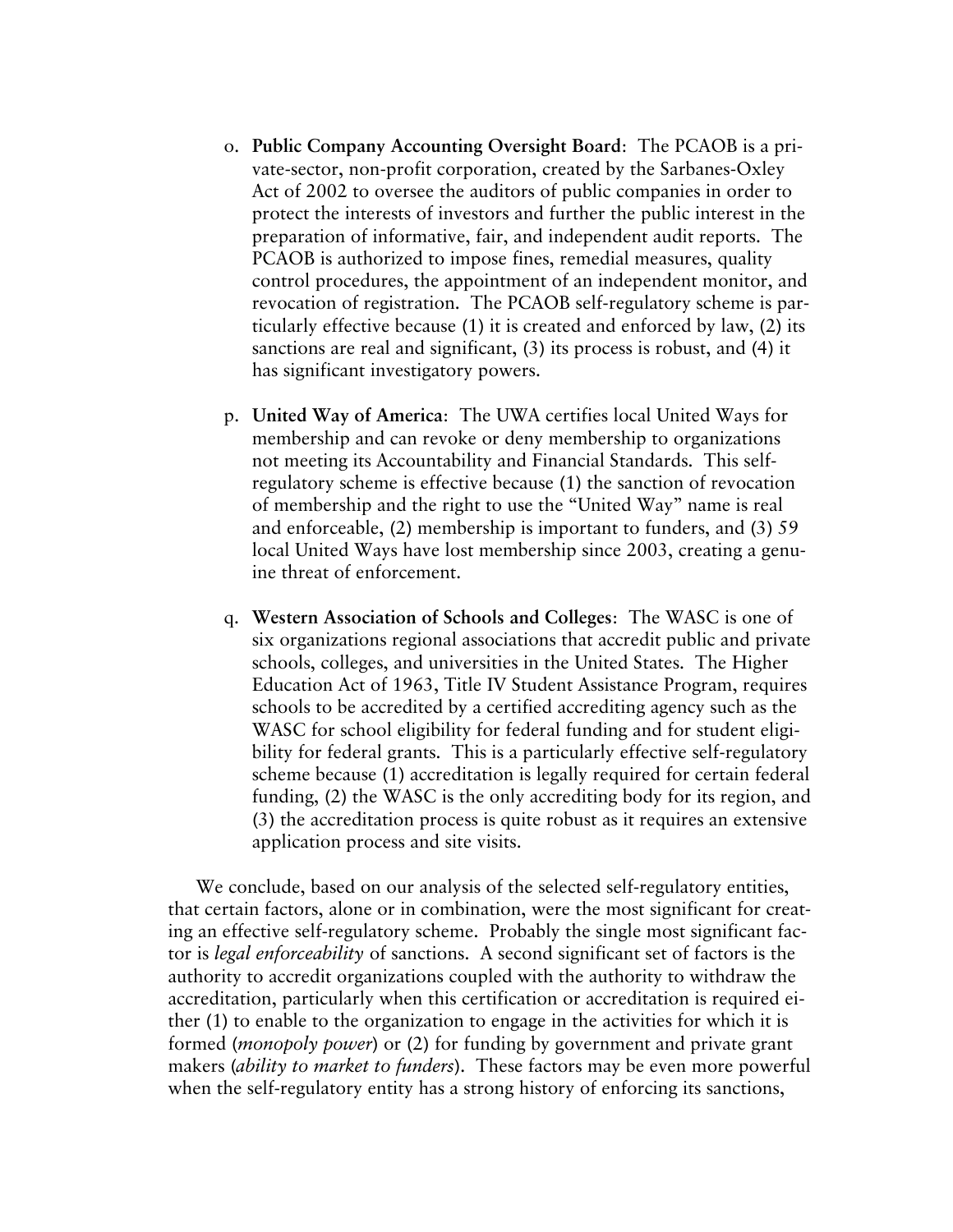when the processes of accreditation and required reaccredidation are robust (particularly if site visits are required), and when adequate staff and budget are allocated to the regulatory function.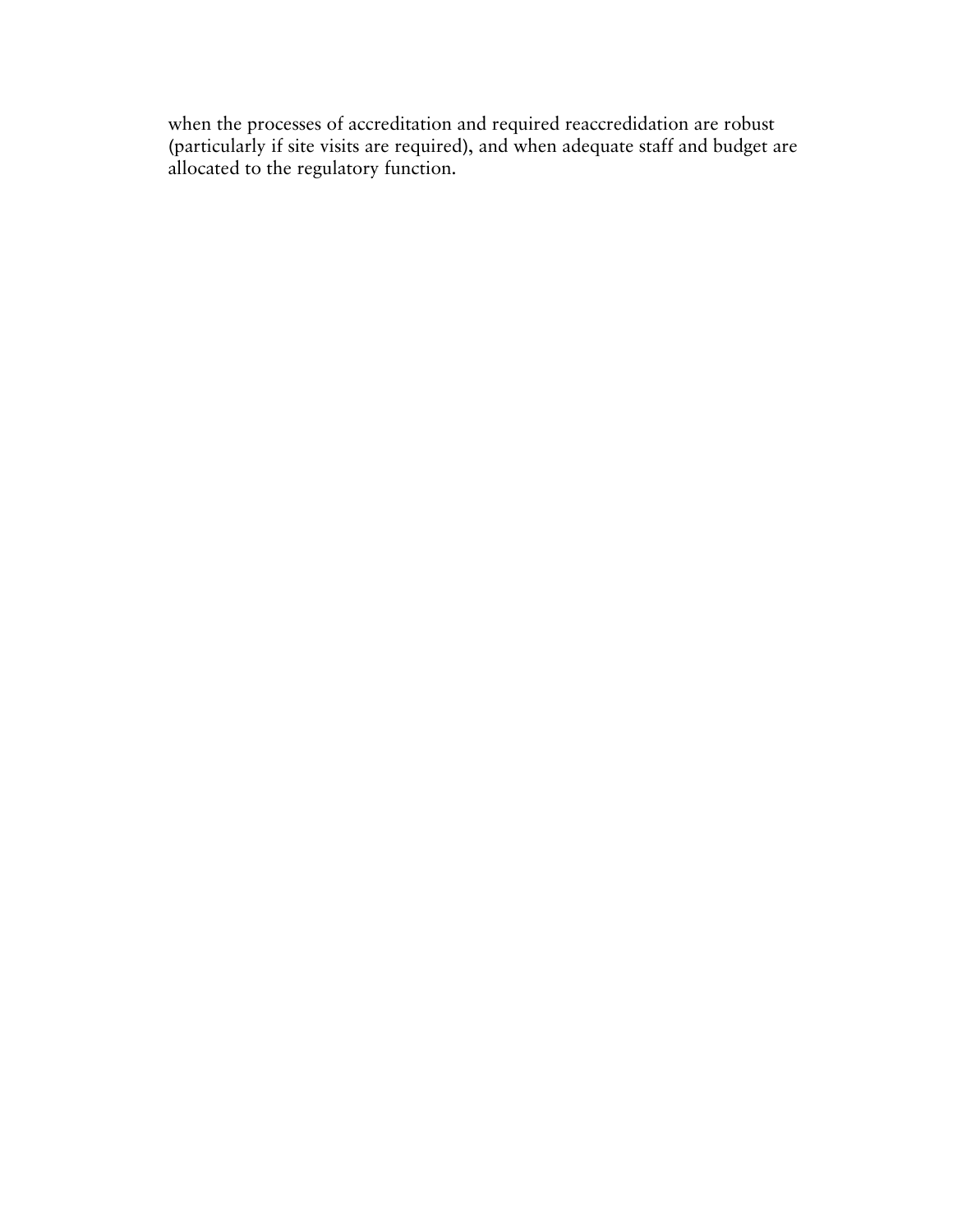# **American Association of Museums**

[www.aam-us.org](http://www.aam-us.org/) EIN Number: 53-0205889 NTEE Code: A03

| Factor                                             | Description                                                                                                                                                                                                                                                                                                                                                                                                                                                                                                                                      |
|----------------------------------------------------|--------------------------------------------------------------------------------------------------------------------------------------------------------------------------------------------------------------------------------------------------------------------------------------------------------------------------------------------------------------------------------------------------------------------------------------------------------------------------------------------------------------------------------------------------|
| <b>SANCTIONS</b>                                   |                                                                                                                                                                                                                                                                                                                                                                                                                                                                                                                                                  |
| - legal enforceability                             | No.                                                                                                                                                                                                                                                                                                                                                                                                                                                                                                                                              |
| - other enforceability                             | The AAM's members risk losing membership if they fail to pay<br>their dues, for "due cause," or for "use of membership in the As-<br>sociation to work for purposes inconsistent with the mission and<br>objectives of the Association and any standards which the board<br>of directors may require." (AAM Constitution Article 3, §2).<br>Reputational considerations associated with loss of accreditation<br>are another sanction. Some donors (including the State of Flor-<br>ida) require accreditation before they will provide funding. |
| - history of enforce-<br>ment                      | The AAM was established in 1906. From Dec. 2002 – Dec.<br>2003, 163 institutions were reviewed. The results were: 42 Ac-<br>creditations Tabled; 84 Accreditations Awarded; 1 Accreditation<br>Awarded Pending; 21 Interim Approvals Granted; 1 Interim Ap-<br>proval Tabled; 4 Accreditations or Interim Approvals Denied.<br>On average, 5 museums lose accreditation each year for failure to<br>pay dues or for violation of standards.                                                                                                      |
| - disclosure of sanc-                              | No. The only action that the AAM takes is to remove the sanc-                                                                                                                                                                                                                                                                                                                                                                                                                                                                                    |
| tions                                              | tioned museum from its List of Accredited Museums.                                                                                                                                                                                                                                                                                                                                                                                                                                                                                               |
|                                                    |                                                                                                                                                                                                                                                                                                                                                                                                                                                                                                                                                  |
| VALUE OF<br><b>ACCREDITATION</b>                   |                                                                                                                                                                                                                                                                                                                                                                                                                                                                                                                                                  |
| - ability to market to<br>funders                  | Yes. Some funders (including the State of Florida with respect to<br>state funding) require accreditation for grants.                                                                                                                                                                                                                                                                                                                                                                                                                            |
| - ability to market to<br>members                  | Yes.                                                                                                                                                                                                                                                                                                                                                                                                                                                                                                                                             |
| - industry "buy-in"                                | Yes. 743 museums are accredited, and 72 museums are "appli-<br>cants."                                                                                                                                                                                                                                                                                                                                                                                                                                                                           |
| - monopoly power                                   | No.                                                                                                                                                                                                                                                                                                                                                                                                                                                                                                                                              |
|                                                    |                                                                                                                                                                                                                                                                                                                                                                                                                                                                                                                                                  |
| <b>SPECIFICITY</b>                                 |                                                                                                                                                                                                                                                                                                                                                                                                                                                                                                                                                  |
| - specificity of sector or<br>sub-sector regulated | All museums in the United States that volunteer to undergo the<br>accreditation process.                                                                                                                                                                                                                                                                                                                                                                                                                                                         |
| - specificity of activity<br>regulated             | AAM accreditation concerns all aspects of a museum's operations<br>and programs.                                                                                                                                                                                                                                                                                                                                                                                                                                                                 |
|                                                    |                                                                                                                                                                                                                                                                                                                                                                                                                                                                                                                                                  |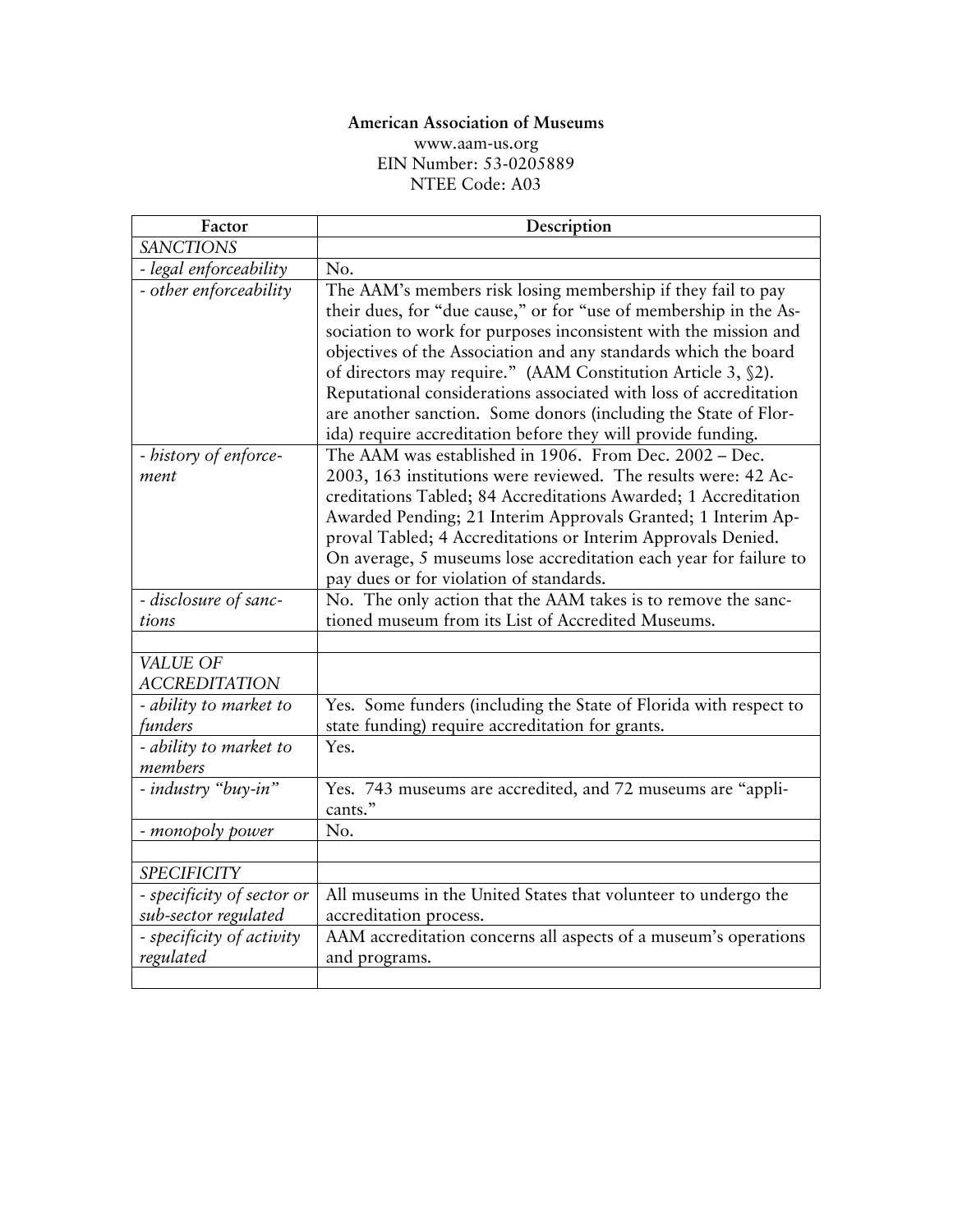| <b>TRANSPARENCY</b>        |                                                                    |
|----------------------------|--------------------------------------------------------------------|
| - dissemination of stan-   | Yes. Its Standards and Best Practices are available online, and    |
| dards                      | other standards resources are available from the AAM.              |
| - disclosure of process    | Yes. The AAM's accreditation process is outlined in detail         |
|                            | online.                                                            |
|                            |                                                                    |
| <b>OTHERS</b>              |                                                                    |
| - staff ratio to organiza- | The AAM accreditation staff of 3 is relative to 743 museums        |
| tions regulated            | and 72 applicants.                                                 |
| - budget ratio to organi-  | The AAM's revenue in 2003 was \$8,180,777, a significant por-      |
| zations regulated          | tion of which is dedicated to the accreditation process. This is   |
|                            | relative to a membership of 743 museums and 72 applicants.         |
| - focus of the entity      | Accreditation is part of a larger organization that provides other |
|                            | member services such as publications, conferences, etc.            |
| - pre-certification        | Pre-accreditation, the museum must be "essentially educational     |
|                            | in nature" and "open to the public for at least 2 years."          |
| - post-certification       | Reaccredidation is required at least every 10 years, and more      |
|                            | often if accreditation was granted with concern.                   |
| - immediacy of the threat  | No.                                                                |
| of gov't regulation        |                                                                    |
| - source of funding        | Funding comes from contributions, program services, invest-        |
|                            | ments, sales, membership dues and fees.                            |
| - whistle blower protec-   | No. But the AAM requires accredited museums to provide             |
| tion                       | whistle blower protection.                                         |
| - investigatory power      | The AAM requires the applicant museum to allow an AAM in-          |
|                            | vestigation.                                                       |
| - robustness of process    | The process includes an application with a fee, self-study by the  |
|                            | museum, site visits, and a final accreditation decision by the Ac- |
|                            | creditation Office.                                                |
| - site visits              | Yes. Conducted at the applicant's expense for accreditation and    |
|                            | reaccredidation.                                                   |
| - regulating body does     | AAM's Code of Ethics requires it to have an annual Independ-       |
| self-evaluations           | ent Auditor's Report, which it posts on its website.               |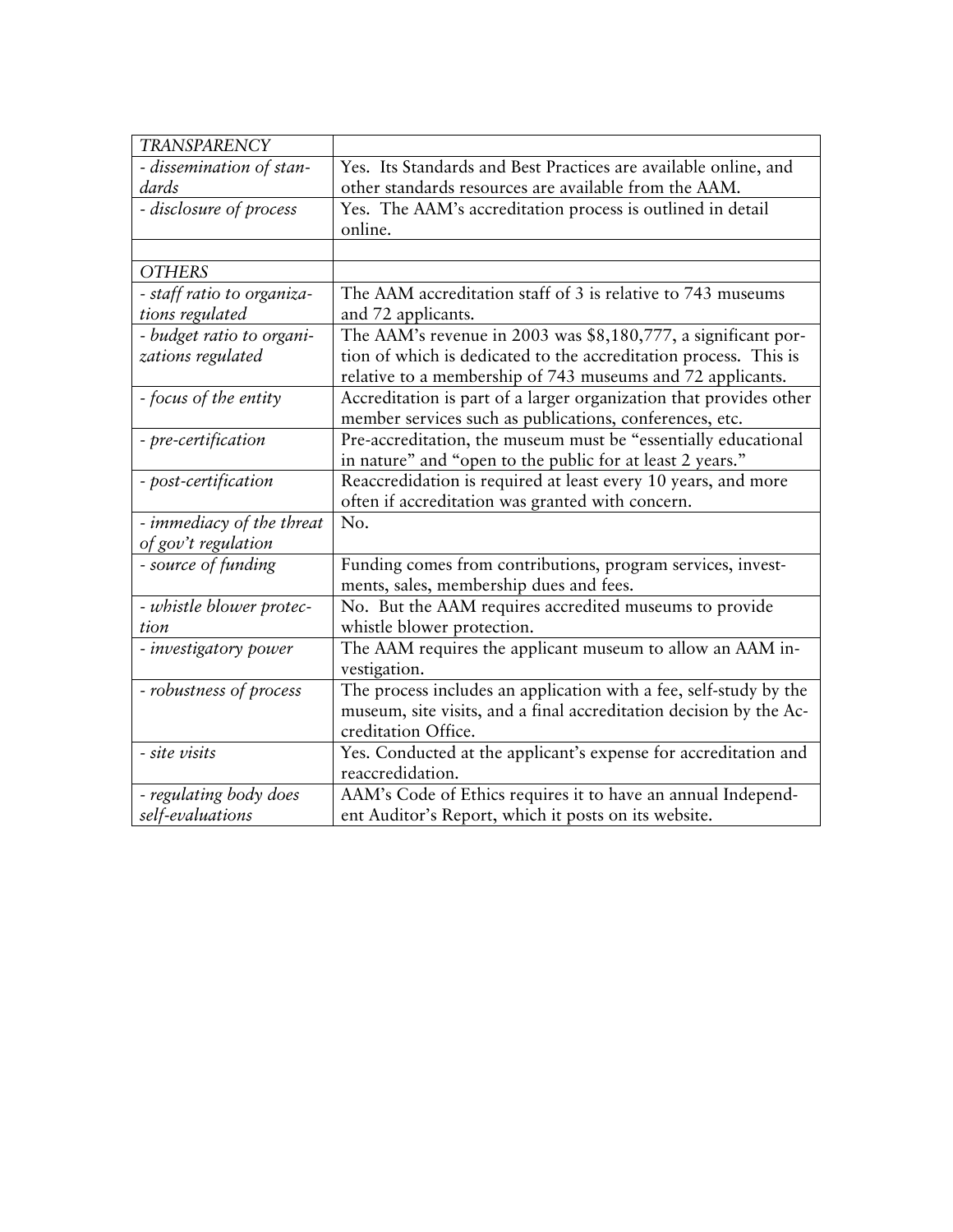# **American Bar Association**

[www.abanet.org/legaled.home.html](http://www.abanet.org/legaled.home.html) EIN Number: 36-2384321 NTEE Code: Y30

| Factor                                                     | Description                                                                                                                                                                                                                                                                                                                                                                                                                                                                                                                                                                                                                                                                                                                             |
|------------------------------------------------------------|-----------------------------------------------------------------------------------------------------------------------------------------------------------------------------------------------------------------------------------------------------------------------------------------------------------------------------------------------------------------------------------------------------------------------------------------------------------------------------------------------------------------------------------------------------------------------------------------------------------------------------------------------------------------------------------------------------------------------------------------|
| <b>SANCTIONS</b>                                           |                                                                                                                                                                                                                                                                                                                                                                                                                                                                                                                                                                                                                                                                                                                                         |
| - legal enforceability                                     | The Higher Education Act of 1963 (20 U.S.C.<br>1099b(a)(3)(1994)) states that the Department of Education re-<br>quires that educational institutions be approved by an established<br>accrediting agency in order to be eligible for federal programs,<br>including funding.                                                                                                                                                                                                                                                                                                                                                                                                                                                           |
| - other enforceability                                     | If a school does not meet ABA standards, it faces denial or loss of<br>accreditation. Graduates from unaccredited law schools cannot<br>practice law in most jurisdictions, and credits from these schools<br>are not always transferable to accredited schools.                                                                                                                                                                                                                                                                                                                                                                                                                                                                        |
| - history of enforce-<br>ment                              | The ABA was established in 1878; its most recent denial of ac-<br>creditation (to MA Law School) was upheld by MA District Court<br>in 1997. Mass. Sch. of Law at Andover v. ABA, 846 F. Supp. 374<br>(E.D. Pa. 1994), aff'd, 107 F.3d 1026 (3d Cir. 1997), cert. denied,<br>522 U.S. 907 (1997). In 1994, the Department of Justice began<br>investigating the ABA, resulting in the ABA agreeing to the entry<br>of a consent decree, requiring the ABA to modify its accreditation<br>process. Changes included amending the role of the House of<br>Delegates in adopting or amending any rule, allowing appeals on<br>accreditation decisions to go to the House of Delegates, and re-<br>moving House authority over the Council. |
| - disclosure of sanc-<br>tions                             | Yes; the ABA publishes a list of accredited schools. If a school                                                                                                                                                                                                                                                                                                                                                                                                                                                                                                                                                                                                                                                                        |
|                                                            | loses its accreditation, this information is made public.                                                                                                                                                                                                                                                                                                                                                                                                                                                                                                                                                                                                                                                                               |
| VALUE OF<br><b>ACCREDITATION</b><br>- ability to market to | Yes.                                                                                                                                                                                                                                                                                                                                                                                                                                                                                                                                                                                                                                                                                                                                    |
| funders                                                    |                                                                                                                                                                                                                                                                                                                                                                                                                                                                                                                                                                                                                                                                                                                                         |
| - ability to market to<br>members                          | Yes.                                                                                                                                                                                                                                                                                                                                                                                                                                                                                                                                                                                                                                                                                                                                    |
| - industry "buy-in"                                        | Yes.                                                                                                                                                                                                                                                                                                                                                                                                                                                                                                                                                                                                                                                                                                                                    |
| - monopoly power                                           | The ABA is the only national organization that provides law<br>school accreditation. A few states will accredit law schools not<br>accredited by the ABA and accept those graduates for practice in<br>the state. The Department of Justice has investigated the ABA on<br>anti-trust claims, resulting in a consent decree that caused the<br>ABA to change its governance structure.                                                                                                                                                                                                                                                                                                                                                  |
| <b>SPECIFICITY</b>                                         |                                                                                                                                                                                                                                                                                                                                                                                                                                                                                                                                                                                                                                                                                                                                         |
| - specificity of sector<br>or sub-sector regulated         | All American law schools.                                                                                                                                                                                                                                                                                                                                                                                                                                                                                                                                                                                                                                                                                                               |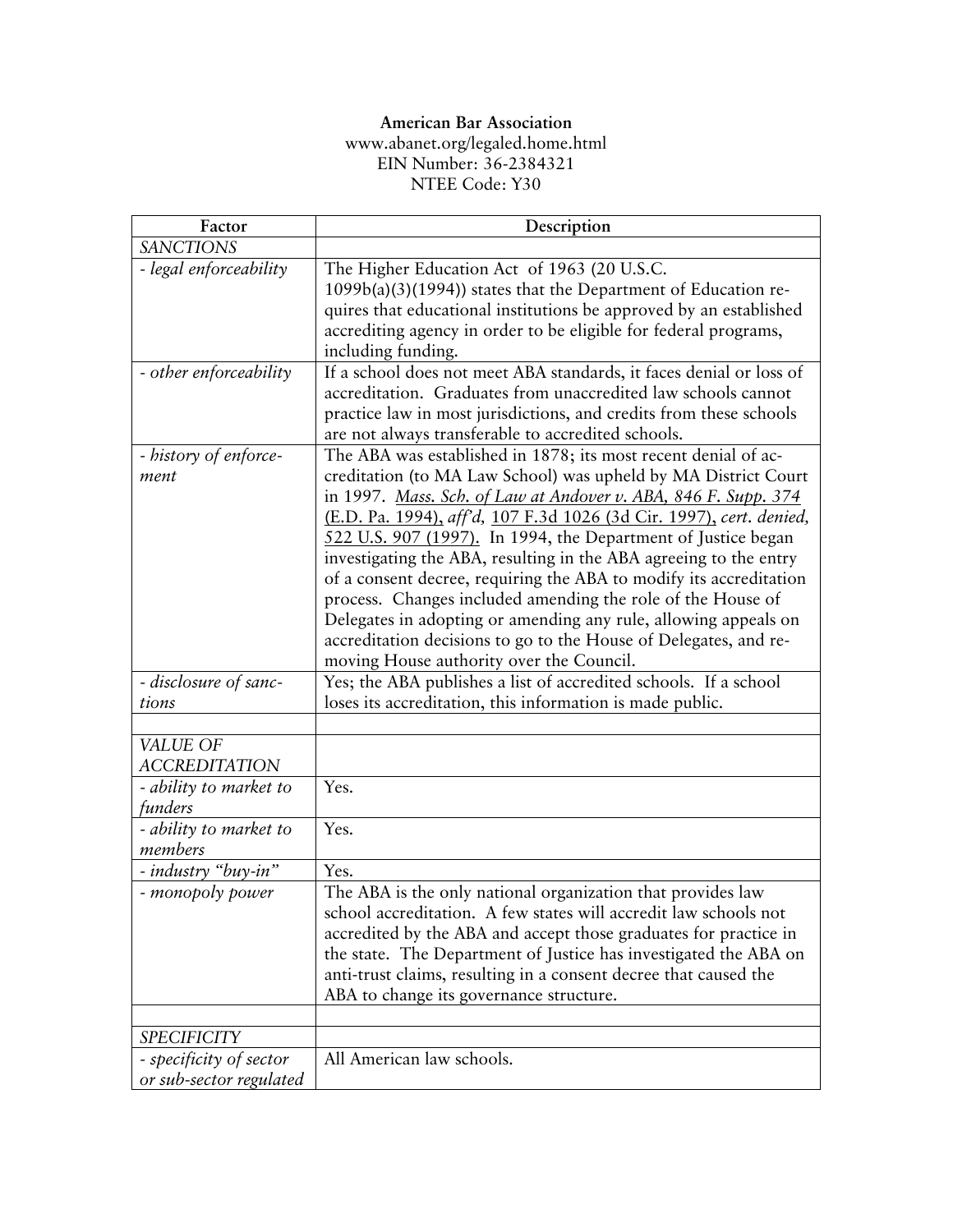| - specificity of activity<br>regulated                | The ABA standards cover every aspect of law school operations.                                                                                                                                                                                                       |
|-------------------------------------------------------|----------------------------------------------------------------------------------------------------------------------------------------------------------------------------------------------------------------------------------------------------------------------|
|                                                       |                                                                                                                                                                                                                                                                      |
| TRANSPARENCY                                          |                                                                                                                                                                                                                                                                      |
| - dissemination of<br>standards                       | Yes. Detailed standards are available online.                                                                                                                                                                                                                        |
| - disclosure of process                               | Yes. Process details are available online.                                                                                                                                                                                                                           |
|                                                       |                                                                                                                                                                                                                                                                      |
| <b>OTHERS</b>                                         |                                                                                                                                                                                                                                                                      |
| - staff ratio to organi-<br>zations regulated         | The ABA accreditation staff of 12 is relative to 189 approved law<br>schools.                                                                                                                                                                                        |
| - budget ratio to or-<br>ganizations regulated        | The annual budget of the ABA is more than \$100 million, relative<br>to 189 approved law schools. Only a fraction of this amount is<br>spent on the accreditation process.                                                                                           |
| - focus of the entity                                 | The regulation of law schools is part of the activities of a larger<br>organization. The ABA is engaged in lobbying, member services<br>and publications, standards for lawyers and the judiciary, continu-<br>ing education, pro bono work, among other activities. |
| - pre-certification                                   | Prerequisites for accreditation include being in operation for at<br>least 1 academic year and the completion of a Site Evaluation<br>Questionnaire.                                                                                                                 |
| - post-certification                                  | The ABA initially requires renewal of accreditation after 3 years,<br>then subsequently every 7 years.                                                                                                                                                               |
| - immediacy of the<br>threat of gov't regula-<br>tion | There is no current threat of government regulation.                                                                                                                                                                                                                 |
| - source of funding                                   | Member fees and dues provide a majority of ABA funding.                                                                                                                                                                                                              |
| - whistle blower pro-<br>tection                      |                                                                                                                                                                                                                                                                      |
| - investigatory power                                 | The ABA conducts extensive investigations.                                                                                                                                                                                                                           |
| - robustness of process                               | The accreditation process involves extensive fact-finding by the<br>Accreditation Committee including site visits, interviews, self-<br>evaluations, and many stages of approval. The burden to demon-<br>strate full compliance is on the school.                   |
| - site visits                                         | The ABA conducts site visits that last several days and involve<br>multiple meetings and interviews.                                                                                                                                                                 |
| - regulating body does<br>self-evaluations            | No.                                                                                                                                                                                                                                                                  |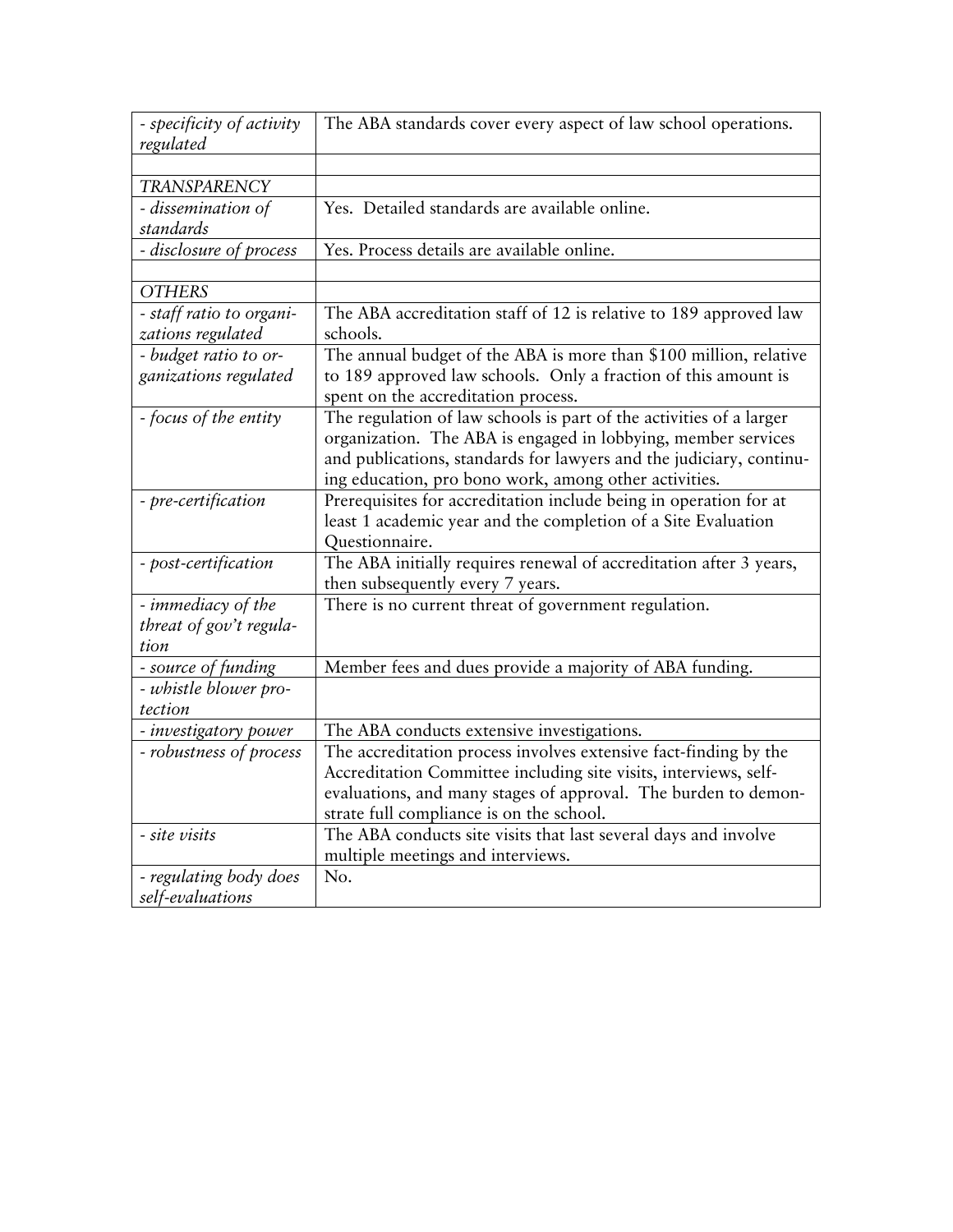#### **American Board of Medical Specialties**  [www.abms.org](http://www.abms.org/) EIN Number: 23-7304902 NTEE Code: H99

| Factor                                              | Description                                                                                                                                        |
|-----------------------------------------------------|----------------------------------------------------------------------------------------------------------------------------------------------------|
| <b>SANCTIONS</b>                                    |                                                                                                                                                    |
| - legal enforceability                              | No.                                                                                                                                                |
| - other enforceability                              | Certificates may be inactivated; approval may be denied.                                                                                           |
| - history of enforcement                            | The ABMS has approved boards since 1934; 24 are cur-<br>rently approved. 3 certificates were inactivated in 2003.                                  |
| - disclosure of sanctions                           | No. One can access lists of approved boards online; to ac-<br>cess listings of certified physicians, one must register for the<br>site's services. |
|                                                     |                                                                                                                                                    |
| VALUE OF<br><b>ACCREDITATION</b>                    |                                                                                                                                                    |
| - ability to market to funders                      | $N/A$ .                                                                                                                                            |
| - ability to market to mem-<br>bers                 | Yes.                                                                                                                                               |
| - industry "buy-in"                                 | No. While there are currently 24 approved boards, 180<br>boards are not ABMS approved.                                                             |
| - monopoly power                                    | No.                                                                                                                                                |
|                                                     |                                                                                                                                                    |
| <b>SPECIFICITY</b>                                  |                                                                                                                                                    |
| - specificity of sector or sub-<br>sector regulated | US medical specialty boards.                                                                                                                       |
| - specificity of activity regu-<br>lated            | Broad. The Essentials for Approval of Examining Boards in<br>Medical Specialties cover many areas of board practice.                               |
|                                                     |                                                                                                                                                    |
| <b>TRANSPARENCY</b>                                 |                                                                                                                                                    |
| - dissemination of standards                        | Yes. Standards are available online or from ABMS publica-<br>tions.                                                                                |
| - disclosure of process                             | Yes. The details of the process are available online.                                                                                              |
|                                                     |                                                                                                                                                    |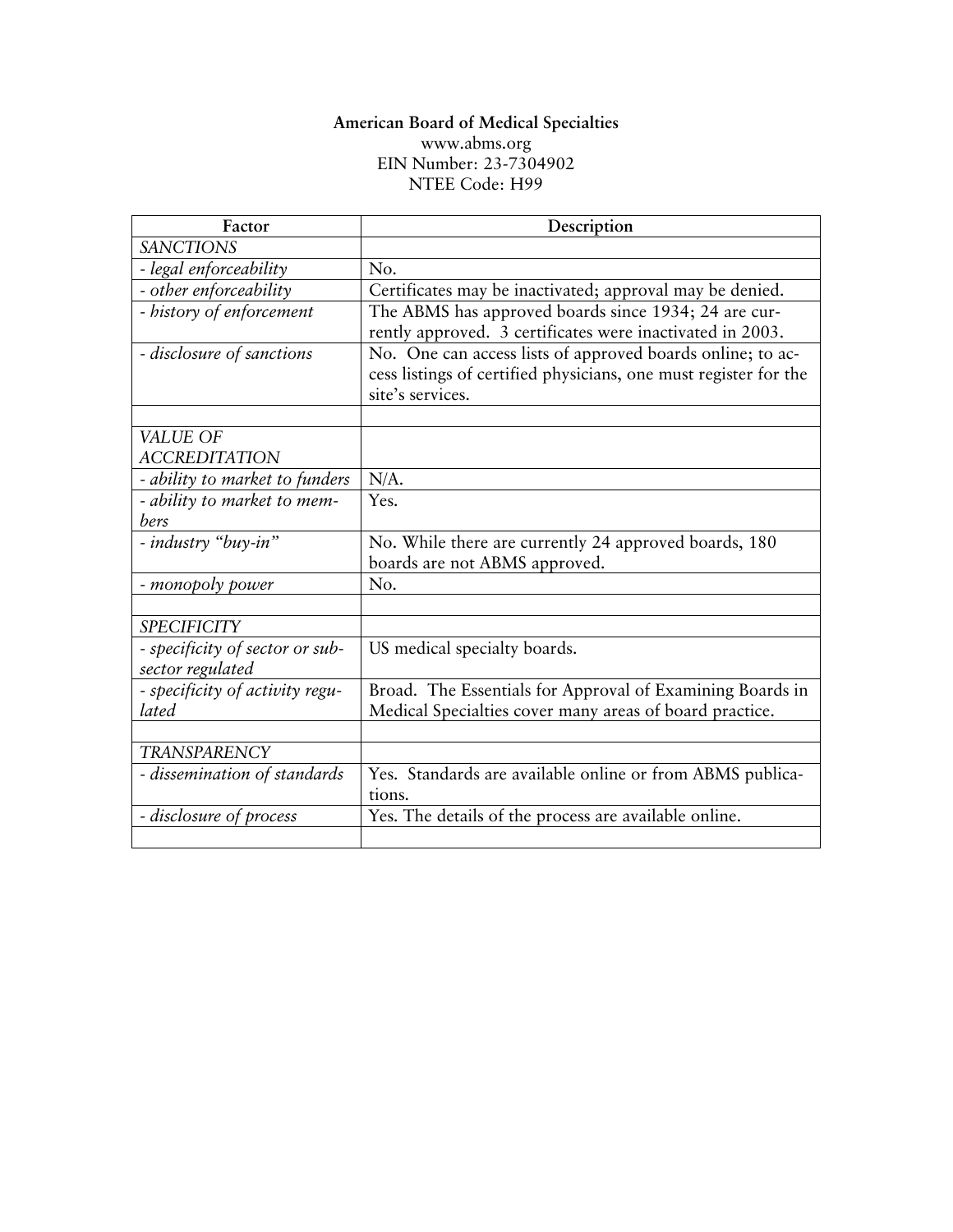| <b>OTHERS</b>         |                                                                                                                                                                                                                                            |
|-----------------------|--------------------------------------------------------------------------------------------------------------------------------------------------------------------------------------------------------------------------------------------|
| - staff ratio to or-  | The ABMS' 5 full-time staff handles 24 approved boards.                                                                                                                                                                                    |
| ganizations regulated |                                                                                                                                                                                                                                            |
| - budget ratio to or- | Revenue \$291,926 (FY 2003) is relative to 24 approved boards.                                                                                                                                                                             |
| ganizations regulated |                                                                                                                                                                                                                                            |
| - focus of the entity | The ABMS publishes a directory and provides Doctor Verification<br>Services, publishes books, and conducts conferences.                                                                                                                    |
| - pre-certification   | Prerequisites for approval include presenting a plan for developing<br>graduate education in the specialty, evidence of broad professional<br>support for the board, and evidence that there is not already a<br>board for that specialty. |
| - post-certification  |                                                                                                                                                                                                                                            |
| - immediacy of the    | No.                                                                                                                                                                                                                                        |
| threat of gov't regu- |                                                                                                                                                                                                                                            |
| lation                |                                                                                                                                                                                                                                            |
| - source of funding   | ABMS funding comes from direct public support, interest and pro-<br>gram services.                                                                                                                                                         |
| - whistle blower pro- |                                                                                                                                                                                                                                            |
| tection               |                                                                                                                                                                                                                                            |
| - investigatory power | No.                                                                                                                                                                                                                                        |
| - robustness of proc- | Low. The ABMS accepts proposals, may conduct hearings, and pro-                                                                                                                                                                            |
| ess                   | vides for appeals, but its process is not robust.                                                                                                                                                                                          |
| - site visits         | No.                                                                                                                                                                                                                                        |
| - regulating body     | No.                                                                                                                                                                                                                                        |
| does self-evaluations |                                                                                                                                                                                                                                            |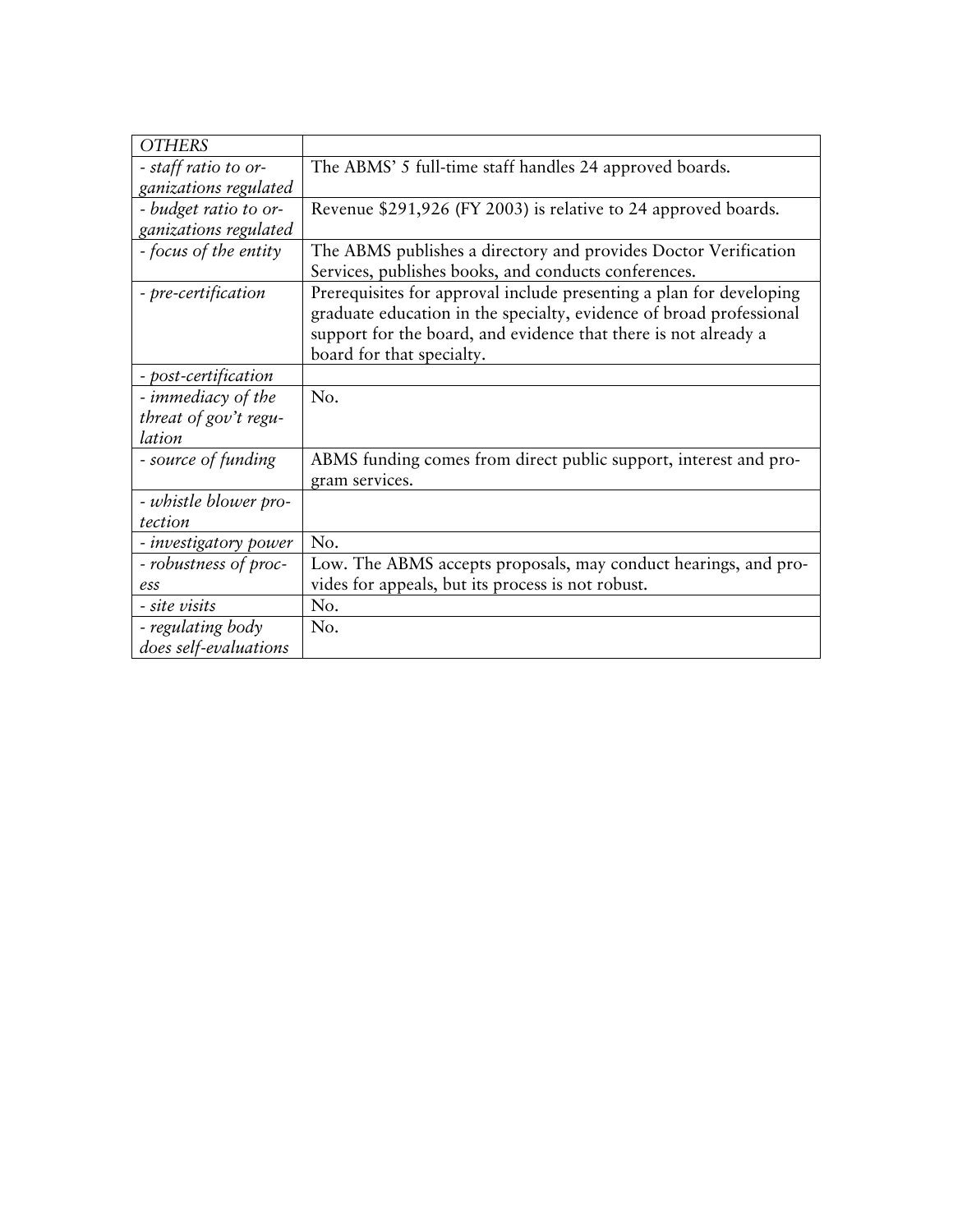## **Australian Council for International Development**  [www.acfid.asn.au](http://www.acfid.asn.au/) EIN Number: N/A NTEE Code: N/A

| Factor                                             | Description                                                                                                                        |
|----------------------------------------------------|------------------------------------------------------------------------------------------------------------------------------------|
| <b>SANCTIONS</b>                                   |                                                                                                                                    |
| - legal enforceability                             | Member adherence to the ACFID's Code of Conduct for Non                                                                            |
|                                                    | Government Development Organizations is required for eligibil-                                                                     |
|                                                    | ity for the AusAid matching grant scheme.                                                                                          |
| - other enforceability                             | If a member is not in compliance, ACFID responds by withdraw-                                                                      |
|                                                    | ing the member's affiliation status and publishing its name and<br>the nature of its breach. Other sanctions include resolution of |
|                                                    | the violation through a reconciliation process or notification of                                                                  |
|                                                    | AusAid.                                                                                                                            |
| - history of enforcement                           |                                                                                                                                    |
| - disclosure of sanctions                          | Yes. Names of organizations in breach of obligations are pub-                                                                      |
|                                                    | lished by the ACFID.                                                                                                               |
|                                                    |                                                                                                                                    |
| VALUE OF                                           |                                                                                                                                    |
| <b>ACCREDITATION</b>                               |                                                                                                                                    |
| - ability to market to                             | Yes. Access to the AusAid matching grant scheme is attractive to                                                                   |
| funders                                            | donors.                                                                                                                            |
| - ability to market to                             | Yes.                                                                                                                               |
| members                                            |                                                                                                                                    |
| - industry "buy-in"                                | Yes.                                                                                                                               |
| - monopoly power                                   | Yes. If the organization wants to be eligible for government<br>funds.                                                             |
|                                                    |                                                                                                                                    |
| <b>SPECIFICITY</b>                                 |                                                                                                                                    |
| - specificity of sector or<br>sub-sector regulated | Non Government Development Organizations in Australia.                                                                             |
| - specificity of activity                          | The Code covers broad areas of organizations' practices.                                                                           |
| regulated                                          |                                                                                                                                    |
| <b>TRANSPARENCY</b>                                |                                                                                                                                    |
| - dissemination of stan-                           | Yes. Standards are widely available.                                                                                               |
| dards                                              |                                                                                                                                    |
| - disclosure of process                            | Yes. The process is detailed online.                                                                                               |
|                                                    |                                                                                                                                    |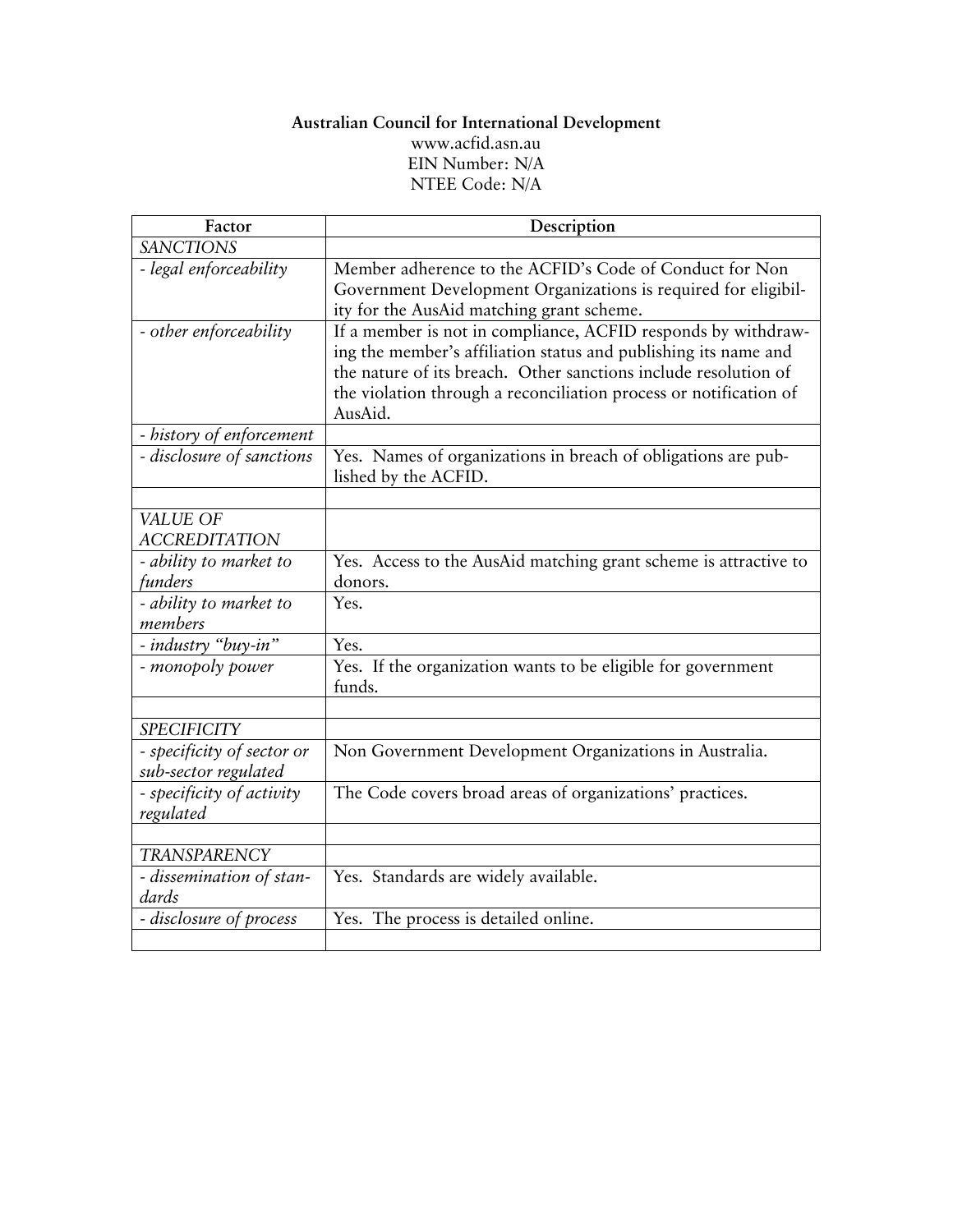| <b>OTHERS</b>         |                                                                      |
|-----------------------|----------------------------------------------------------------------|
| - staff ratio to or-  | 14 staff is relative to 80 members.                                  |
| ganizations regu-     |                                                                      |
| lated                 |                                                                      |
| - budget ratio to or- | In 2004, ACFID's revenue was \$1,300,638, relative to 80 members.    |
| ganizations regu-     |                                                                      |
| lated                 |                                                                      |
| - focus of the entity | The ACFID focus is the Code's implementation and enforcement.        |
| - pre-certification   | Accreditation application including audited financial statements.    |
| - post-certification  | Signatories are required to provide an annual report and annual au-  |
|                       | dited financial statements.                                          |
| - immediacy of the    | The ACFID works in partnership with the government.                  |
| threat of gov't regu- |                                                                      |
| lation                |                                                                      |
| - source of funding   | Government grants and member fees provide funding for ACFID          |
|                       | programs.                                                            |
| - whistle blower pro- | Yes. In addition, the Code promulgated for members contains a        |
| tection               | whistle-blowing protection provision. However, the ACFID does        |
|                       | not pursue anonymous complaints.                                     |
| - investigatory       | The Guidance Document to the Code outlines the investigatory         |
| power                 | power of the ACFID. This includes the ability to collect informa-    |
|                       | tion with the consent of the organization being investigated, and    |
|                       | only when necessary for the investigation.                           |
| - robustness of proc- | The process is highly robust, including a complaints procedure, out- |
| ess                   | lined penalties, and an appeals process.                             |
| - site visits         | Yes. Investigations are conducted with the consent of the party be-  |
|                       | ing investigated.                                                    |
| - regulating body     | No.                                                                  |
| does self-evaluations |                                                                      |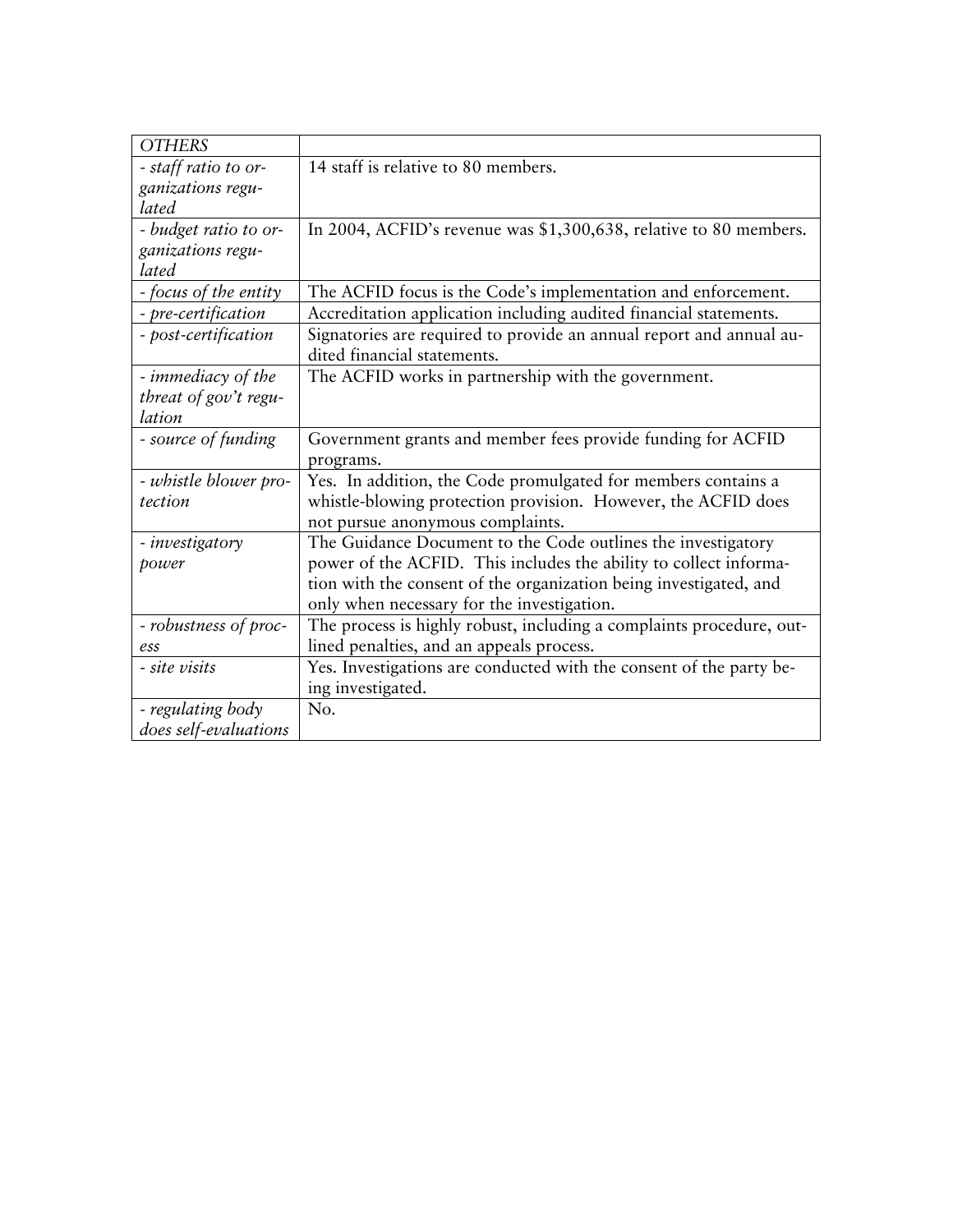# **Better Business Bureau Wise Giving Alliance**

[www.give.org](http://www.give.org/) EIN Number: 52-1070270 NTEE Code: S03

| Factor                                 | Description                                                                        |
|----------------------------------------|------------------------------------------------------------------------------------|
| <b>SANCTIONS</b>                       |                                                                                    |
| - legal enforceability                 | No.                                                                                |
| - other enforceability                 | The only enforceability the BBB has is to refuse the BBB seal to                   |
|                                        | noncompliant organizations.                                                        |
| - history of enforcement               | The Wise Giving Alliance was formed in 2001 as a result of the                     |
|                                        | BBB Foundation's Philanthropic Advisory Service and National                       |
|                                        | Charities Information Bureau; it performs about 500 national<br>reports each year. |
| - disclosure of sanctions              | If the BBB revokes an organization's seal, the information                         |
|                                        | would be available online.                                                         |
|                                        |                                                                                    |
| VALUE OF                               |                                                                                    |
| <b>ACCREDITATION</b>                   |                                                                                    |
| - ability to market to                 | Yes.                                                                               |
| funders                                |                                                                                    |
| - ability to market to                 | Yes.                                                                               |
| members                                |                                                                                    |
| - industry "buy-in"                    | Yes.                                                                               |
| - monopoly power                       | No. Adherence to the Wise Giving Alliance's standards is en-<br>tirely voluntary.  |
|                                        |                                                                                    |
| <b>SPECIFICITY</b>                     |                                                                                    |
| - specificity of sector or             | Charities.                                                                         |
| sub-sector regulated                   |                                                                                    |
| - specificity of activity<br>regulated | Broad.                                                                             |
|                                        |                                                                                    |
| <b>TRANSPARENCY</b>                    |                                                                                    |
| - dissemination of stan-<br>dards      | Yes. Standards are available online, and in print by request.                      |
| - disclosure of process                | Yes.                                                                               |
|                                        |                                                                                    |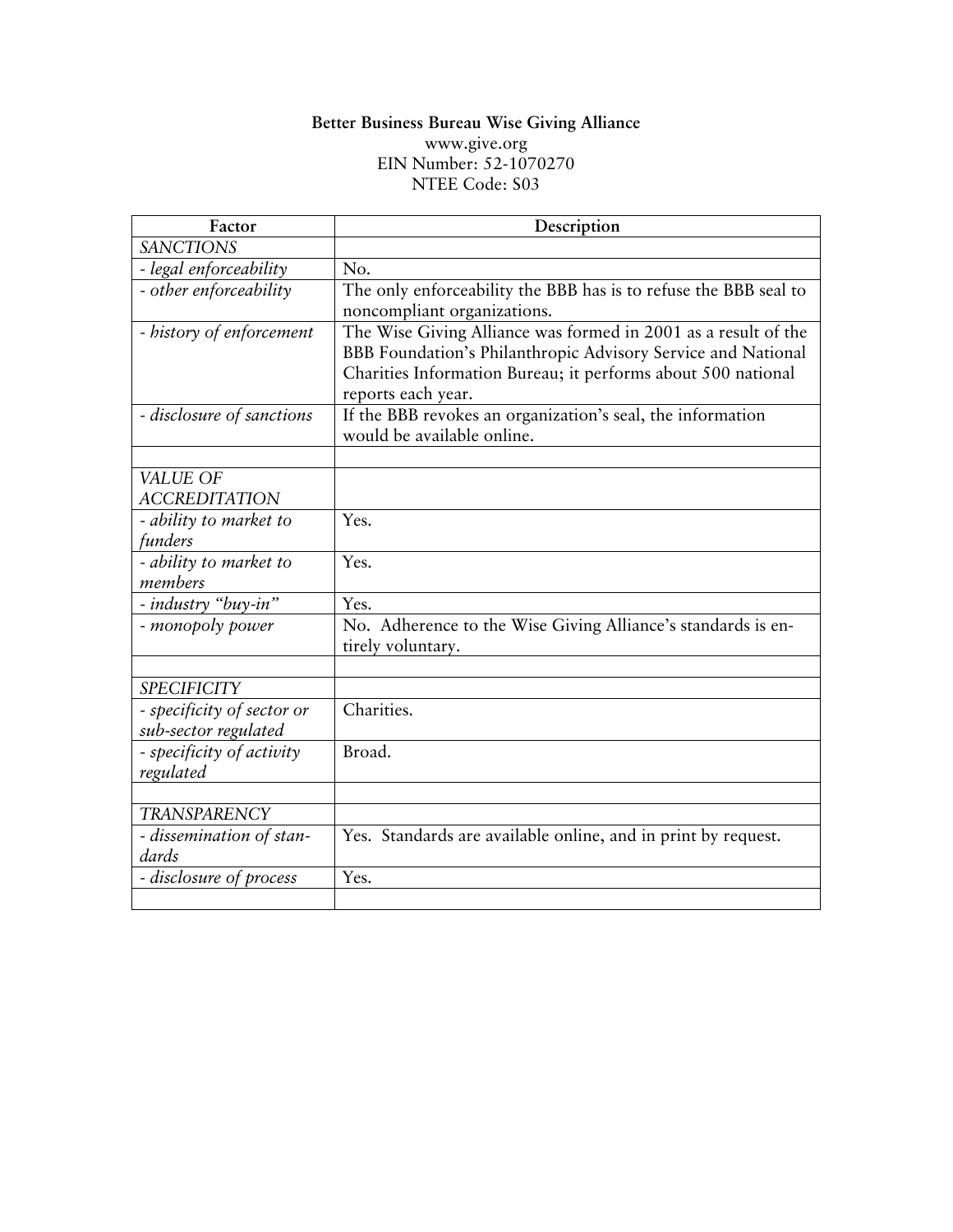| <b>OTHERS</b>                  |                                                                 |
|--------------------------------|-----------------------------------------------------------------|
| - staff ratio to organizations | 10 Wise Giving Alliance staff, supported by BBB staff, is rela- |
| regulated                      | tive to thousands of nonprofit organizations.                   |
| - budget ratio to organiza-    | The Wise Giving Alliance's revenue in 2003 was \$1,593,513      |
| tions regulated                | relative to thousands of nonprofit organizations.               |
| - focus of the entity          | The focus is on reporting and the BBB Seal only.                |
| - pre-certification            | No.                                                             |
| - post-certification           | No.                                                             |
| - immediacy of the threat of   | No.                                                             |
| gov't regulation               |                                                                 |
| - source of funding            | Funding comes from public support, program service reve-        |
|                                | nue, and interest on savings and investments.                   |
| - whistle blower protection    |                                                                 |
| - investigatory power          | No. The Wise Giving Alliance will request information from      |
|                                | organizations that are the subject of donor inquiries.          |
| - robustness of process        | Low. Investigations are based on information provided by        |
|                                | the nonprofit organization.                                     |
| - site visits                  | No.                                                             |
| - regulating body does self-   | Yes. The Wise Giving Alliance adheres to all of its own stan-   |
| evaluations                    | dards.                                                          |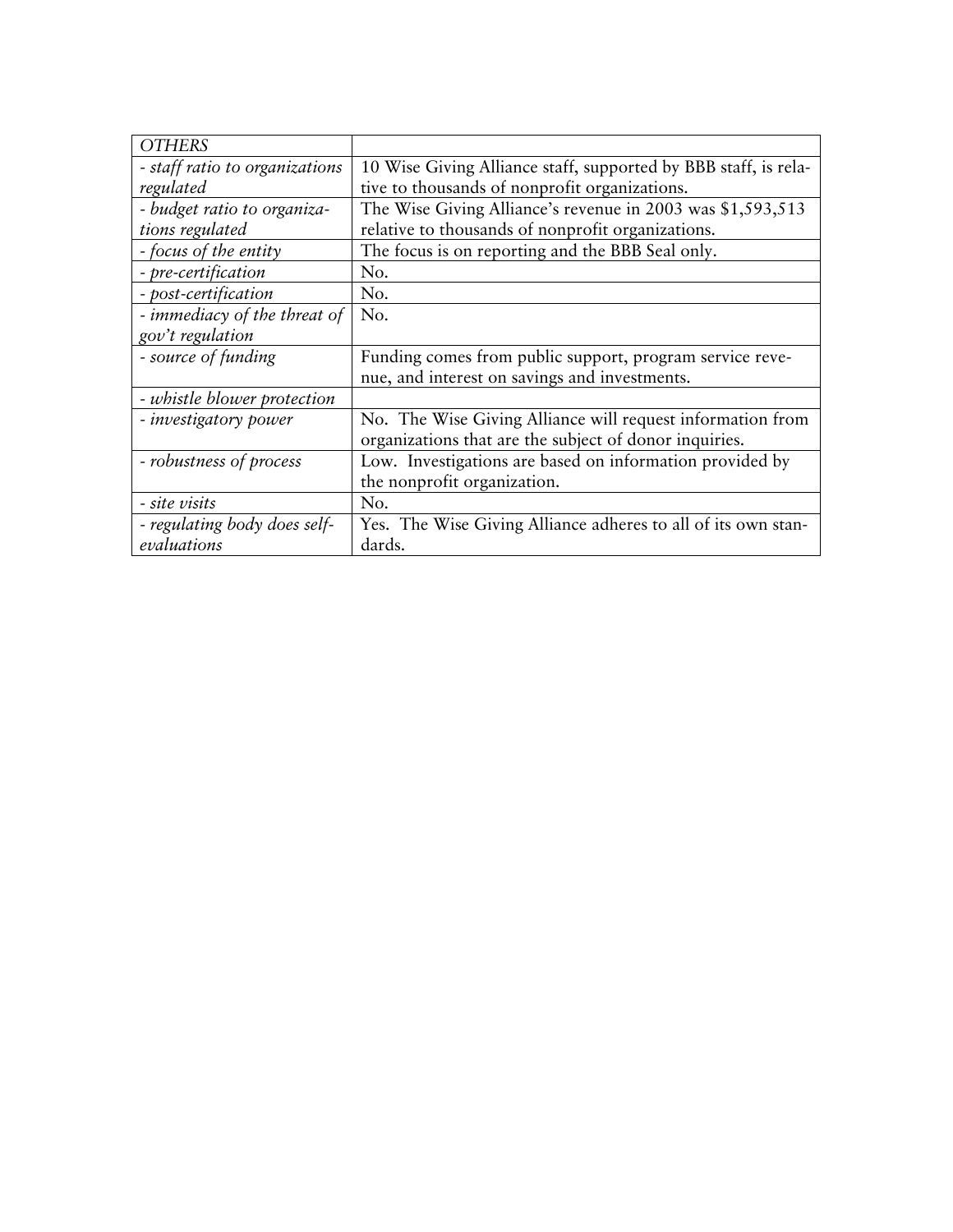#### **Council on Foundations**  [www.cof.org](http://www.cof.org/) EIN Number: 13-6068327 NTEE Code: T50

| Factor                                             | Description                                                                                                                                                                                                                                                                                                                    |
|----------------------------------------------------|--------------------------------------------------------------------------------------------------------------------------------------------------------------------------------------------------------------------------------------------------------------------------------------------------------------------------------|
| <b>SANCTIONS</b>                                   |                                                                                                                                                                                                                                                                                                                                |
| - legal enforceability                             | No.                                                                                                                                                                                                                                                                                                                            |
| - other enforceability                             | In egregious situations, the COF will inform government agencies<br>of member misconduct. The COF can revoke membership for<br>non-compliance with their Principles and Practices for Grant-<br>makers. Community foundations must meet separate standards<br>to have access to certain benefits, such as marketing materials. |
| - history of enforce-                              | The COF has over 50 years of history in the field. They have                                                                                                                                                                                                                                                                   |
| ment                                               | required corrections of violations by private foundations and<br>community foundations, but none have lost membership.                                                                                                                                                                                                         |
| - disclosure of sanc-                              | Yes. If a member is on probation or membership is revoked, that                                                                                                                                                                                                                                                                |
| tions                                              | action is not private. The decision of whether to publish the re-                                                                                                                                                                                                                                                              |
|                                                    | sults of a review is made on a case-by-case basis.                                                                                                                                                                                                                                                                             |
|                                                    |                                                                                                                                                                                                                                                                                                                                |
| <b>VALUE OF</b>                                    |                                                                                                                                                                                                                                                                                                                                |
| <b>ACCREDITATION</b>                               | Yes. Community foundations can market to funders. Private                                                                                                                                                                                                                                                                      |
| - ability to market to<br>funders                  | foundations do not fundraise.                                                                                                                                                                                                                                                                                                  |
| - ability to market to                             | Yes.                                                                                                                                                                                                                                                                                                                           |
| members                                            |                                                                                                                                                                                                                                                                                                                                |
| - industry "buy-in"                                | Yes.                                                                                                                                                                                                                                                                                                                           |
| - monopoly power                                   | No. Membership is not mandatory.                                                                                                                                                                                                                                                                                               |
|                                                    |                                                                                                                                                                                                                                                                                                                                |
| <b>SPECIFICITY</b>                                 |                                                                                                                                                                                                                                                                                                                                |
| - specificity of sector or<br>sub-sector regulated | The COF regulates all member foundations. Private foundations<br>and community foundations are members; the accreditation<br>process is more stringent for community foundations.                                                                                                                                              |
| - specificity of activity                          | Regulations concern all aspects of the sector's activities.                                                                                                                                                                                                                                                                    |
| regulated                                          |                                                                                                                                                                                                                                                                                                                                |
|                                                    |                                                                                                                                                                                                                                                                                                                                |
| <b>TRANSPARENCY</b>                                |                                                                                                                                                                                                                                                                                                                                |
| - dissemination of stan-<br>dards                  | Yes.                                                                                                                                                                                                                                                                                                                           |
| - disclosure of process                            | Yes.                                                                                                                                                                                                                                                                                                                           |
|                                                    |                                                                                                                                                                                                                                                                                                                                |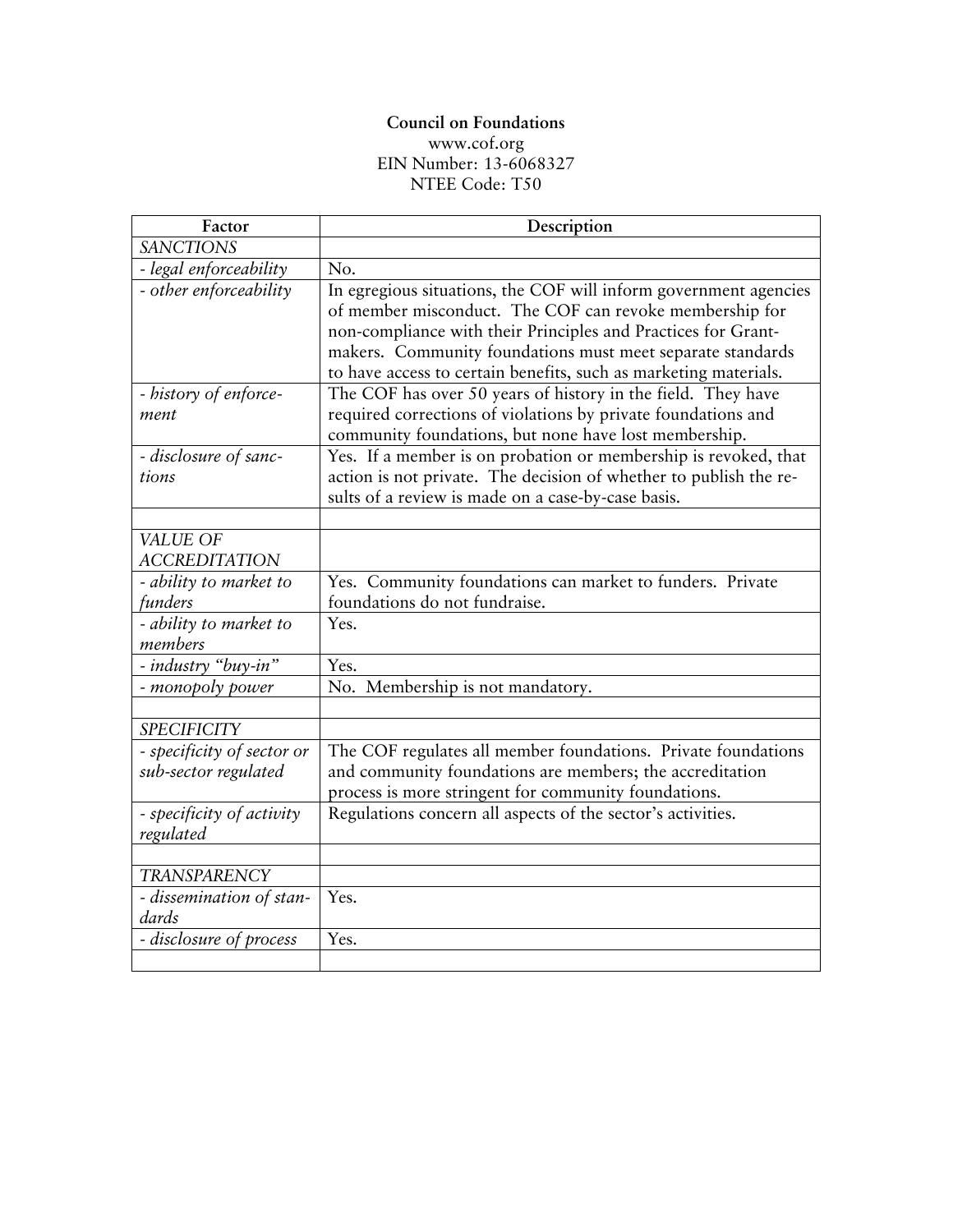| <b>OTHERS</b>             |                                                                                                                                                                                                                                                                                                                                                               |
|---------------------------|---------------------------------------------------------------------------------------------------------------------------------------------------------------------------------------------------------------------------------------------------------------------------------------------------------------------------------------------------------------|
| - staff ratio to or-      | 87 COF staff is relative to 1,921 member foundations.                                                                                                                                                                                                                                                                                                         |
| ganizations regu-         |                                                                                                                                                                                                                                                                                                                                                               |
| lated                     |                                                                                                                                                                                                                                                                                                                                                               |
| - budget ratio to         | In 2003, COF revenue was \$14,681,062, relative to 1,921 member                                                                                                                                                                                                                                                                                               |
| organizations             | foundations.                                                                                                                                                                                                                                                                                                                                                  |
| regulated                 |                                                                                                                                                                                                                                                                                                                                                               |
| - focus of the en-        | The COF's focus is member services, including lobbying on behalf of                                                                                                                                                                                                                                                                                           |
| $t$ <i>i</i> $t$ $\gamma$ | its members, as well as regulation with compliance with Standards.                                                                                                                                                                                                                                                                                            |
| - pre-certification       | To apply, an organization must certify that it has complied with all<br>appropriate state registration and reporting requirements. It also<br>must state that it subscribes to the recommended Principle and Prac-<br>tices for Effective Grantmaking of the Council on Foundations. It<br>must submit the Form 990 or Form 990PF at the time of application. |
| - post-certification      | While the COF offers educational conferences and online resources,                                                                                                                                                                                                                                                                                            |
|                           | there are no post-certification requirements. There is no regular re-                                                                                                                                                                                                                                                                                         |
|                           | view of members unless a problem is brought to the attention of the                                                                                                                                                                                                                                                                                           |
|                           | COF.                                                                                                                                                                                                                                                                                                                                                          |
| - immediacy of the        | No.                                                                                                                                                                                                                                                                                                                                                           |
| threat of $gov't$         |                                                                                                                                                                                                                                                                                                                                                               |
| regulation                |                                                                                                                                                                                                                                                                                                                                                               |
| - source of funding       | The COF's funding come from dues, grants and contributions, profes-<br>sional development, publications and investments.                                                                                                                                                                                                                                      |
| - whistle blower          | No. However, they are in the process of establishing a policy.                                                                                                                                                                                                                                                                                                |
| protection                |                                                                                                                                                                                                                                                                                                                                                               |
| - investigatory           | Yes. This investigation consists of an examination of publicly avail-                                                                                                                                                                                                                                                                                         |
| power                     | able information or information provided by the foundation in ques-                                                                                                                                                                                                                                                                                           |
|                           | tion.                                                                                                                                                                                                                                                                                                                                                         |
| - robustness of           | Low. The COF inquires into reports brought to its attention by any                                                                                                                                                                                                                                                                                            |
| process                   | source, including the media and the general public. It relies on infor-                                                                                                                                                                                                                                                                                       |
|                           | mation provided by the foundation for its investigation.                                                                                                                                                                                                                                                                                                      |
| - site visits             | No. The COF does not conduct site visits.                                                                                                                                                                                                                                                                                                                     |
| - regulating body         | Yes. The COF makes an Independent Auditor's Report available                                                                                                                                                                                                                                                                                                  |
| does self-                | online but does not otherwise self-evaluate.                                                                                                                                                                                                                                                                                                                  |
| evaluations               |                                                                                                                                                                                                                                                                                                                                                               |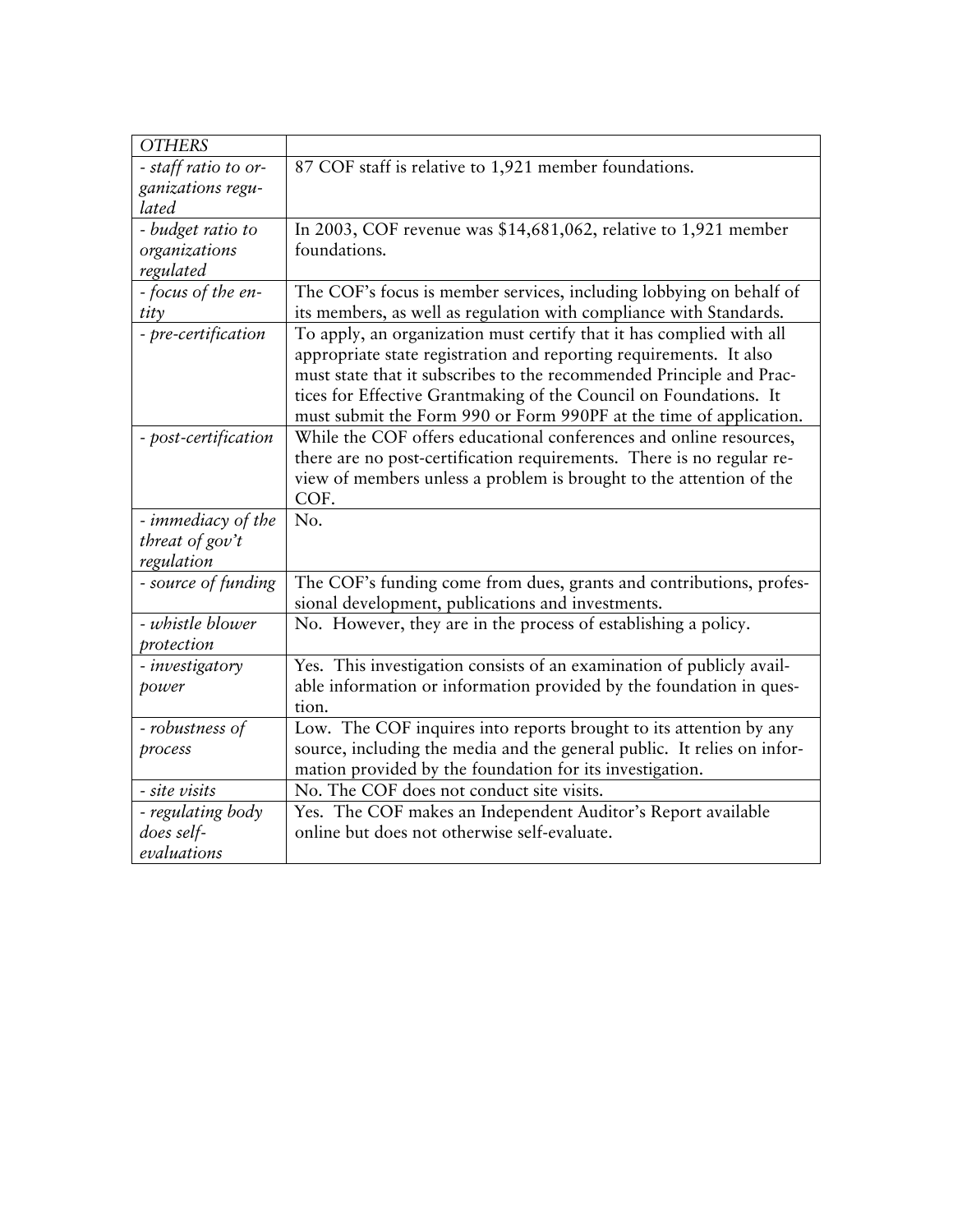#### **Evangelical Council for Financial Accountability**  [www.ecfa.org](http://www.ecfa.org/) EIN Number: 93-0744698 NTEE Code: X21

| Factor                                             | Description                                                                                                                                                                                                                                               |
|----------------------------------------------------|-----------------------------------------------------------------------------------------------------------------------------------------------------------------------------------------------------------------------------------------------------------|
| <b>SANCTIONS</b>                                   |                                                                                                                                                                                                                                                           |
| - legal enforceability                             | No.                                                                                                                                                                                                                                                       |
| - other enforceability                             | If the member is cooperative, there is generally an opportunity<br>for correction. Otherwise, there may be a resignation, suspen-<br>sion, or termination of membership and accreditation.                                                                |
| - history of enforcement                           | The ECFA has been in operation for 26 years. In the last 10<br>years, there has been a high of 11 annual terminations and a low<br>of 1 annual termination. Requests for correction are more<br>common. The threat of expulsion is a serious possibility. |
| - disclosure of sanctions                          | Yes. The ECFA discloses sanctions on its website and on the<br>annual membership list. In particularly egregious situations, the<br>ECFA will issue a press release.                                                                                      |
|                                                    |                                                                                                                                                                                                                                                           |
| VALUE OF<br><b>ACCREDITATION</b>                   |                                                                                                                                                                                                                                                           |
| - ability to market to<br>funders                  | Yes.                                                                                                                                                                                                                                                      |
| - ability to market to<br>members                  | Yes.                                                                                                                                                                                                                                                      |
| - industry "buy-in"                                | Yes.                                                                                                                                                                                                                                                      |
| - monopoly power                                   | No. Membership is not mandatory.                                                                                                                                                                                                                          |
|                                                    |                                                                                                                                                                                                                                                           |
| <b>SPECIFICITY</b>                                 |                                                                                                                                                                                                                                                           |
| - specificity of sector or<br>sub-sector regulated | Christianity-based charity organizations are eligible for member-<br>ship in the ECFA.                                                                                                                                                                    |
| - specificity of activity<br>regulated             | Narrow. The ECFA focuses on financial accountability.                                                                                                                                                                                                     |
|                                                    |                                                                                                                                                                                                                                                           |
| <b>TRANSPARENCY</b>                                |                                                                                                                                                                                                                                                           |
| - dissemination of stan-<br>dards                  | Yes. Standards are widely available.                                                                                                                                                                                                                      |
| - disclosure of process                            | Yes. The process is disclosed online.                                                                                                                                                                                                                     |
|                                                    |                                                                                                                                                                                                                                                           |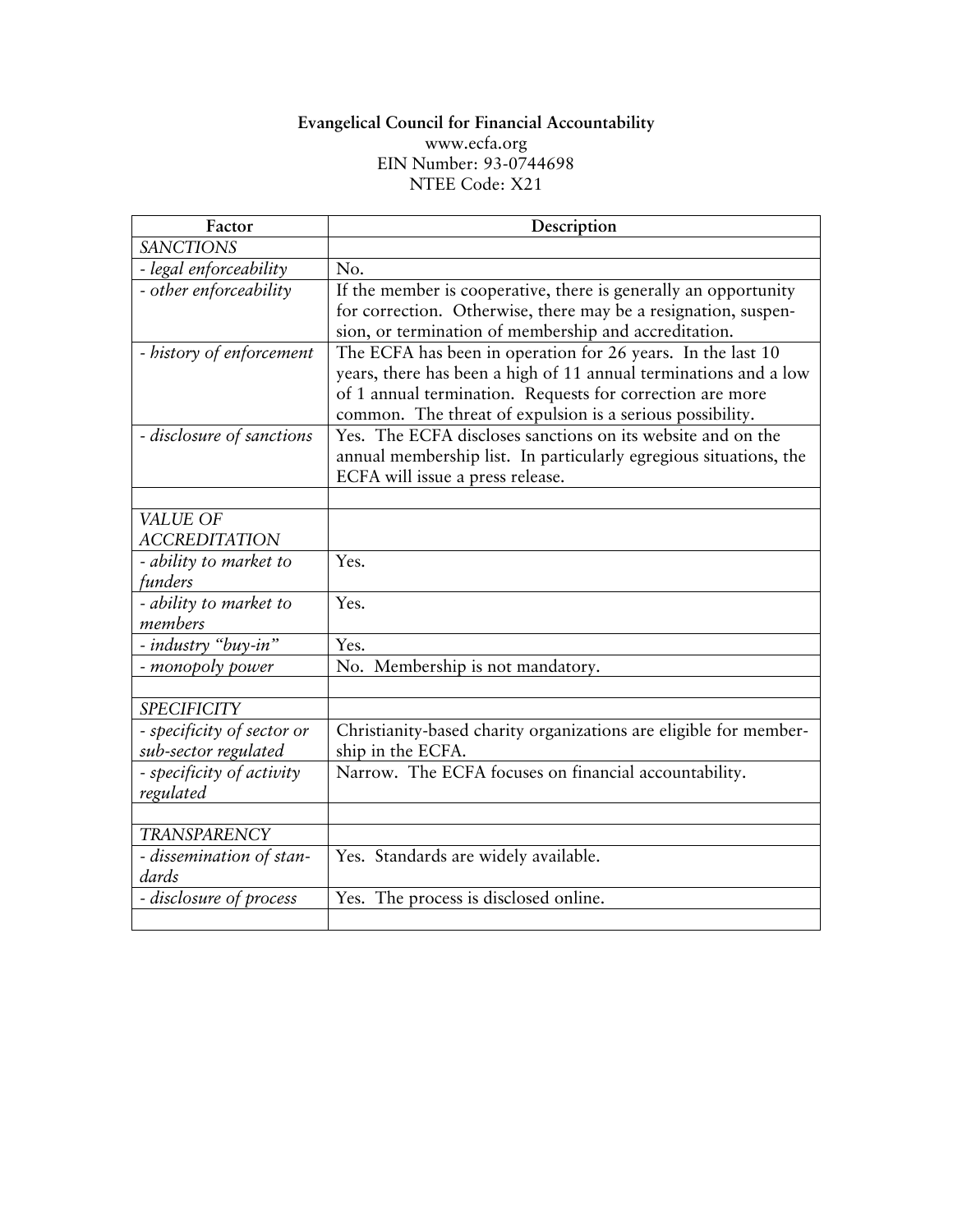| <b>OTHERS</b>              |                                                                     |
|----------------------------|---------------------------------------------------------------------|
| - staff ratio to organiza- | A staff of 4 full-time and 6 part-time regulators is joined by a    |
| tions regulated            | Standards Committee with 10 pro bono members. This is rela-         |
|                            | tive to 1,150 member organizations.                                 |
| - budget ratio to or-      | The budget for regulation is about \$1.3 to \$1.5 million, relative |
| ganizations regulated      | to 1,150 members.                                                   |
| - focus of the entity      | The focus of the entity is regulation and accreditation.            |
| - pre-certification        | Pre-certification includes an application and a statement of faith. |
| - post-certification       | Every fiscal year, members must submit audited financials. 35-      |
|                            | 40% of members do not get recertified each year without some        |
|                            | additional required compliance.                                     |
| - immediacy of the         | No.                                                                 |
| threat of gov't regula-    |                                                                     |
| tion                       |                                                                     |
| - source of funding        | Funding derives primarily from dues, which range from \$300 to      |
|                            | \$8,000, depending on the size of the organization.                 |
| - whistle blower protec-   | Yes. The ECFA will not disclose the identity of any whistle         |
| tion                       | blower. But, the ECFA cannot protect any whistle blower within      |
|                            | his or her own organization.                                        |
| - investigatory power      | Yes.                                                                |
| - robustness of process    | The robustness of process is high.                                  |
| - site visits              | Yes. The ECFA conducts mandatory site visits; timing is at the      |
|                            | discretion of the ECFA.                                             |
| - regulating body does     | No.                                                                 |
| self-evaluations           |                                                                     |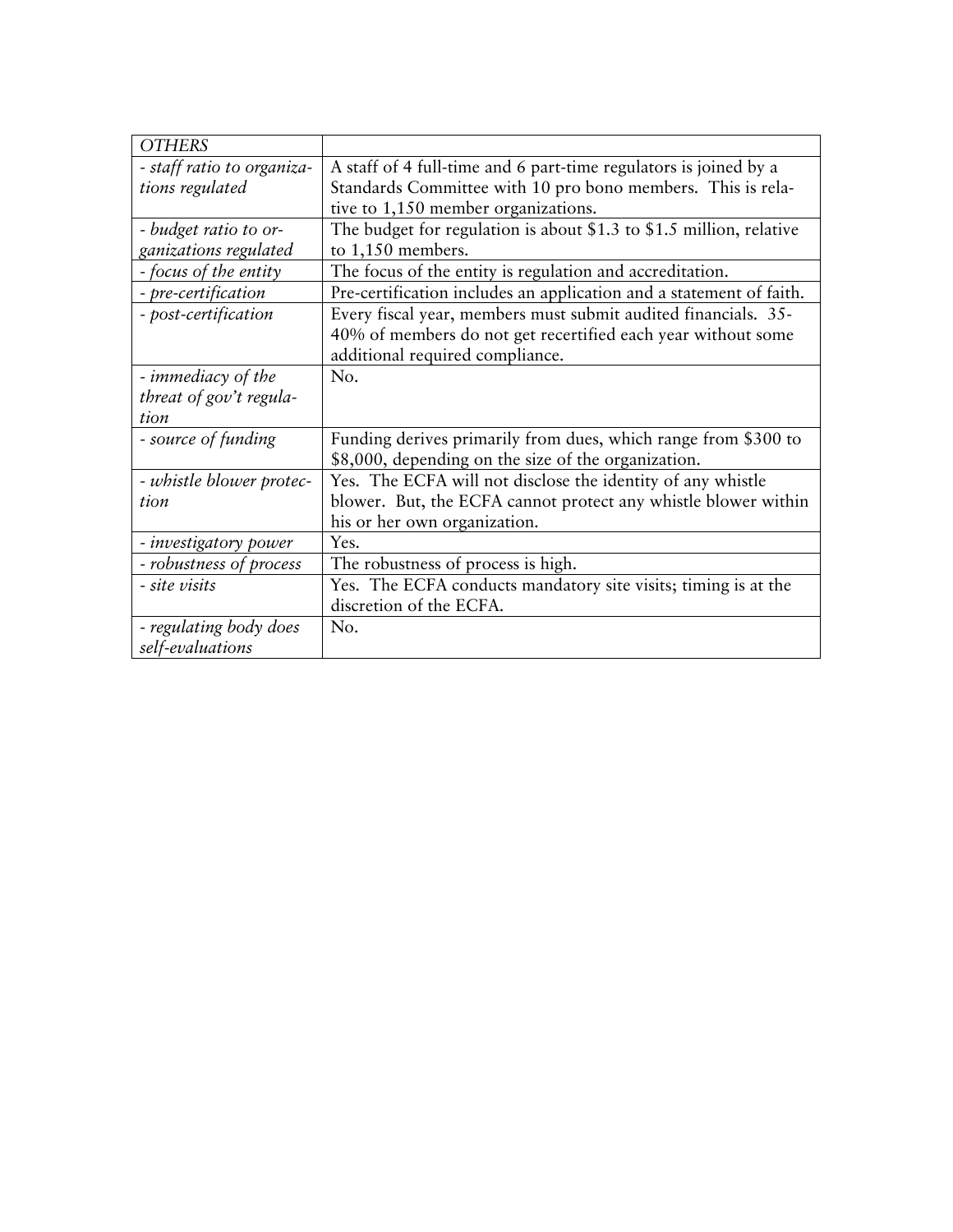## **InterAction American Council for Voluntary International Action Inc. Membership**  [www.interaction.org](http://www.interaction.org/) EIN Number: 13-3287064 NTEE Code: Q03

| Factor                                             | Description                                                                                                                                                                                                                                                                              |
|----------------------------------------------------|------------------------------------------------------------------------------------------------------------------------------------------------------------------------------------------------------------------------------------------------------------------------------------------|
| <b>SANCTIONS</b>                                   |                                                                                                                                                                                                                                                                                          |
| - legal enforceability                             | No.                                                                                                                                                                                                                                                                                      |
| - other enforceability                             | If a member does not complete its annual self-certification, it is<br>suspended from membership. If there is another violation, the<br>member has a year to correct the violation. If it does not do so,<br>it is suspended from membership.                                             |
| - history of enforcement                           | Since InterAction allows for correction in the case of a violation,<br>it is rarely required to suspend a member. Suspension has only<br>occurred once since InterAction was formed in 1984.                                                                                             |
| - disclosure of sanctions                          | No. The only disclosure is that InterAction removes the sus-<br>pended organization from its membership list.                                                                                                                                                                            |
|                                                    |                                                                                                                                                                                                                                                                                          |
| VALUE OF<br><b>ACCREDITATION</b>                   |                                                                                                                                                                                                                                                                                          |
| - ability to market to<br>funders                  | Yes.                                                                                                                                                                                                                                                                                     |
| - ability to market to<br>members                  | Yes.                                                                                                                                                                                                                                                                                     |
| - industry "buy-in"                                | Yes. InterAction has more than 160 members, and coalitions in<br>Japan and China have used the standards as a model for their<br>own standards.                                                                                                                                          |
| - monopoly power                                   | No. Membership with InterAction is not mandatory.                                                                                                                                                                                                                                        |
|                                                    |                                                                                                                                                                                                                                                                                          |
| <b>SPECIFICITY</b>                                 |                                                                                                                                                                                                                                                                                          |
| - specificity of sector or<br>sub-sector regulated | InterAction members are US nonprofits involved in international<br>humanitarian work. InterAction regulates their international<br>operations only. The sector includes child sponsorship organiza-<br>tions, health care agencies, and both faith-based and secular or-<br>ganizations. |
| - specificity of activity<br>regulated             | InterAction standards cover a broad array of activities performed<br>by its members, including financial management, fundraising,<br>governance, and program performance.                                                                                                                |
|                                                    |                                                                                                                                                                                                                                                                                          |
| <b>TRANSPARENCY</b>                                |                                                                                                                                                                                                                                                                                          |
| - dissemination of stan-<br>dards                  | Yes. The standards are widely available.                                                                                                                                                                                                                                                 |
| - disclosure of process                            | Yes. The process is disclosed online.                                                                                                                                                                                                                                                    |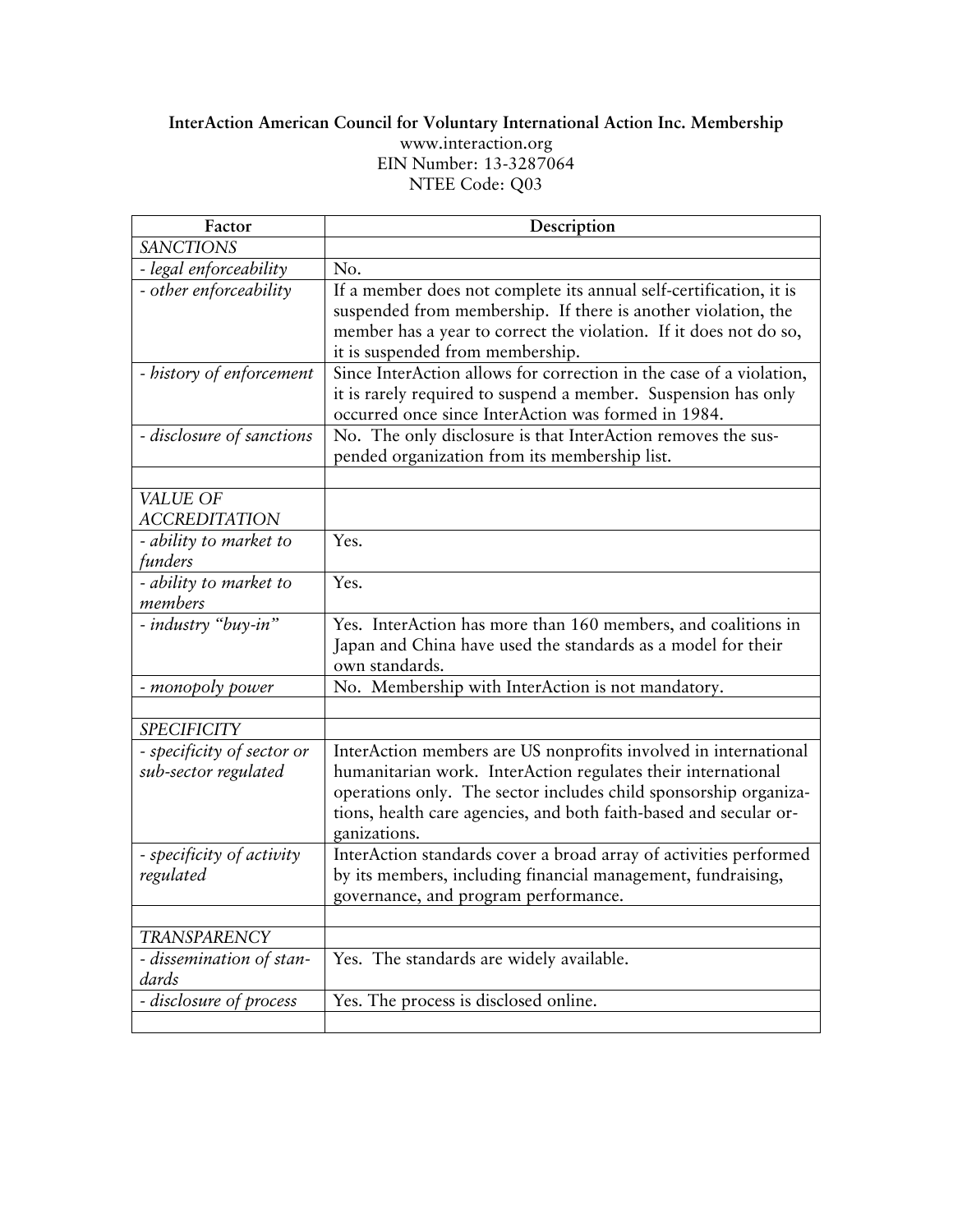| <b>OTHERS</b>            |                                                                       |
|--------------------------|-----------------------------------------------------------------------|
| - staff ratio to organi- | InterAction has 35 staff, 2 of whom are dedicated to member cer-      |
| zations regulated        | tification. This is relative to its more than 160 members.            |
| - budget ratio to or-    | From revenue of \$5,067,694 in FY 2003, about \$500,000 was           |
| ganizations regulated    | dedicated to the certification of its more than 160 members.          |
| - focus of the entity    | The focus of the entity is member services and standard-setting.      |
| - pre-certification      | The only required pre-certification is that the entity certifies com- |
|                          | pliance with InterAction standards.                                   |
| - post-certification     | Member organizations must self-certify annually.                      |
| - immediacy of the       | There is no immediate threat of government regulation.                |
| threat of gov't regula-  |                                                                       |
| tion                     |                                                                       |
| - source of funding      | InterAction funding comes from contributions, government              |
|                          | grants, program services, investments, dues, and fees.                |
| - whistle blower pro-    | Yes. InterAction has a whistle blower protection policy.              |
| tection                  |                                                                       |
| - investigatory power    | InterAction's investigatory power is only applicable in cases on      |
|                          | known non compliance.                                                 |
| - robustness of process  | The self-regulation process is not robust. The InterAction website    |
|                          | states that the Standards are "best understood as statements of       |
|                          | principles and, as such, are not requirements."                       |
| - site visits            | No. Site visits are not performed.                                    |
| - regulating body does   |                                                                       |
|                          | Yes. InterAction self-evaluates.                                      |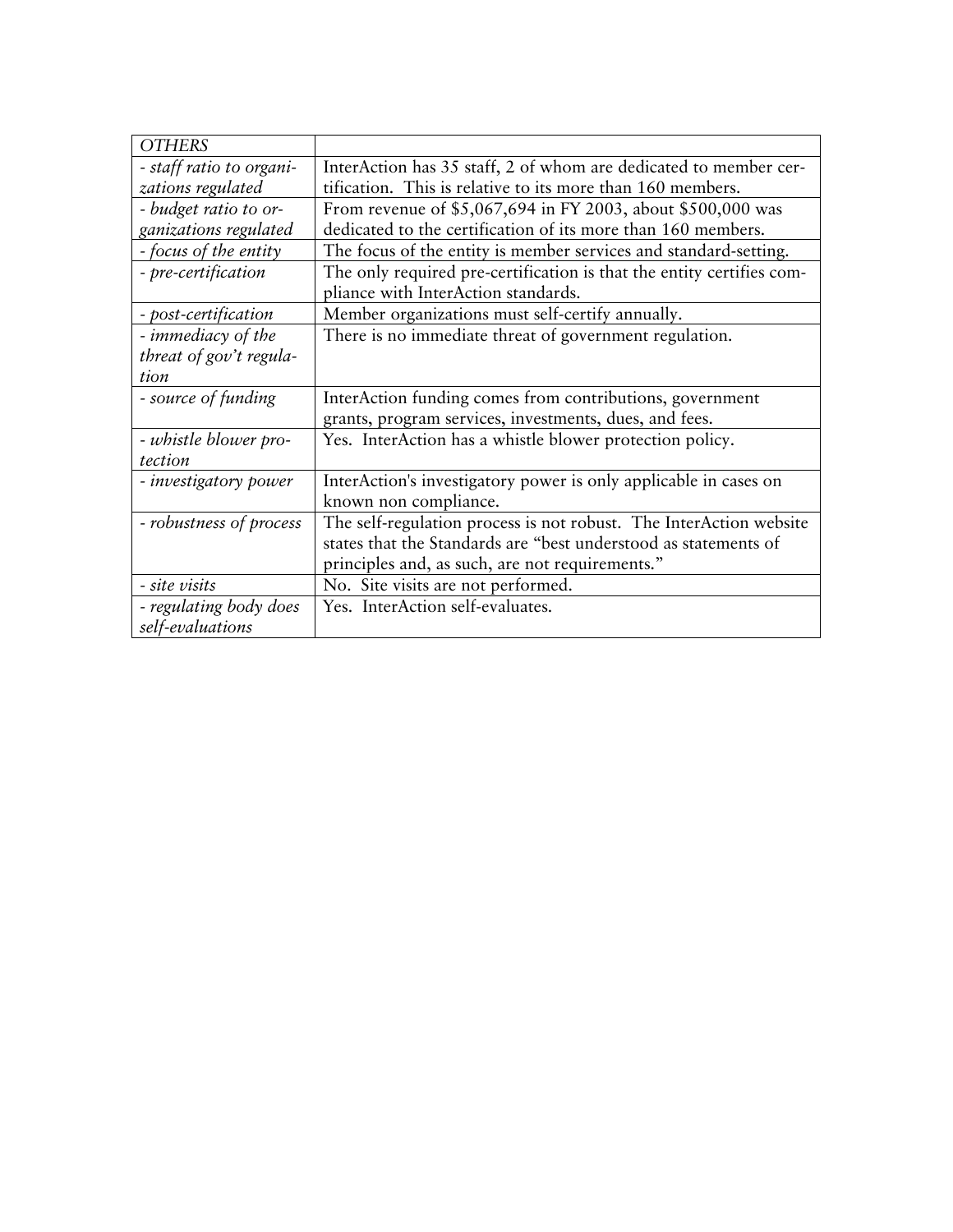## **InterAction American Council for Voluntary International Action Inc. Child Sponsorship Accreditation Program**  [www.interaction.org](http://www.interaction.org/) EIN Number: 13-3287064 NTEE Code: Q03

| Factor                      | Description                                                         |
|-----------------------------|---------------------------------------------------------------------|
| <b>SANCTIONS</b>            |                                                                     |
| - legal enforceability      | No.                                                                 |
| - other enforceability      | If a program is found to be in violation, it will lose its certifi- |
|                             | cation.                                                             |
| - history of enforcement    | This is a new program; there have not been any enforcement          |
|                             | actions to date.                                                    |
| - disclosure of sanctions   | No. The only "sanction" is that InterAction removes the sus-        |
|                             | pended organization from its accredited organization list.          |
|                             |                                                                     |
| VALUE OF                    |                                                                     |
| <b>ACCREDITATION</b>        |                                                                     |
| - ability to market to fun- | Yes.                                                                |
| ders                        |                                                                     |
| - ability to market to      | Yes.                                                                |
| members                     |                                                                     |
| - industry "buy-in"         | Yes. Though new, this program has enjoyed industry "buy-            |
|                             | in."                                                                |
| - monopoly power            | No. Accreditation through InterAction is not mandatory.             |
|                             |                                                                     |
| <b>SPECIFICITY</b>          |                                                                     |
| - specificity of sector or  | InterAction members and child sponsorship organizations are         |
| sub-sector regulated        | able to be accredited through this program.                         |
| - specificity of activity   | InterAction accreditation covers a broad array of activities        |
| regulated                   | performed by agencies, including financial management, fund-        |
|                             | raising, governance, and program performance.                       |
|                             |                                                                     |
| <b>TRANSPARENCY</b>         |                                                                     |
| - dissemination of stan-    | Yes. The standards are widely available.                            |
| dards                       |                                                                     |
| - disclosure of process     | Yes. The process is disclosed online.                               |
|                             |                                                                     |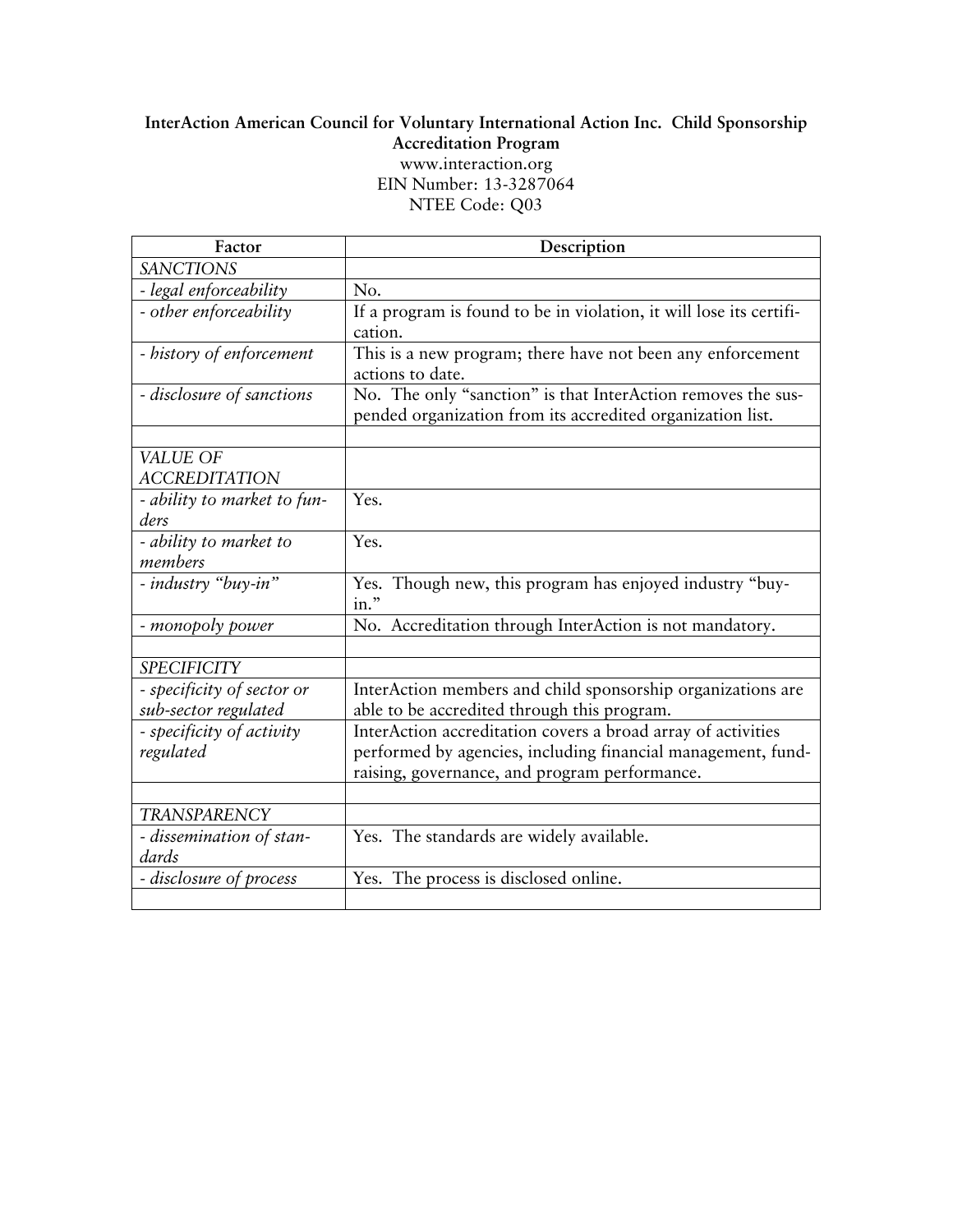| <b>OTHERS</b>         |                                                                            |
|-----------------------|----------------------------------------------------------------------------|
| - staff ratio to or-  | One in-house staff member is assisted by Social Accountability Inter-      |
| ganizations regu-     | national. This group is under contract to accredit the child sponsor-      |
| lated                 | ship agencies and examine them for compliance. This is relative to         |
|                       | its 5 accredited entities in addition to new applicants for accredita-     |
|                       | tion.                                                                      |
| - budget ratio to     | The agency being accredited pays all of its accreditation costs.           |
| organizations regu-   |                                                                            |
| lated                 |                                                                            |
| - focus of the entity | Accreditation is part of the work of the larger InterAction organiza-      |
|                       | tion. This program is distinct from InterAction's general member-          |
|                       | ship certification program.                                                |
| - pre-certification   | Pre-certification requirements include applications, document review,      |
|                       | and site visits.                                                           |
| - post-certification  | After certification, site visits at international sites are made twice an- |
|                       | nually. In addition, the organization must be re-accredited every 4        |
|                       | years.                                                                     |
| - immediacy of the    | There is no immediate threat of government regulation.                     |
| threat of gov't regu- |                                                                            |
| lation                |                                                                            |
| - source of funding   | The organizations being accredited are the exclusive source of fund-       |
|                       | ing for the accreditation program.                                         |
| - whistle blower      | Yes. InterAction has a whistle blower protection policy.                   |
| protection            |                                                                            |
| - investigatory       | The investigatory power is primarily in the hands of sub-contractor        |
| power                 | Social Accountability International, which conducts site visits at in-     |
|                       |                                                                            |
|                       | ternational sites and monitors agencies for compliance.                    |
| - robustness of       | The self-regulation process is robust. Accredited agencies are re-         |
| process               | quired to provide substantial documentation and permit frequent site       |
|                       | visits.                                                                    |
| - site visits         | Yes. Site visits are performed.                                            |
| - regulating body     | Yes. InterAction self-evaluates and this self-evaluation process in-       |
| does self-            | volves this program as well.                                               |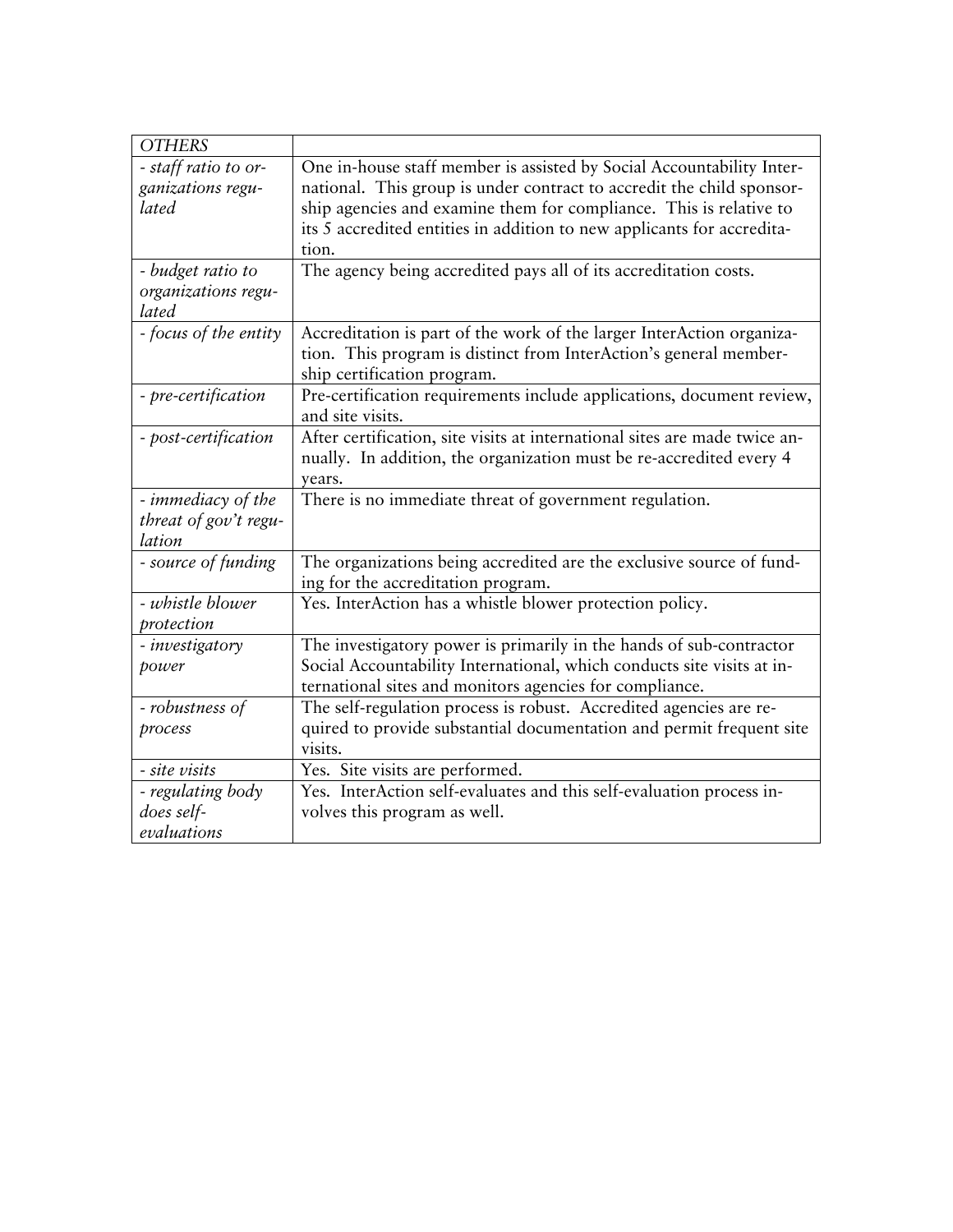## **Joint Commission on Accreditation of Healthcare Organizations**  [www.jcaho.org](http://www.jcaho.org/)

EIN Number: 36-2229255

NTEE Code: E03

| Factor                                             | Description                                                                                                                                                                                                                                                                                                                                                                                                                                                                      |
|----------------------------------------------------|----------------------------------------------------------------------------------------------------------------------------------------------------------------------------------------------------------------------------------------------------------------------------------------------------------------------------------------------------------------------------------------------------------------------------------------------------------------------------------|
| <b>SANCTIONS</b>                                   |                                                                                                                                                                                                                                                                                                                                                                                                                                                                                  |
| - legal enforceability                             | Accreditation "deems organization qualified as a Medi-<br>caid/Medicare recipient." Also, serious violations of standards<br>that may jeopardize the health or safety of the public are reported<br>to the government or to licensing agencies.                                                                                                                                                                                                                                  |
| - other enforceability                             | A list of accredited organizations and their survey results are<br>posted on the JCAHO website.                                                                                                                                                                                                                                                                                                                                                                                  |
| - history of enforce-<br>ment                      | The JCAHO has been accrediting healthcare organizations for<br>more than 50 years.                                                                                                                                                                                                                                                                                                                                                                                               |
| - disclosure of sanc-<br>tions                     | Yes. The "Quality Check" section of the JCAHO's website pro-<br>vides a search engine to determine what, if any, disciplinary ac-<br>tions have been taken against accredited organizations. Other<br>information, such as how the organization best suits the inquirer's<br>needs and how the organization meets safety goals, is also pro-<br>vided. Quality Check is updated daily. It also lists "Special Qual-<br>ity Distinction Awards" to high-performing organizations. |
|                                                    |                                                                                                                                                                                                                                                                                                                                                                                                                                                                                  |
| VALUE OF<br><b>ACCREDITATION</b>                   |                                                                                                                                                                                                                                                                                                                                                                                                                                                                                  |
| - ability to market to<br>funders                  | Yes.                                                                                                                                                                                                                                                                                                                                                                                                                                                                             |
| - ability to market to<br>members                  | Yes.                                                                                                                                                                                                                                                                                                                                                                                                                                                                             |
| - industry "buy-in"                                | Yes.                                                                                                                                                                                                                                                                                                                                                                                                                                                                             |
| - monopoly power                                   | Yes.                                                                                                                                                                                                                                                                                                                                                                                                                                                                             |
| <b>SPECIFICITY</b>                                 |                                                                                                                                                                                                                                                                                                                                                                                                                                                                                  |
| - specificity of sector or<br>sub-sector regulated | The JCAHO accredits a range of health care organizations (hospi-<br>tals, healthcare networks, nursing homes, etc.).                                                                                                                                                                                                                                                                                                                                                             |
| - specificity of activity<br>regulated             | The JCAHO regulates a broad array of activities performed by<br>healthcare organizations.                                                                                                                                                                                                                                                                                                                                                                                        |
| <b>TRANSPARENCY</b>                                |                                                                                                                                                                                                                                                                                                                                                                                                                                                                                  |
| - dissemination of<br>standards                    | Yes. Standards are widely available.                                                                                                                                                                                                                                                                                                                                                                                                                                             |
| - disclosure of process                            | Yes. The process is available online or in print upon request.                                                                                                                                                                                                                                                                                                                                                                                                                   |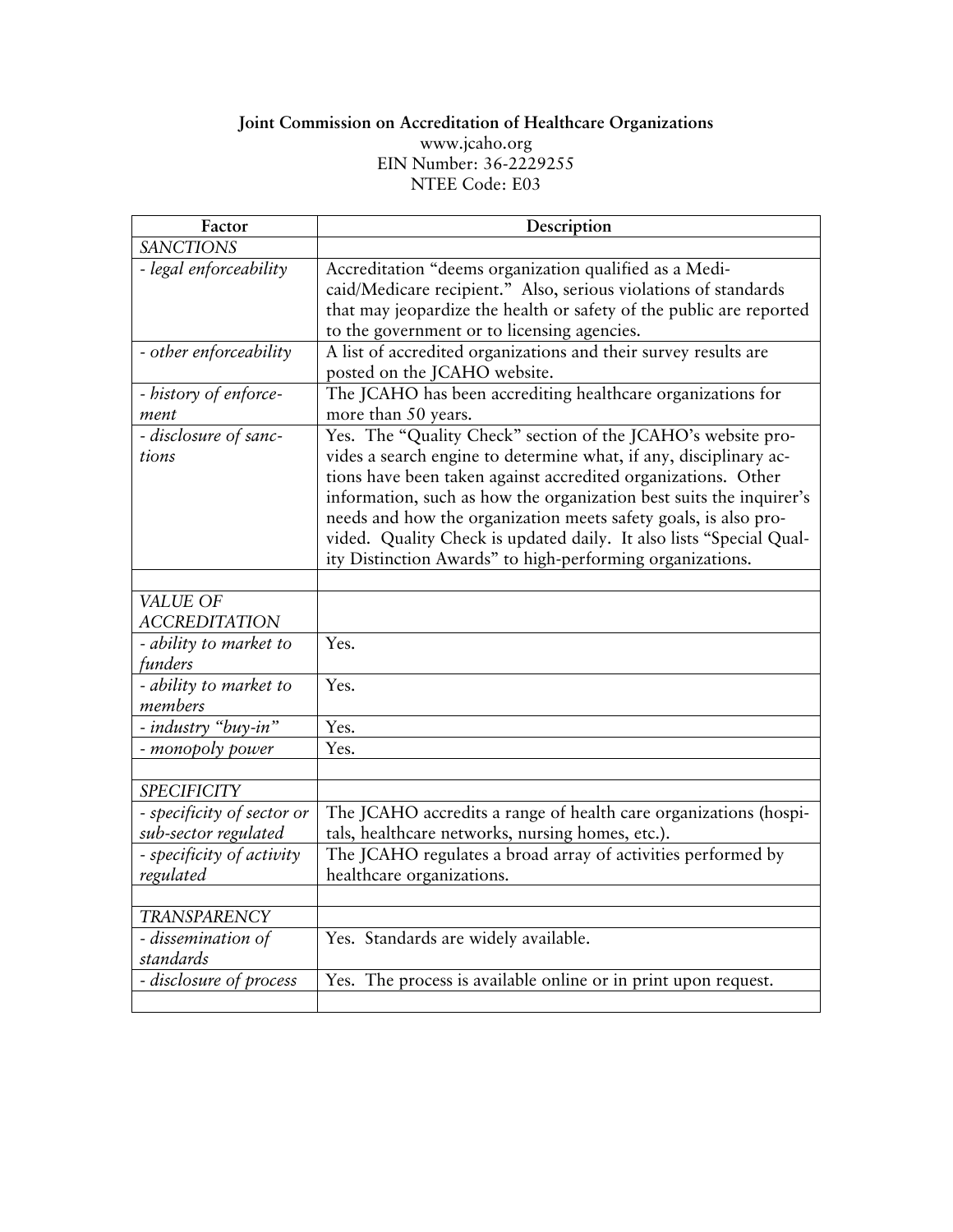| <b>OTHERS</b>        |                                                                                                                                        |
|----------------------|----------------------------------------------------------------------------------------------------------------------------------------|
| - staff ratio to or- | The JCAHO has more than 1,000 staff, relative to its more than                                                                         |
| ganizations regu-    | 15,000 accredited organizations.                                                                                                       |
| lated                |                                                                                                                                        |
| - budget ratio to    | With revenue of \$85,292,219 in 2003 relative to its more than                                                                         |
| organizations        | 15,000 accredited organizations.                                                                                                       |
| regulated            |                                                                                                                                        |
| - focus of the en-   | The JCAHO is focused on accreditation only.                                                                                            |
| tity                 |                                                                                                                                        |
| - pre-certification  | Pre-certification requirements include allowing unannounced site vis-<br>its, called "surveys." Organizations complete an application. |
| - post-certification | Accredited organizations must undergo on-site, extensive reviews at                                                                    |
|                      | least once every 3 years. Laboratories are accredited every 2 years.                                                                   |
| - immediacy of the   | Yes.                                                                                                                                   |
| threat of $gov't$    |                                                                                                                                        |
| regulation           |                                                                                                                                        |
| - source of funding  | The JCAHO receives its funding from program services, such as sur-                                                                     |
|                      | vey fees, and investment income.                                                                                                       |
| - whistle blower     | Yes. The JCAHO provides whistle blower protection.                                                                                     |
| protection           |                                                                                                                                        |
| - investigatory      | Yes. The JCAHO has strong investigatory power.                                                                                         |
| power                |                                                                                                                                        |
| - robustness of      | The robustness of this accreditation process is quite high. One                                                                        |
| process              | method used is to track a particular patient through his or her entire                                                                 |
|                      | interaction with an organization and measure the organization's per-                                                                   |
|                      | formance. In February 1997, the Joint Commission launched its                                                                          |
|                      | ORYX® initiative, which integrates outcomes and other performance                                                                      |
|                      | measurement data into the accreditation process.                                                                                       |
| - site visits        | Yes. The JCAHO does conduct site visits, including unannounced vis-                                                                    |
|                      | its in the event of a complaint. If an organization refuses to allow this                                                              |
|                      | visit, it will lose its accreditation.                                                                                                 |
| - regulating body    | Yes. The JCAHO self-evaluates.                                                                                                         |
| does self-           |                                                                                                                                        |
| evaluations          |                                                                                                                                        |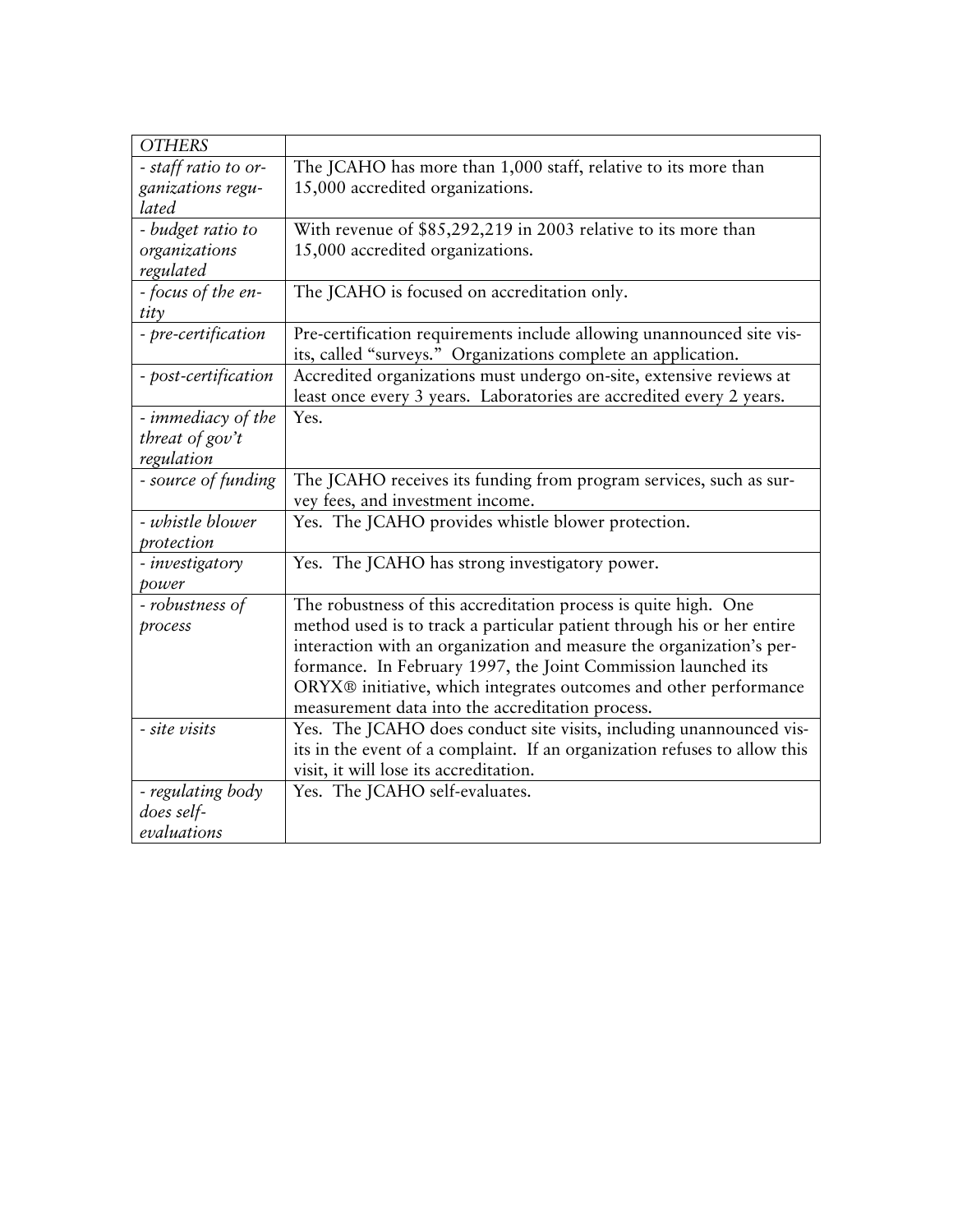### **Land Trust Alliance**  [www.lta.org](http://www.lta.org/) EIN Number: 04-2751357 NTEE Code: C34

| Description                                                                                                                                                                                                                                                                                                                                                                                                                                                                                                                            |
|----------------------------------------------------------------------------------------------------------------------------------------------------------------------------------------------------------------------------------------------------------------------------------------------------------------------------------------------------------------------------------------------------------------------------------------------------------------------------------------------------------------------------------------|
|                                                                                                                                                                                                                                                                                                                                                                                                                                                                                                                                        |
| No.                                                                                                                                                                                                                                                                                                                                                                                                                                                                                                                                    |
| Some public funders ask for a statement of adoption of LTA<br>Standards and Practices; this allows local land trust alliances ac-<br>cess to greater funding. Also, if a local land trust alliance is not a<br>member of the national organization, it is not eligible for certain<br>matching grants from the LTA. In 2003, the LTA gave \$973,000<br>in matching grants to help build organizational capacity and con-<br>serve land; it also distributed \$59,400 in scholarships to help<br>train the boards of small land trusts. |
|                                                                                                                                                                                                                                                                                                                                                                                                                                                                                                                                        |
| N <sub>o</sub> .                                                                                                                                                                                                                                                                                                                                                                                                                                                                                                                       |
|                                                                                                                                                                                                                                                                                                                                                                                                                                                                                                                                        |
|                                                                                                                                                                                                                                                                                                                                                                                                                                                                                                                                        |
| Yes.                                                                                                                                                                                                                                                                                                                                                                                                                                                                                                                                   |
| Yes.                                                                                                                                                                                                                                                                                                                                                                                                                                                                                                                                   |
| Yes. The number of land trusts is growing rapidly, having in-<br>creased 26% from 1998 to 2003. Of the more than 1,500 na-<br>tional land trusts, 1,085 were members in 2003.                                                                                                                                                                                                                                                                                                                                                          |
| No.                                                                                                                                                                                                                                                                                                                                                                                                                                                                                                                                    |
|                                                                                                                                                                                                                                                                                                                                                                                                                                                                                                                                        |
|                                                                                                                                                                                                                                                                                                                                                                                                                                                                                                                                        |
| Local land trusts are regulated. However, individuals, nonprofit<br>organizations, and professionals may become members as well.                                                                                                                                                                                                                                                                                                                                                                                                       |
| Broad. The Standards cover all aspects of operating and manag-<br>ing a land trust.                                                                                                                                                                                                                                                                                                                                                                                                                                                    |
|                                                                                                                                                                                                                                                                                                                                                                                                                                                                                                                                        |
|                                                                                                                                                                                                                                                                                                                                                                                                                                                                                                                                        |
| Yes. The Standards and Practices, including the 2004 revisions,<br>are available online or in print, upon request.                                                                                                                                                                                                                                                                                                                                                                                                                     |
| No. The process for enforcement of these standards is not pub-<br>licly disclosed.                                                                                                                                                                                                                                                                                                                                                                                                                                                     |
|                                                                                                                                                                                                                                                                                                                                                                                                                                                                                                                                        |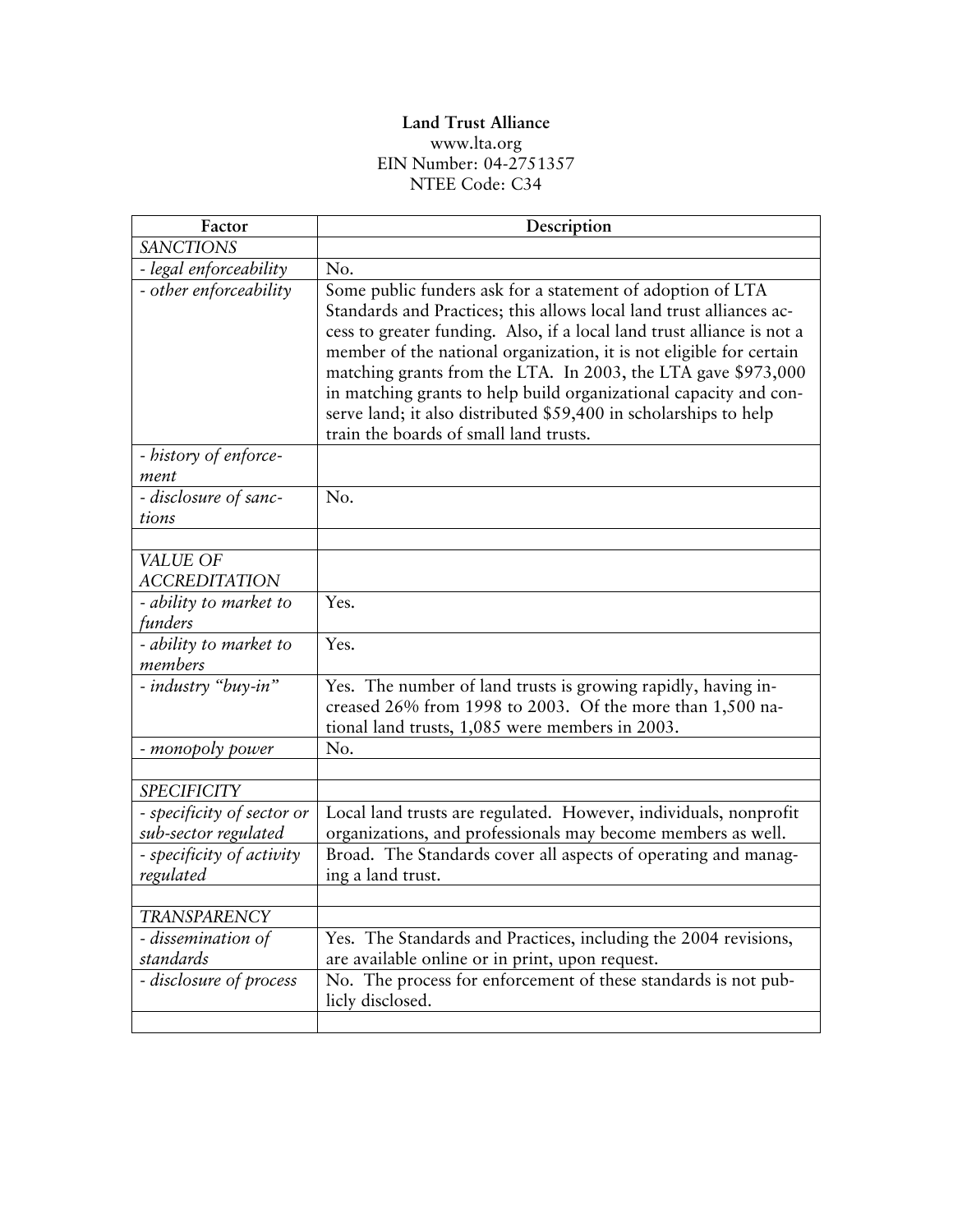| <b>OTHERS</b>         |                                                                          |
|-----------------------|--------------------------------------------------------------------------|
| - staff ratio to or-  | The 40-person staff is responsible for more than 1,000 nonprofit         |
| ganizations regu-     | land trusts.                                                             |
| lated                 |                                                                          |
| - budget ratio to     | The LTA's revenue of $$4,825,974$ in 2003 is relative to more than       |
| organizations regu-   | 1,000 nonprofit land trusts.                                             |
| lated                 |                                                                          |
| - focus of the entity | Member services are the focus of the LTA, including political activ-     |
|                       | ity on the behalf of members, maintaining an online library for their    |
|                       | use, publishing materials, holding conferences, and providing match-     |
|                       | ing grants and scholarships to its members.                              |
| - pre-certification   | Prerequisites for land trust membership include certification of         |
|                       | 501(c) (3), local/municipal land trust status, certification of adoption |
|                       | of Standards and Practices, and payment of dues.                         |
| - post-certification  | All local land trust must certify adoption of the revised 2004 stan-     |
|                       | dards, which will go into effect in mid-2005.                            |
| - immediacy of the    | No.                                                                      |
| threat of gov't regu- |                                                                          |
| lation                |                                                                          |
| - source of funding   | Funding comes from contributions, government grants, program             |
|                       | services, investments, and publication sales.                            |
| - whistle blower      |                                                                          |
| protection            |                                                                          |
| - investigatory       | No. Local land trusts self-certify.                                      |
| power                 |                                                                          |
| - robustness of proc- | The membership maintenance process is not robust.                        |
| ess                   |                                                                          |
| - site visits         | No.                                                                      |
| - regulating body     | No. The LTA follows its own Standards and Practices but does not         |
| does self-evaluations | conduct formal self-evaluations.                                         |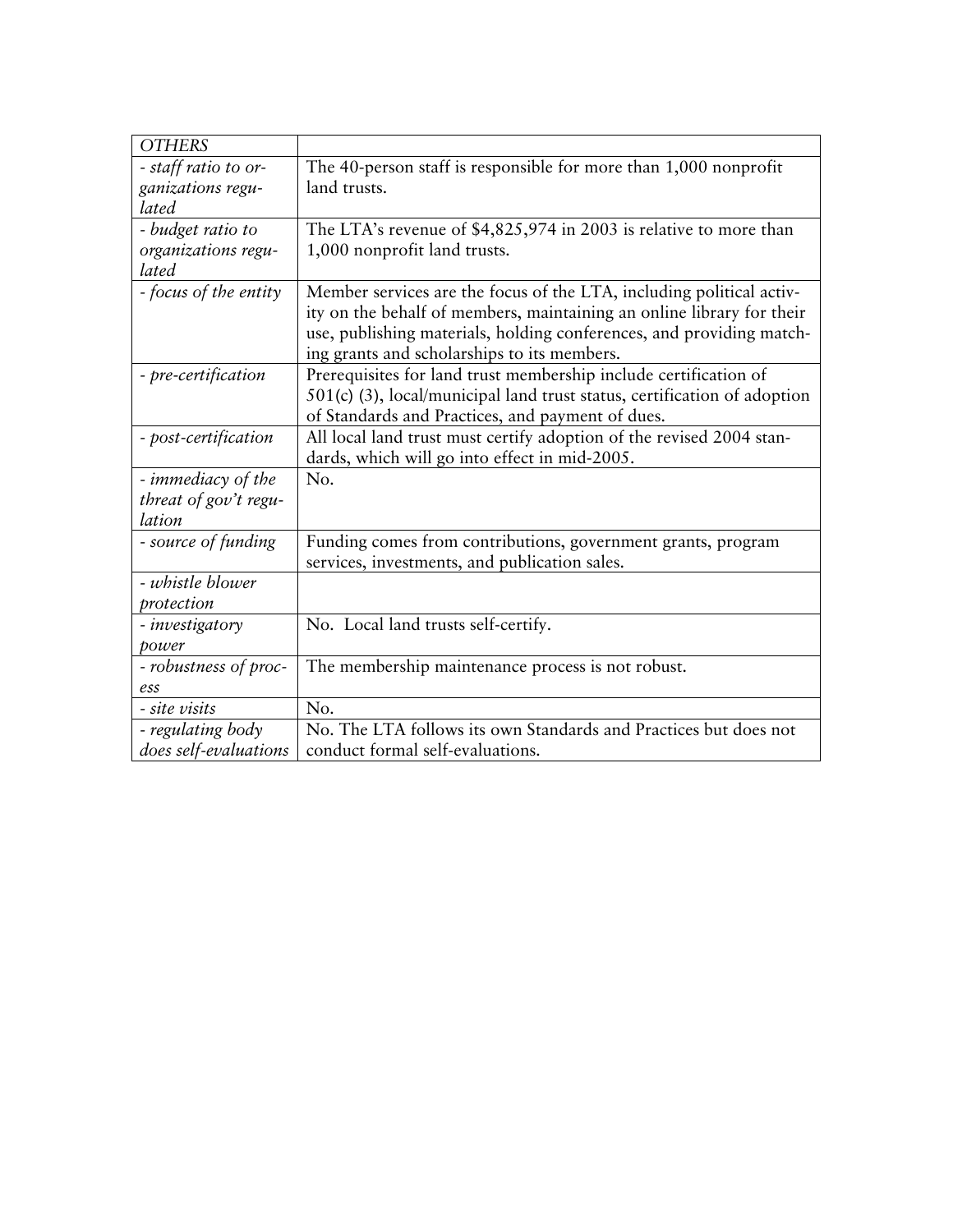#### **Maryland Association of Nonprofit Organizations Standards for Excellence Institute**  [www.marylandnonprofits.org](http://www.marylandnonprofits.org/) EIN Number: N/A NTEE Code: N/A

| Factor                                             | Description                                                                                                                                                                                                                                                                                                                                                                     |
|----------------------------------------------------|---------------------------------------------------------------------------------------------------------------------------------------------------------------------------------------------------------------------------------------------------------------------------------------------------------------------------------------------------------------------------------|
| <b>SANCTIONS</b>                                   |                                                                                                                                                                                                                                                                                                                                                                                 |
| - legal enforceability                             | No.                                                                                                                                                                                                                                                                                                                                                                             |
| - other enforceability                             | If a certified organization does not comply with Standards for<br>Excellence, it would lose that seal.                                                                                                                                                                                                                                                                          |
| - history of enforce-<br>ment                      | One seal was revoked for failure to meet all standards; one or-<br>ganization was ineligible for recertification, but was given a time<br>frame to achieve recertification.                                                                                                                                                                                                     |
| - disclosure of sanc-<br>tions                     | Yes. A list of certified organizations is published, and if an or-<br>ganization loses certification, the seal is removed. Loss of certifi-<br>cation is announced publicly, though failure to be certified upon<br>application is not announced publicly. The above-mentioned seal<br>revocation was reported and commented on in the Wall Street<br>Journal. (Aug. 18, 2004). |
| VALUE OF                                           |                                                                                                                                                                                                                                                                                                                                                                                 |
| <b>ACCREDITATION</b>                               |                                                                                                                                                                                                                                                                                                                                                                                 |
| - ability to market to<br>funders                  | Yes.                                                                                                                                                                                                                                                                                                                                                                            |
| - ability to market to<br>members                  | Yes.                                                                                                                                                                                                                                                                                                                                                                            |
| - industry "buy-in"                                | Yes. Of the 1,458 members of the Maryland Association of Non-<br>profit Organizations, 90 already have been certified since the<br>Standards for Excellence was launched in Maryland in 1998.<br>(The Standards for Excellence Institute only has been in existence<br>since June, 2004).                                                                                       |
| - monopoly power                                   | No.                                                                                                                                                                                                                                                                                                                                                                             |
|                                                    |                                                                                                                                                                                                                                                                                                                                                                                 |
| <b>SPECIFICITY</b>                                 |                                                                                                                                                                                                                                                                                                                                                                                 |
| - specificity of sector or<br>sub-sector regulated | The Maryland Association of Nonprofit Organizations (Maryland<br>Nonprofits) has a membership consisting of Maryland nonprofit<br>organizations. The Standards for Excellence Institute has part-<br>nerships with nonprofit associations in Pennsylvania, Louisiana,<br>Georgia, North Carolina, and Ohio, and hopes to make its stan-<br>dards national.                      |
| - specificity of activity<br>regulated             | Broad. The Standards cover all aspects of operating and manag-<br>ing a nonprofit organization.                                                                                                                                                                                                                                                                                 |
|                                                    |                                                                                                                                                                                                                                                                                                                                                                                 |
| <b>TRANSPARENCY</b>                                |                                                                                                                                                                                                                                                                                                                                                                                 |
| - dissemination of<br>standards                    | Yes. The Standards are available online and in print.                                                                                                                                                                                                                                                                                                                           |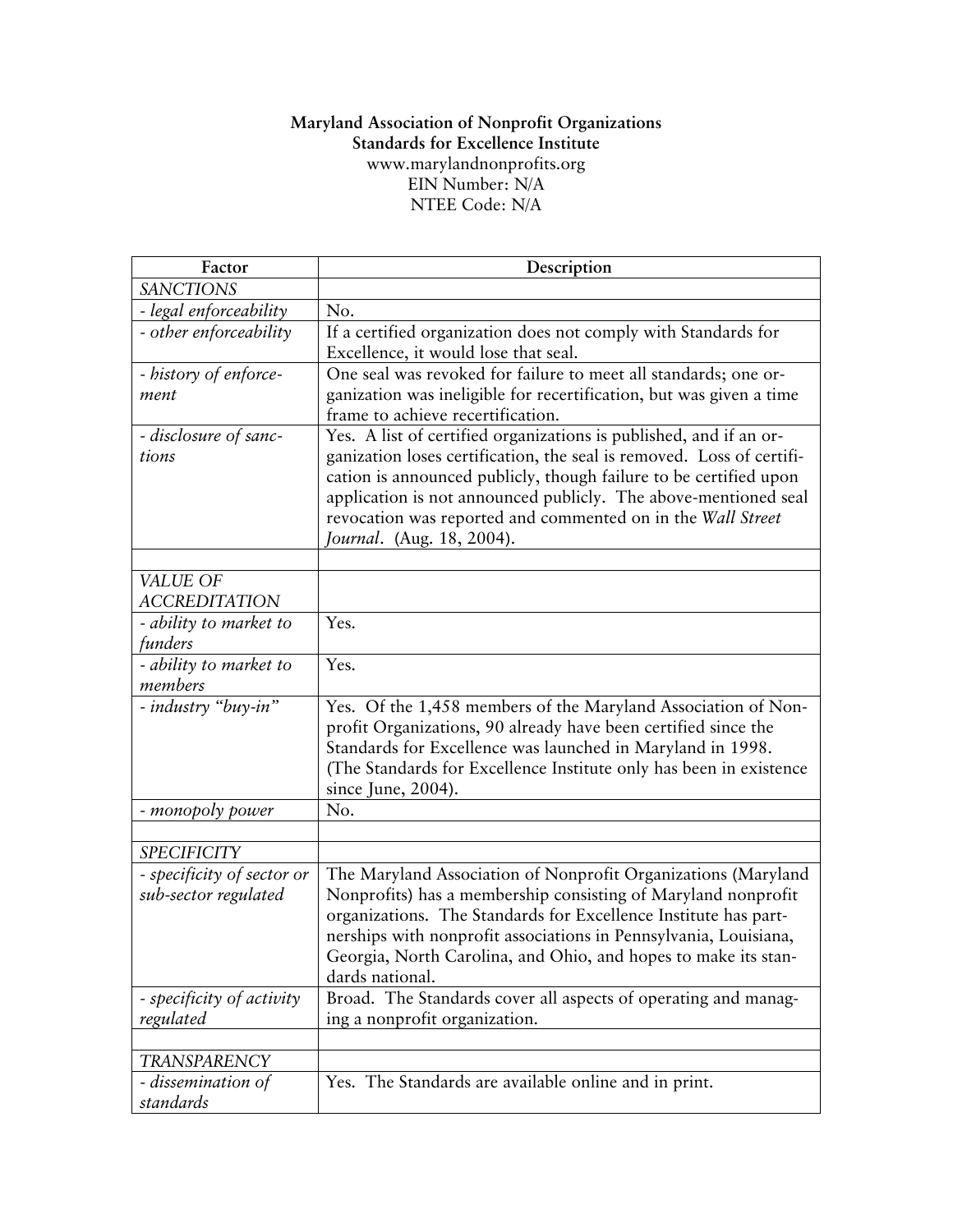| - disclosure of process  | No. The process for enforcement of these standards is not dis-       |
|--------------------------|----------------------------------------------------------------------|
|                          | closed publicly. Certified organizations receive a license agree-    |
|                          | ment and materials concerning process when they apply for certi-     |
|                          | fication.                                                            |
|                          |                                                                      |
| <b>OTHERS</b>            |                                                                      |
| - staff ratio to organi- | The 3-person Standards of Excellence Institute staff is relative to  |
| zations regulated        | the 90 certified organizations. There is also a staff member at      |
|                          | each location that has entered into replication agreements.          |
| - budget ratio to or-    | Maryland Nonprofit's revenue in 2003 was \$3,303,693, relative       |
| ganizations regulated    | to its 1,458 members. The Standards for Excellence Institute's       |
|                          | work is funded by those organizations seeking certification.         |
| - focus of the entity    | The Standards for Excellence Institute's focus is on certification   |
|                          | and replication of the Standards in other jurisdictions. The Insti-  |
|                          | tute is part of the larger Maryland Nonprofits, which is focused     |
|                          | on certification of its members in addition to member services.      |
|                          | These services include training and technical assistance, coopera-   |
|                          | tive buying programs for the purchase of employee benefits, of-      |
|                          | fice equipment and supplies, information sharing and networking,     |
|                          | public policy advocacy, research, public education, and public       |
|                          | relations.                                                           |
| - pre-certification      | Prerequisites for certification include an application and an appli- |
|                          | cation fee. Maryland Nonprofits offers an optional training          |
|                          | clinic, but it is not a prerequisite for certification.              |
| - post-certification     | Continuing education is offered, but is not required. Recertifica-   |
|                          | tion takes place initially after 3 years, and every 5 years thereaf- |
|                          | ter. Seal holders may be requested to provide updated informa-       |
|                          | tion and documentation.                                              |
| - immediacy of the       | No.                                                                  |
| threat of gov't regula-  |                                                                      |
| tion                     |                                                                      |
| - source of funding      | The Standards for Excellence Institute's major fundraising sources   |
|                          | are philanthropic grants and earned income.                          |
| - whistle blower pro-    | Certified organizations are required to incorporate whistle blower   |
| tection                  | protections as a prerequisite to earning certification.              |
| - investigatory power    | Yes. The License Agreement signed by members grants investiga-       |
|                          | tory power to the Institute. Investigations and follow-up activity   |
|                          | are overseen by the Ethics and Standards Committee.                  |
| - robustness of process  | The certification process is robust; it includes a complaints proce- |
|                          | dure and may include site visits.                                    |
| - site visits            | Yes, the License Agreement gives the Institute authority to con-     |
|                          | duct site visits if they are deemed to be necessary.                 |
| - regulating body does   | Yes. Maryland Nonprofits conducts Annual Member Satisfaction         |
| self-evaluations         | Surveys and follows its own Standards. The Standards for Excel-      |
|                          | lence program is independently examined by evaluators from           |
|                          | Brandeis University.                                                 |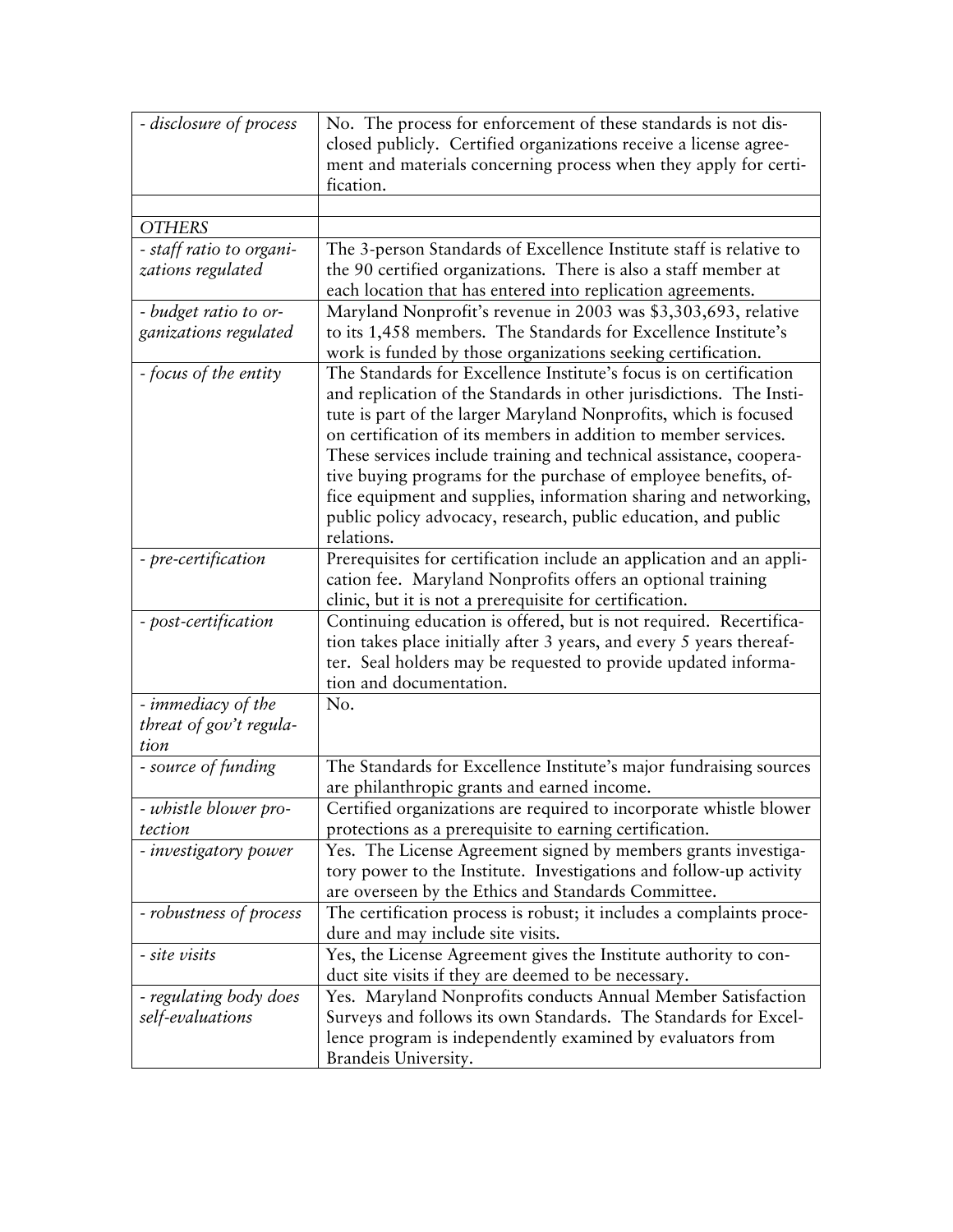#### **Middle States Association of Colleges and Schools Commission on Higher Education**  [www.msche.org](http://www.msche.org/) EIN Number: 23-2786118 NTEE Code: B90

| Factor                                             | Description                                                                                                                                                                                                                                                                                                                                                                                                                                                                                                                                                                                  |
|----------------------------------------------------|----------------------------------------------------------------------------------------------------------------------------------------------------------------------------------------------------------------------------------------------------------------------------------------------------------------------------------------------------------------------------------------------------------------------------------------------------------------------------------------------------------------------------------------------------------------------------------------------|
| <b>SANCTIONS</b>                                   |                                                                                                                                                                                                                                                                                                                                                                                                                                                                                                                                                                                              |
| - legal enforceability                             | The Higher Education Act of 1963, Title IV Student Assistance<br>Program, requires schools to be accredited by a certified accredit-<br>ing agency in order to be eligible for federal funding.                                                                                                                                                                                                                                                                                                                                                                                              |
| - other enforceability                             | An unaccredited school faces many difficulties, apart from not be-<br>ing mentioned on the Association's list of accredited schools. Stu-<br>dents are not eligible for federal grants, and may not be able to<br>transfer academic credits to other, accredited schools.                                                                                                                                                                                                                                                                                                                    |
| - history of enforce-<br>ment                      | Between November of 2004 and March 2005, the Commission<br>reported that accreditation had been granted to 2 institutions, ini-<br>tial accreditation was granted to 2 institutions, warning removed<br>and accreditation was reaffirmed in the case of 1 institution, sub-<br>stantive change was reported in 16 institutions, and 41 follow-up<br>reports/candidate reports/visits/developments were reported. Loss<br>or denial of accreditation is rare since the application process is<br>long and most "weak" candidates drop out before they face sanc-<br>tions by the Association. |
| - disclosure of sanc-<br>tions                     | Yes. If a school loses its accreditation or has intermediate action<br>taken against it, that information will be made public.                                                                                                                                                                                                                                                                                                                                                                                                                                                               |
|                                                    |                                                                                                                                                                                                                                                                                                                                                                                                                                                                                                                                                                                              |
| VALUE OF<br><b>ACCREDITATION</b>                   |                                                                                                                                                                                                                                                                                                                                                                                                                                                                                                                                                                                              |
| - ability to market to<br>funders                  | Yes.                                                                                                                                                                                                                                                                                                                                                                                                                                                                                                                                                                                         |
| - ability to market to<br>members                  | Yes.                                                                                                                                                                                                                                                                                                                                                                                                                                                                                                                                                                                         |
| - industry "buy-in"                                | Yes.                                                                                                                                                                                                                                                                                                                                                                                                                                                                                                                                                                                         |
| - monopoly power                                   | Yes. The MSCHE is the only regional body that accredits entire<br>institutions. However, there are national and specialized accredi-<br>tors that can and do accredit entire institutions and/or programs<br>within the institution.                                                                                                                                                                                                                                                                                                                                                         |
|                                                    |                                                                                                                                                                                                                                                                                                                                                                                                                                                                                                                                                                                              |
| <b>SPECIFICITY</b>                                 |                                                                                                                                                                                                                                                                                                                                                                                                                                                                                                                                                                                              |
| - specificity of sector<br>or sub-sector regulated | Institutions of higher education in Washington D.C., Delaware,<br>Maryland, New Jersey, New York, Pennsylvania, Puerto Rico, and<br>the US Virgin Islands are regulated by the Middle States Associa-<br>tion.                                                                                                                                                                                                                                                                                                                                                                               |
| - specificity of activity<br>regulated             | The Association regulates all aspects of the operation of colleges<br>and universities.                                                                                                                                                                                                                                                                                                                                                                                                                                                                                                      |
|                                                    |                                                                                                                                                                                                                                                                                                                                                                                                                                                                                                                                                                                              |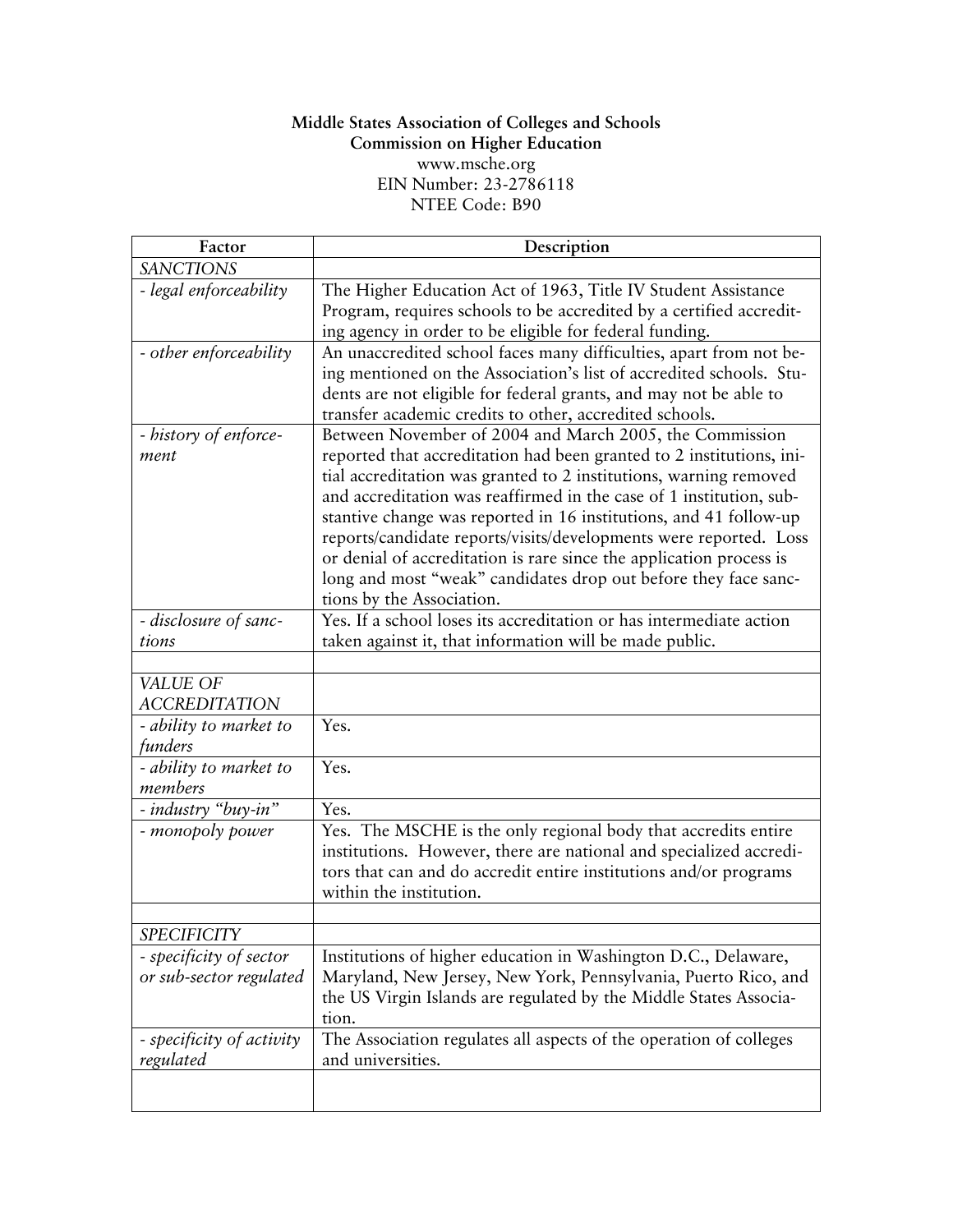| <b>TRANSPARENCY</b>                      |                                                                                                  |
|------------------------------------------|--------------------------------------------------------------------------------------------------|
| - dissemination of                       | Yes. Standards are widely available.                                                             |
| standards                                |                                                                                                  |
| - disclosure of process                  | Yes. The process is described in detail online.                                                  |
| <b>OTHERS</b>                            |                                                                                                  |
| - staff ratio to organi-                 | A staff of 17 is relative to more than 500 institutions of higher                                |
| zations regulated                        | education in Delaware, Washington D.C., Maryland, New Jersey,                                    |
|                                          | New York, Pennsylvania, Puerto Rico, and the U.S. Virgin Islands.                                |
|                                          | Also, 10 to 15 institutions may be at varying stages in the applica-                             |
|                                          | tion process at any time. This is possible because the Association                               |
|                                          | is able to draw on the free services of approximately 3,000 experts                              |
|                                          | who volunteer to participate in the accreditation process.                                       |
| - budget ratio to or-                    | The accreditation budget is approximately \$3.3 million, which is                                |
| ganizations regulated                    | relative to more than 500 institutions of higher education in                                    |
|                                          | Delaware, Washington D.C., Maryland, New Jersey, New York,                                       |
|                                          | Pennsylvania, Puerto Rico, and the U.S. Virgin Islands, as well as                               |
|                                          | 10 to 15 applicant schools.                                                                      |
| - focus of the entity                    | Accreditation activities are a part of the work of a larger organiza-                            |
|                                          | tion.                                                                                            |
| - pre-certification                      | Institutions must file an application and prove that they meet                                   |
|                                          | "Characteristics of Excellence" standards.                                                       |
| - post-certification                     | Post-certification requirements include site visits and requests for                             |
|                                          | documentation, a self-study report, and re-accreditation after 10                                |
|                                          | years, then again after 5.                                                                       |
| - immediacy of the                       | No.                                                                                              |
| threat of gov't regula-                  |                                                                                                  |
| tion                                     |                                                                                                  |
| - source of funding                      | Funding comes from dues, fees, government grants, and invest-                                    |
|                                          | ments.                                                                                           |
| - whistle blower pro-<br>tection         | Yes. A complainant's identity is not disclosed to the institution<br>without his or her consent. |
|                                          | Yes. The Association has investigatory power.                                                    |
| - investigatory power                    |                                                                                                  |
| - robustness of process<br>- site visits | The accreditation process is very robust.<br>Yes. The Association conducts site visits.          |
|                                          |                                                                                                  |
| - regulating body does                   | Yes. The Association must meet Department of Education stan-                                     |
| self-evaluations                         | dards.                                                                                           |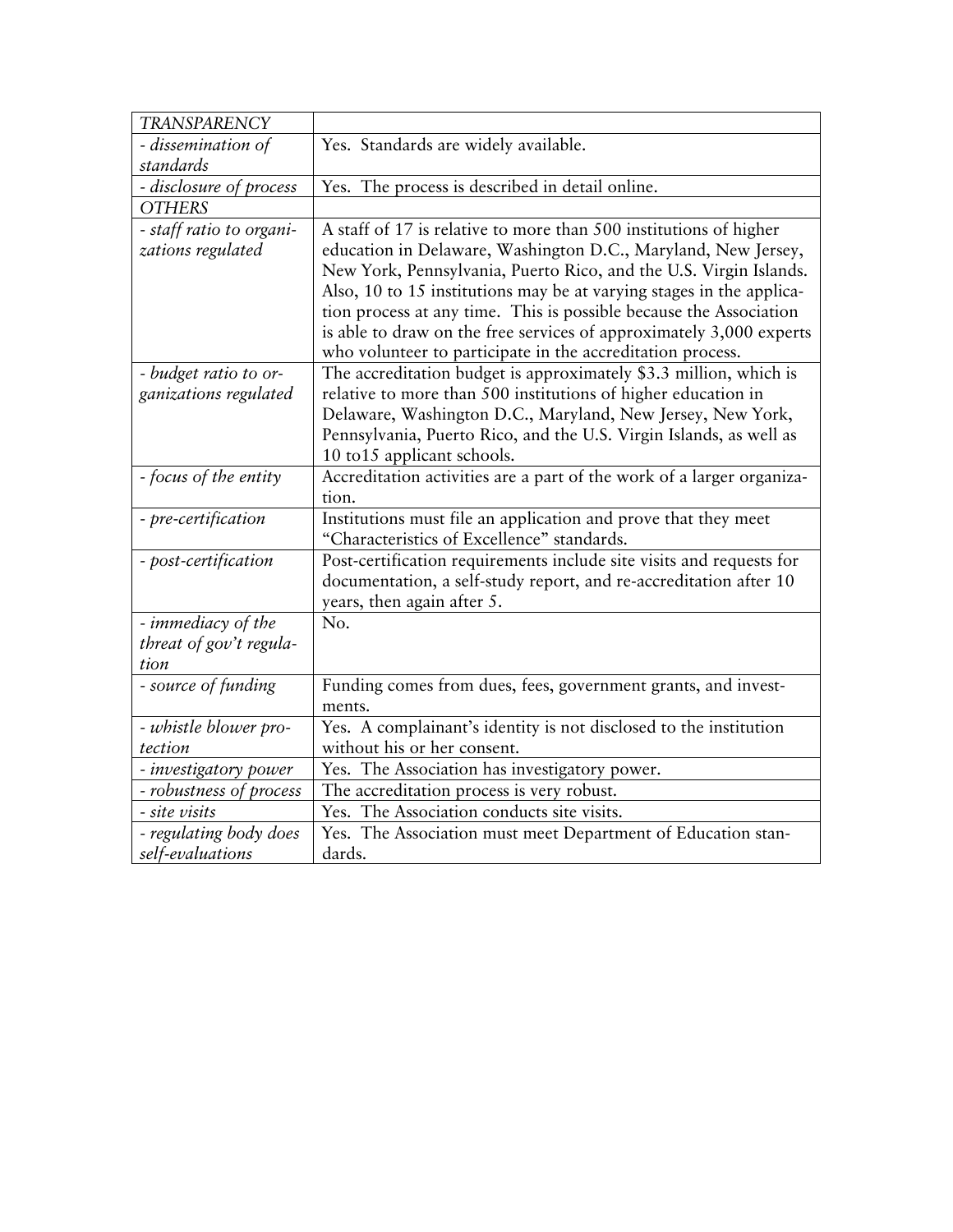# **National Council of YMCAs of the USA**

[www.ymca.net](http://www.ymca.net/) EIN Number: 36-3258696 NTEE Code: P27

| Factor                                             | Description                                                                                                                                                                                                             |
|----------------------------------------------------|-------------------------------------------------------------------------------------------------------------------------------------------------------------------------------------------------------------------------|
| <b>SANCTIONS</b>                                   |                                                                                                                                                                                                                         |
| - legal enforceability                             | No.                                                                                                                                                                                                                     |
| - other enforceability                             | Sanctions include loss of membership or probation if not in<br>compliance with Y mission and non-discrimination policy, or<br>for failure to pay dues. Failure to pay dues is the most com-<br>mon cause for sanctions. |
| - history of enforcement                           | The Y was established in 1851. In 2003, 132 Y branches had<br>"conditional" membership and 6 were on probation.                                                                                                         |
| - disclosure of sanctions                          | Yes. These disciplinary actions are listed on a members-only<br>website.                                                                                                                                                |
|                                                    |                                                                                                                                                                                                                         |
| VALUE OF<br><b>ACCREDITATION</b>                   |                                                                                                                                                                                                                         |
| - ability to market to<br>funders                  | Yes.                                                                                                                                                                                                                    |
| - ability to market to<br>members                  | Yes.                                                                                                                                                                                                                    |
| - industry "buy-in"                                | Yes.                                                                                                                                                                                                                    |
| - monopoly power                                   | Yes. If an organization wants to use the "YMCA" name.                                                                                                                                                                   |
| <b>SPECIFICITY</b>                                 |                                                                                                                                                                                                                         |
| - specificity of sector or<br>sub-sector regulated | The YMCA of the USA regulates local YMCAs.                                                                                                                                                                              |
| - specificity of activity<br>regulated             | Broad. The national organization's standards include all as-<br>pects of Y operation, including funding, facilities, recreation<br>provided, etc.                                                                       |
|                                                    |                                                                                                                                                                                                                         |
| <b>TRANSPARENCY</b>                                |                                                                                                                                                                                                                         |
| - dissemination of stan-<br>dards                  | Yes. The Y standards are available online or in print upon re-<br>quest.                                                                                                                                                |
| - disclosure of process                            | Yes. The process is available online.                                                                                                                                                                                   |
|                                                    |                                                                                                                                                                                                                         |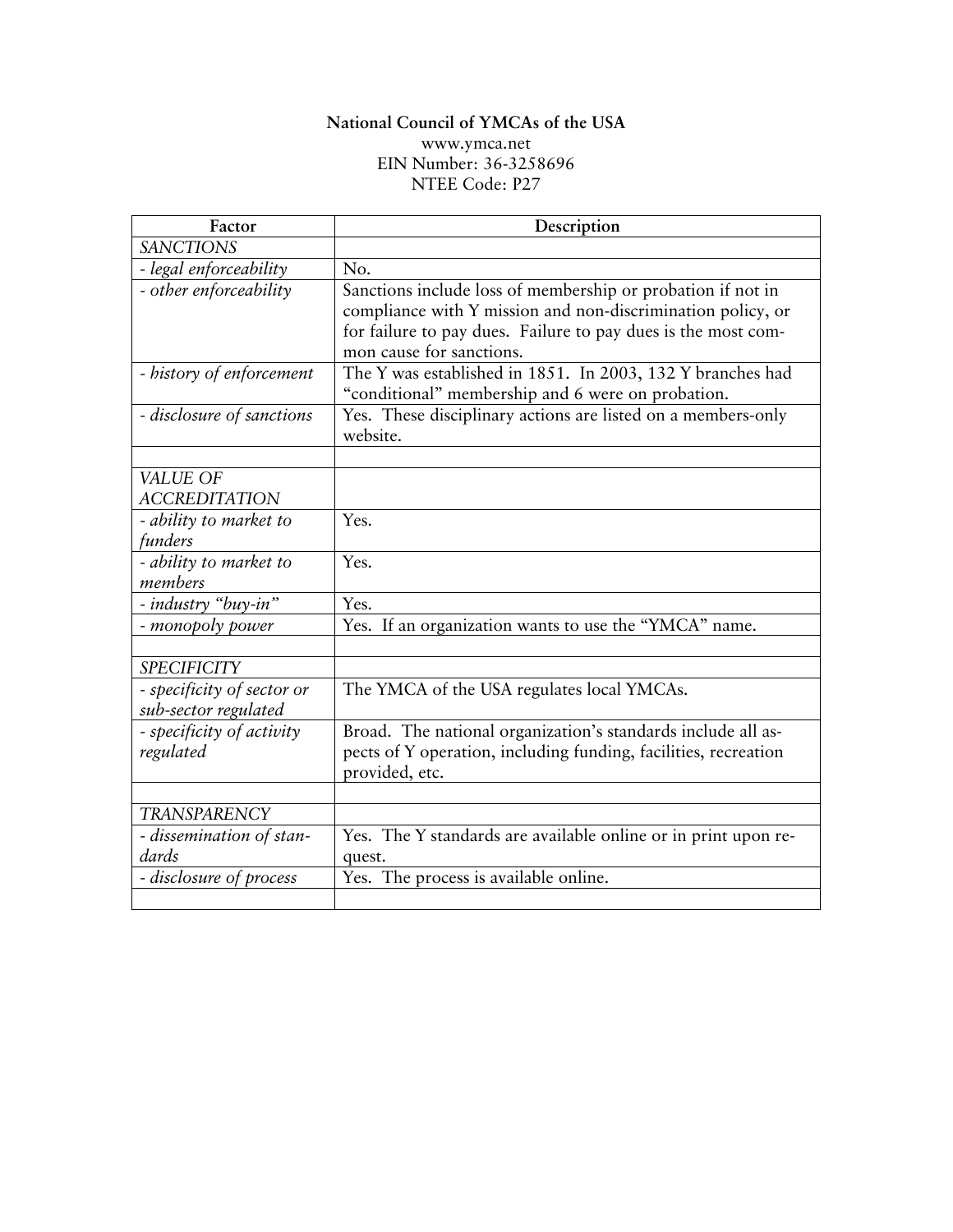| <b>OTHERS</b>         |                                                                                                                                                                                                                                                |
|-----------------------|------------------------------------------------------------------------------------------------------------------------------------------------------------------------------------------------------------------------------------------------|
| - staff ratio to or-  | The YMCA of the USA's 241 staff is relative to its 974 member                                                                                                                                                                                  |
| ganizations regu-     | YMCAs and 1,601 branches.                                                                                                                                                                                                                      |
| lated                 |                                                                                                                                                                                                                                                |
| - budget ratio to or- | Revenue of \$78,770,024 in 2003 is relative to 974 member YMCAs                                                                                                                                                                                |
| ganizations regu-     | and 1,601 branches.                                                                                                                                                                                                                            |
| lated                 |                                                                                                                                                                                                                                                |
| - focus of the entity | The Y provides member services, including publications, products,<br>research, and training.                                                                                                                                                   |
| - pre-certification   | Prerequisites for membership include basic guidelines such as having<br>a service area of more than 25,000 people within a 7-mile radius, a<br>"start-up fund" of \$200,000 to \$300,000, and an experienced<br>YMCA senior director on staff. |
| - post-certification  | Post-certification, the YMCA of the USA requires an annual report<br>and IRS 990 forms. It also offers continuing education.                                                                                                                   |
| - immediacy of the    | No.                                                                                                                                                                                                                                            |
| threat of gov't regu- |                                                                                                                                                                                                                                                |
| lation                |                                                                                                                                                                                                                                                |
| - source of funding   | The YMCA of the USA's funding comes from public support, gov-                                                                                                                                                                                  |
|                       | ernment grants, fees and contracts, membership dues, and interest.                                                                                                                                                                             |
| - whistle blower pro- |                                                                                                                                                                                                                                                |
| tection               |                                                                                                                                                                                                                                                |
| - investigatory       | No. The YMCA of the USA relies on submissions by local YMCAs                                                                                                                                                                                   |
| power                 | to ensure compliance.                                                                                                                                                                                                                          |
| - robustness of proc- | This process is not robust.                                                                                                                                                                                                                    |
| ess                   |                                                                                                                                                                                                                                                |
| - site visits         | No. The YMCA of the USA does not perform site visits.                                                                                                                                                                                          |
| - regulating body     | Yes. The YMCA of the USA is continually audited and monitored to                                                                                                                                                                               |
| does self-evaluations | ensure that its services in support of local YMCA associations are                                                                                                                                                                             |
|                       | effective.                                                                                                                                                                                                                                     |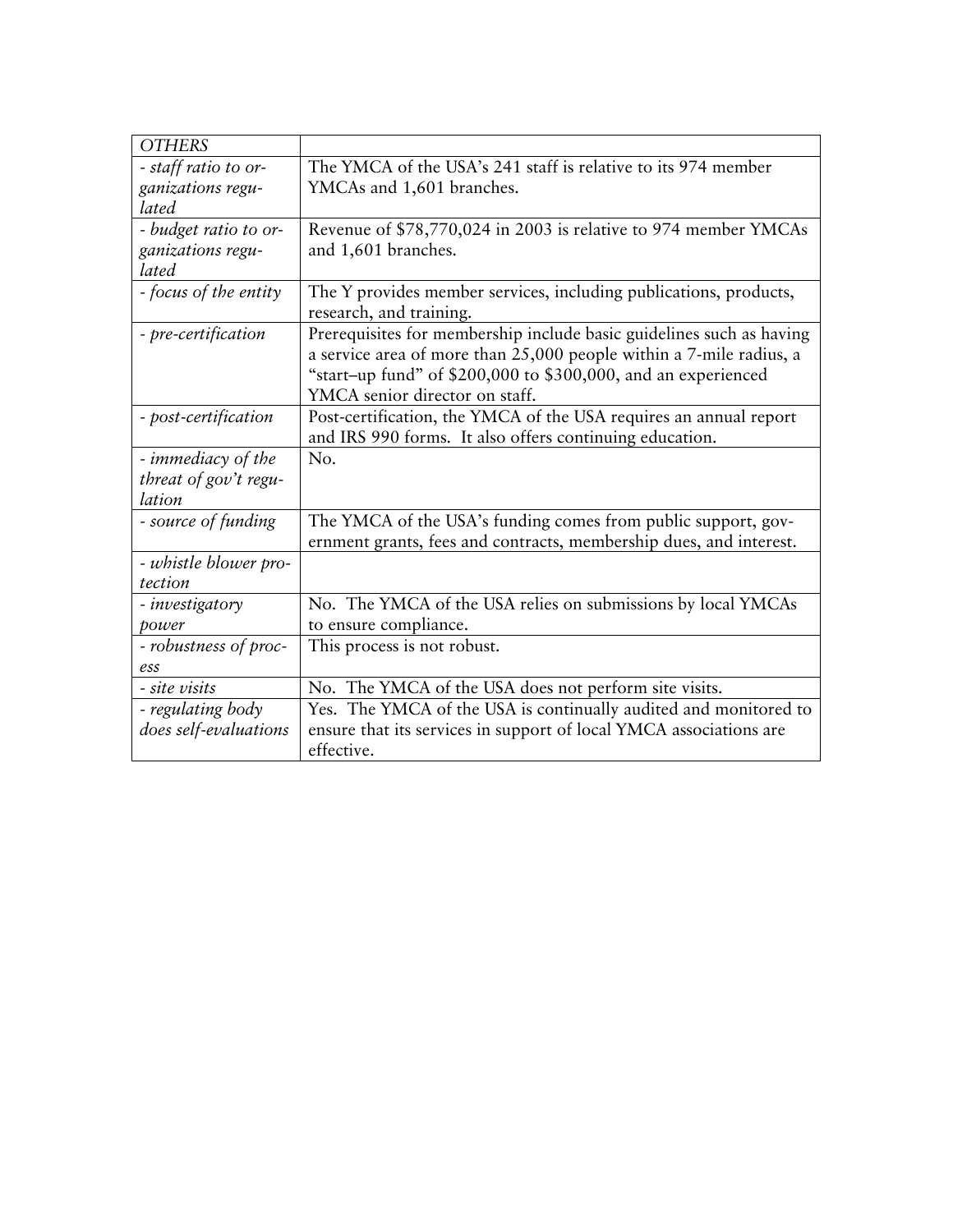#### **Public Company Accounting Oversight Board**  [www.pcaobus.org](http://www.pcaobus.org/) EIN Number: 74-3073065 NTEE Code: N/A

| Factor                                             | Description                                                                                                                                                                                                                                                                                                                                                                                            |
|----------------------------------------------------|--------------------------------------------------------------------------------------------------------------------------------------------------------------------------------------------------------------------------------------------------------------------------------------------------------------------------------------------------------------------------------------------------------|
| <b>SANCTIONS</b>                                   |                                                                                                                                                                                                                                                                                                                                                                                                        |
| - legal enforceability                             | Sarbanes-Oxley §105 (2002) empowers the PCAOB to oversee all<br>registered public accounting firms.                                                                                                                                                                                                                                                                                                    |
| - other enforceability                             | The PCAOB is authorized to impose fines, remedial measures<br>such as training, new quality control procedures, or the appoint-<br>ment of an independent monitor, and revocation of registration.                                                                                                                                                                                                     |
| - history of enforce-<br>ment                      | This is a new agency which was founded in early January 2003;<br>there have been no public disciplinary actions yet.                                                                                                                                                                                                                                                                                   |
| - disclosure of sanc-<br>tions                     | If and when disciplinary actions are taken in the future, that in-<br>formation will be made public.                                                                                                                                                                                                                                                                                                   |
| VALUE OF<br><b>ACCREDITATION</b>                   |                                                                                                                                                                                                                                                                                                                                                                                                        |
| - ability to market to<br>funders                  | N/A. The government funds the PCAOB.                                                                                                                                                                                                                                                                                                                                                                   |
| - ability to market to<br>members                  | N/A. The PCAOB does not have members.                                                                                                                                                                                                                                                                                                                                                                  |
| - industry "buy-in"                                | Yes. Compliance with the PCAOB is required.                                                                                                                                                                                                                                                                                                                                                            |
| - monopoly power                                   | Yes. The PCAOB has monopoly power.                                                                                                                                                                                                                                                                                                                                                                     |
|                                                    |                                                                                                                                                                                                                                                                                                                                                                                                        |
| <b>SPECIFICITY</b>                                 |                                                                                                                                                                                                                                                                                                                                                                                                        |
| - specificity of sector or<br>sub-sector regulated | All registered public accounting firms are regulated by the<br>PCAOB.                                                                                                                                                                                                                                                                                                                                  |
| - specificity of activity<br>regulated             | The regulated activity is broad. The PCAOB monitors compli-<br>ance with its own rules, with any provisions of the securities laws<br>relating to the preparation and issuance of audit reports, and with<br>professional standards. PCAOB rules concern auditing and re-<br>lated attestation, quality control, ethics, and independence stan-<br>dards in preparation and issuance of audit reports. |
| <b>TRANSPARENCY</b>                                |                                                                                                                                                                                                                                                                                                                                                                                                        |
| - dissemination of<br>standards                    | Yes. The standards are available online.                                                                                                                                                                                                                                                                                                                                                               |
| - disclosure of process                            | Yes. The process is described online.                                                                                                                                                                                                                                                                                                                                                                  |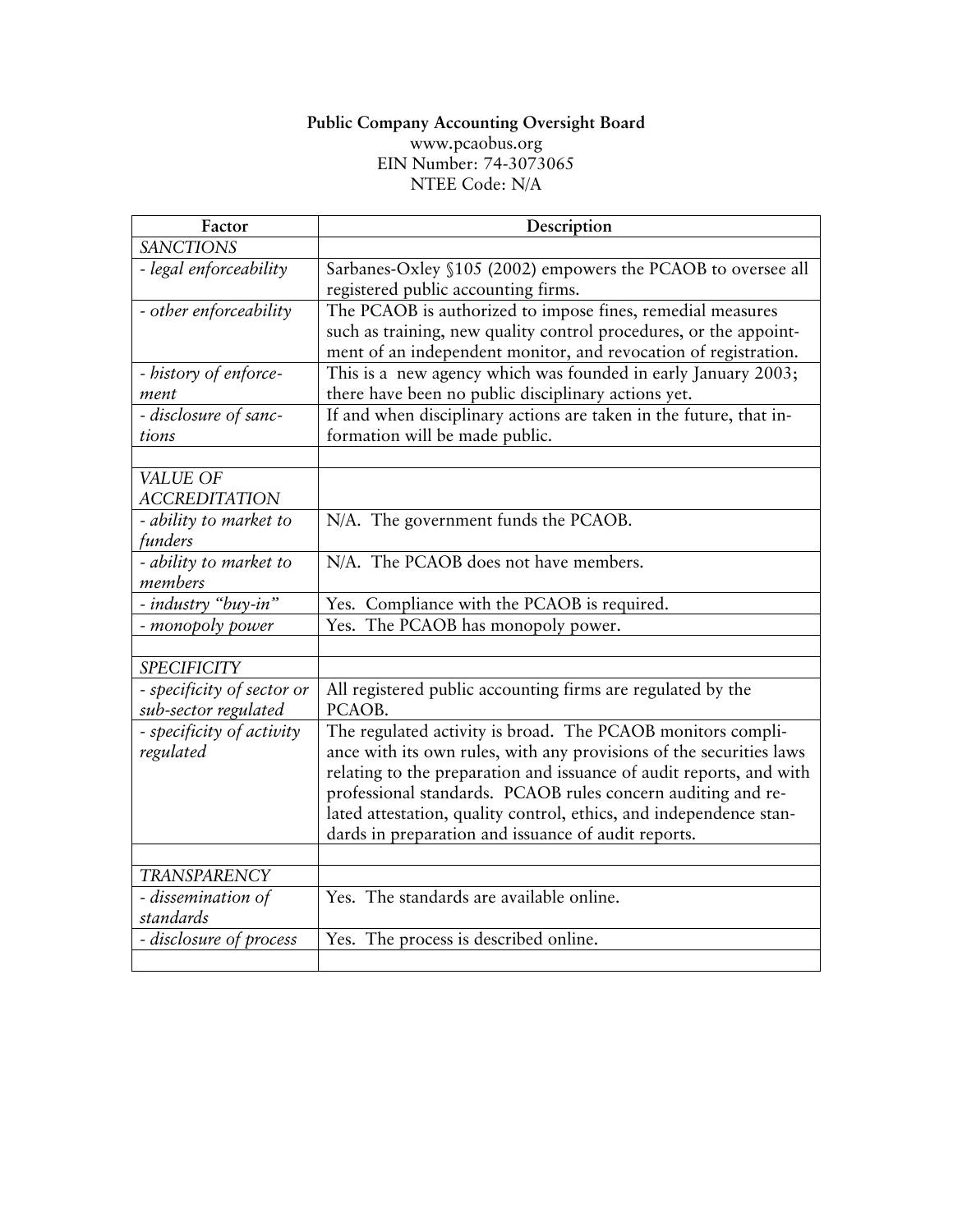| <b>OTHERS</b>        |                                                                         |
|----------------------|-------------------------------------------------------------------------|
| - staff ratio to or- | With 262 employees at the beginning of 2005, the PCAOB expects to       |
| ganizations regu-    | increase to 450 by the end of the year. This is relative to the 893     |
| lated                | firms in the US and 76 internationally that are regulated by the        |
|                      | PCAOB.                                                                  |
| - budget ratio to    | The PCAOB had revenue of \$101,247,000 in 2004, relative to 893         |
| organizations        | firms in the US and 76 internationally.                                 |
| regulated            |                                                                         |
| - focus of the en-   | The PCAOB is involved in registration, inspection, enforcement, and     |
| tity                 | investigation.                                                          |
| - pre-certification  | Registration process including a 19 page application form and pay-      |
|                      | ment of fees.                                                           |
| - post-certification | Annual or triennial inspections are conducted on registered firms.      |
| - immediacy of       | The government has created and authorized the PCAOB to do this          |
| the threat of gov't  | work.                                                                   |
| regulation           |                                                                         |
| - source of funding  | The government is the source of funding for the PCAOB.                  |
| - whistle blower     | Yes. The PCAOB recommends that anyone who has complained make           |
| protection           | a report to OSHA (Occupational Safety and Health Administration) in     |
|                      | case of retaliation.                                                    |
| - investigatory      | Yes. The PCAOB has power both to "inspect" and to "investigate." It     |
| power                | has a continuing program of inspections of registered public account-   |
|                      | ing firms, as is required by Section 104 of the Sarbanes-Oxley Act of   |
|                      | 2002. These inspections are conducted annually for large firms, and     |
|                      | triennially for smaller firms. Investigations may be made concerning    |
|                      | any acts or practices, or omissions to act, by firms or persons associ- |
|                      | ated with those firms who may have violated any relevant rules. Firms   |
|                      | and associated persons are required to cooperate with the PCAOB,        |
|                      | including producing documents and testimony. The PCAOB is also          |
|                      | permitted to seek information from other persons, including the cli-    |
|                      | ents of registered firms.                                               |
| - robustness of      | The process is very robust, including inspection, investigation, hear-  |
| process              | ings, and sanctions.                                                    |
| - site visits        | Yes. Site visits are conducted.                                         |
| - regulating body    | Yes. The PCAOB self-evaluates. It also hires an independent auditor     |
| does self-           | to complete an audit each year.                                         |
| evaluations          |                                                                         |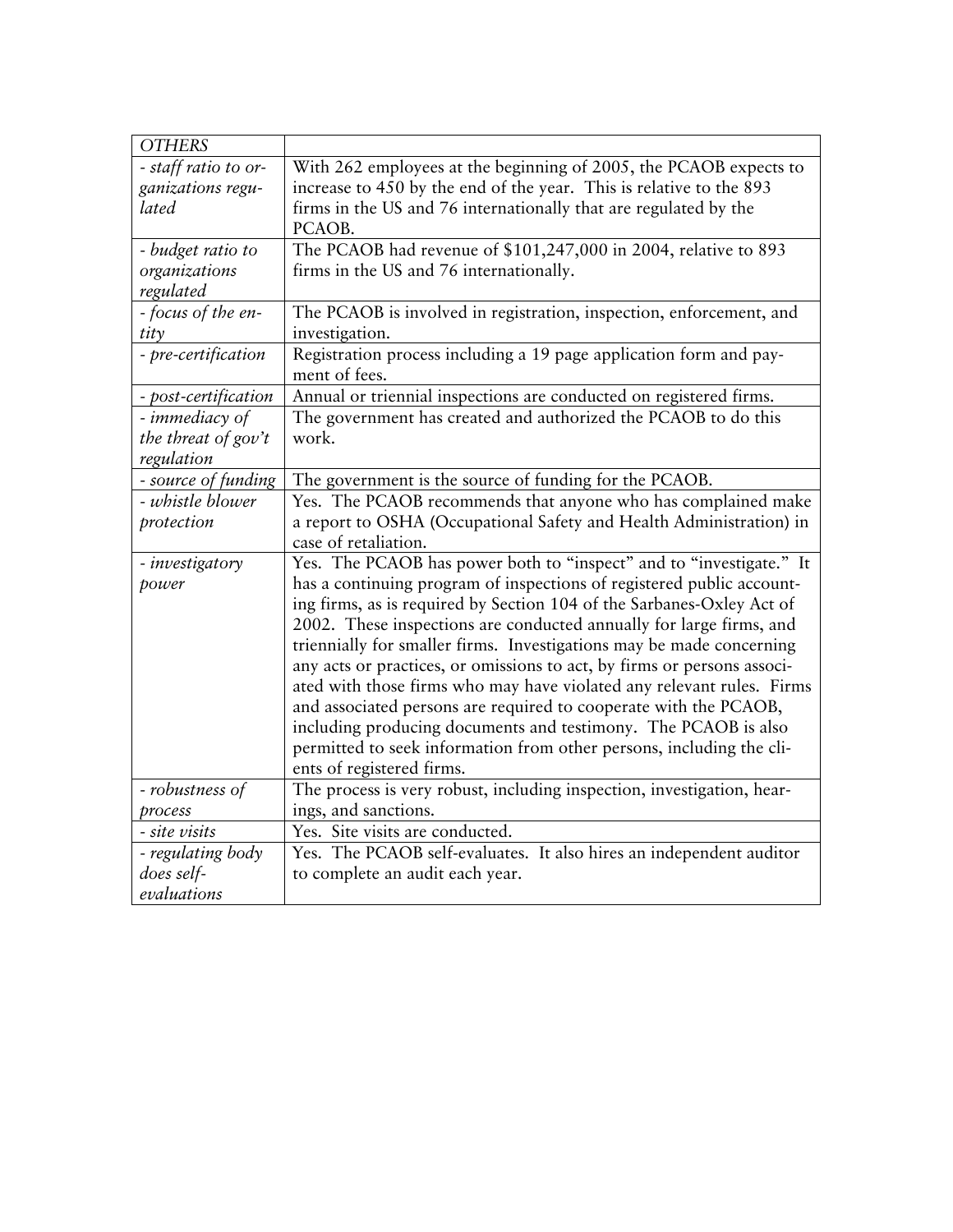#### **United Way of America**

#### [http://national.unitedway.org](http://national.unitedway.org/) EIN Number: 13-1635294 NTEE Code: T70

| Factor                      | Description                                                   |
|-----------------------------|---------------------------------------------------------------|
| <b>SANCTIONS</b>            |                                                               |
| - legal enforceability      | No.                                                           |
| - other enforceability      | The UWA may terminate membership of local United Ways or      |
|                             | put local organizations on probation.                         |
| - history of enforcement    | Since the new Accountability and Financial Standards were     |
|                             | put in place in 2003, 59 local United Ways have been disaf-   |
|                             | firmed.                                                       |
| - disclosure of sanctions   | No. Sanctions are not publicly disclosed. However, upon       |
|                             | termination, a local United Way may no longer use the United  |
|                             | Way logo or be listed on the UWA website.                     |
|                             |                                                               |
| <b>VALUE OF</b>             |                                                               |
| <b>ACCREDITATION</b>        |                                                               |
| - ability to market to fun- | Yes.                                                          |
| ders                        |                                                               |
| - ability to market to      | Yes.                                                          |
| members                     |                                                               |
| - industry "buy-in"         | Yes.                                                          |
| - monopoly power            | Yes. If a local organization wants to use the name "United    |
|                             | Way," it must be part of the larger national organization.    |
|                             |                                                               |
| <b>SPECIFICITY</b>          |                                                               |
| - specificity of sector or  | Local United Way organizations are regulated.                 |
| sub-sector regulated        |                                                               |
| - specificity of activity   | All aspects of local United Way management and activities are |
| regulated                   | regulated.                                                    |
|                             |                                                               |
| <b>TRANSPARENCY</b>         |                                                               |
| - dissemination of stan-    | Yes. The standards are available online or in print.          |
| dards                       |                                                               |
| - disclosure of process     | Yes. The process is disclosed. The Membership Status Re-      |
|                             | view Procedures for Current Members, adopted on September     |
|                             | 10, 2002, are available upon request.                         |
|                             |                                                               |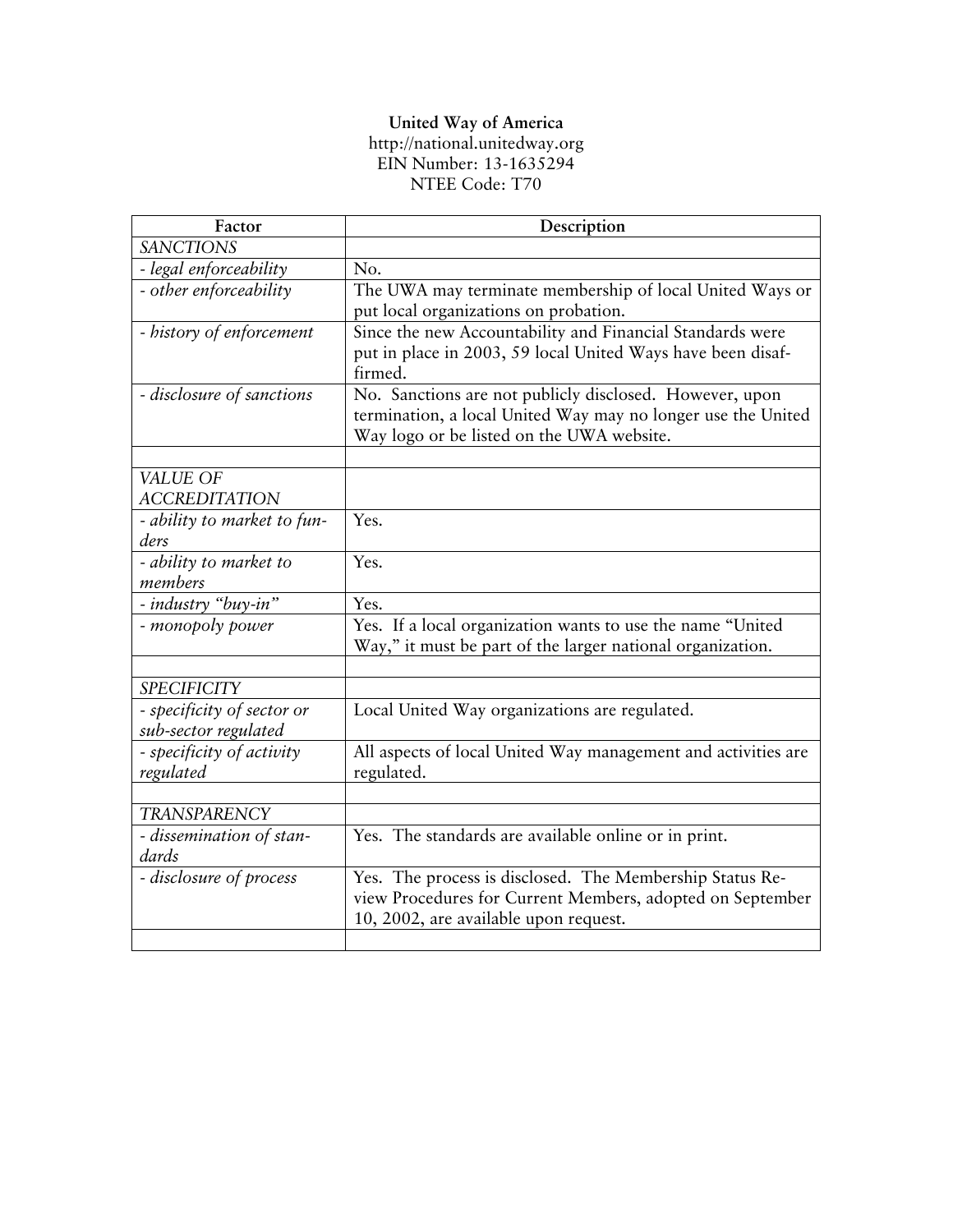| <b>OTHERS</b>            |                                                                    |
|--------------------------|--------------------------------------------------------------------|
| - staff ratio to organi- | The UWA's 10 Membership Accountability staff is relative to        |
| zations regulated        | 1,348 local United Ways.                                           |
| - budget ratio to or-    | The UWA's revenue of \$28,597,444 in 2003 is relative to 1,348     |
| ganizations regulated    | local United Ways.                                                 |
| - focus of the entity    | Membership accountability is one activity of the UWA's, which is   |
|                          | involved in national leadership, public policy, research, and mem- |
|                          | bership support.                                                   |
| - pre-certification      | Membership requirements include training, submitting IRS form      |
|                          | 990, paying dues, and agreeing to the Standards of Excellence.     |
| - post-certification     | Local United Ways are required to submit annual independent        |
|                          | financial audits and self-evaluations triennially.                 |
| - immediacy of the       | No.                                                                |
| threat of gov't regula-  |                                                                    |
| tion                     |                                                                    |
| - source of funding      | United Way's funding comes from contributions, government          |
|                          | grants, program services, dues, interest, dividends and rental in- |
|                          | come.                                                              |
| - whistle blower pro-    | No. The UWA does not have whistle blower protection, but local     |
| tection                  | United Ways are required to have whistle blower policies. UWA      |
|                          | does not handle anonymous complaints.                              |
| - investigatory power    | Yes, the UWA Member Services Committee has investigatory au-       |
|                          | thority when it finds that a member may be in breach.              |
| - robustness of process  | The process, while it does include an appeals process, is not ro-  |
|                          | bust.                                                              |
| - site visits            | No, site visits are performed.                                     |
| - regulating body does   | Yes, the UWA self-evaluates and holds itself to its own Standards. |
| self-evaluations         |                                                                    |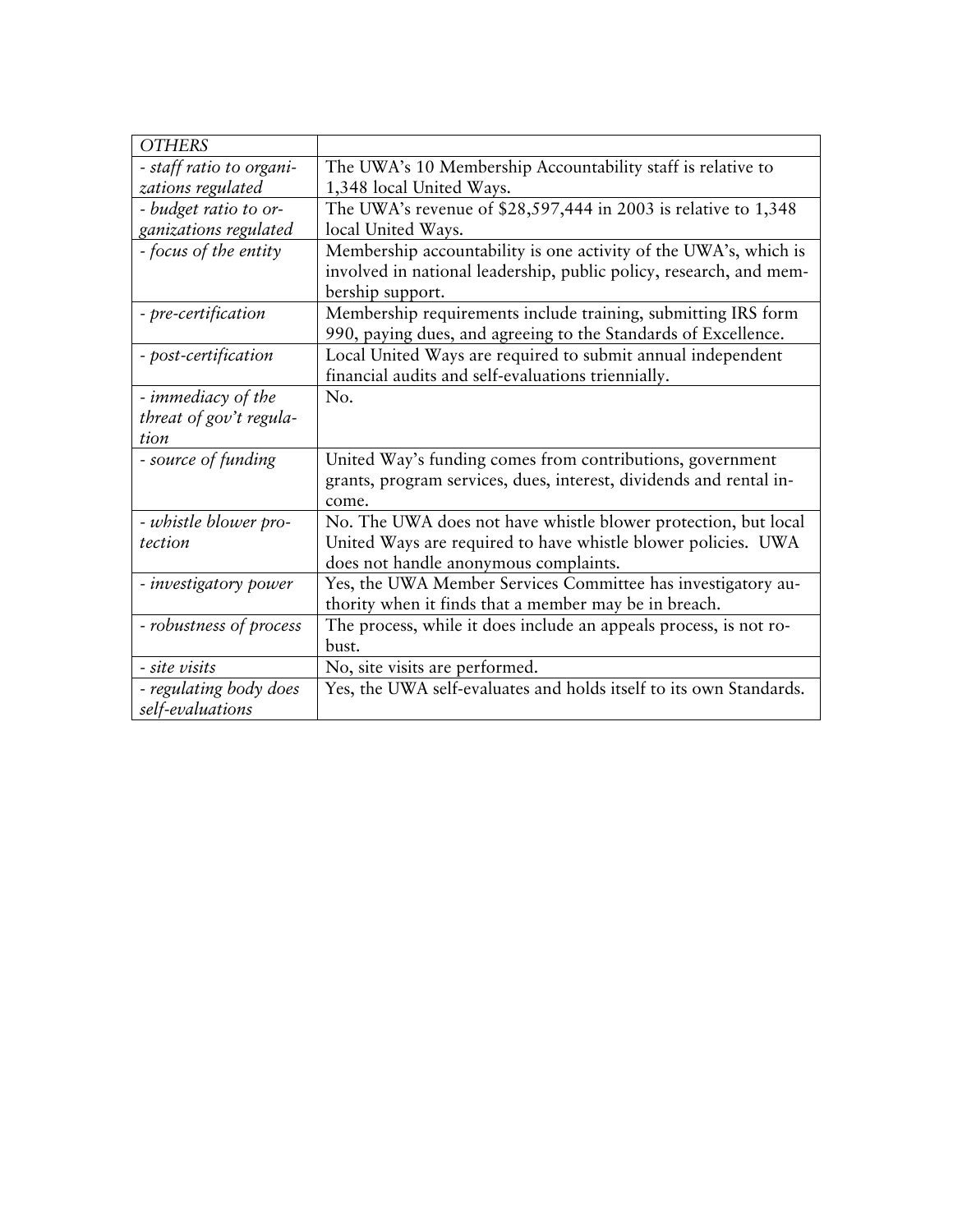#### **Western Association of Schools and Colleges**  [www.wascweb.org/senior/](http://www.wascweb.org/senior/) EIN Number: NTEE Code:

| Factor                     | Description                                                                        |
|----------------------------|------------------------------------------------------------------------------------|
| <b>SANCTIONS</b>           |                                                                                    |
| - legal enforceability     | The Higher Education Act of 1963, Title IV, requires accredita-                    |
|                            | tion of institutions of higher education in order to be eligible for               |
|                            | government funding.                                                                |
| - other enforceability     | If a school fails to receive accreditation, or loses accreditation,                |
|                            | this will be made public. The Association also may issue warn-                     |
|                            | ings. In addition, students at non-accredited schools may not be                   |
|                            | able to transfer credit to other institutions of higher education.                 |
| - history of enforcement   | The Association issued 3 warnings in 2004-2005.                                    |
| - disclosure of sanctions  | Yes. All disciplinary actions except for a "Notice of Concern"<br>are made public. |
|                            |                                                                                    |
| VALUE OF                   |                                                                                    |
| <b>ACCREDITATION</b>       |                                                                                    |
| - ability to market to     | Yes.                                                                               |
| funders                    |                                                                                    |
| - ability to market to     | Yes.                                                                               |
| members                    |                                                                                    |
| - industry "buy-in"        | Yes.                                                                               |
| - monopoly power           | Yes. No other accrediting body exists in that region. While ac-                    |
|                            | creditation is not mandatory, all schools seek it because of its                   |
|                            | benefits.                                                                          |
|                            |                                                                                    |
| <b>SPECIFICITY</b>         |                                                                                    |
| - specificity of sector or | The Association regulates all institutions of higher education in                  |
| sub-sector regulated       | California, Hawaii, and the Pacific Basin.                                         |
| - specificity of activity  | This regulation is broad. It covers all aspect of operation of in-                 |
| regulated                  | stitutions of higher education in its region.                                      |
|                            |                                                                                    |
| TRANSPARENCY               |                                                                                    |
| - dissemination of stan-   | Yes. Standards are available online and in print.                                  |
| dards                      |                                                                                    |
| - disclosure of process    | Yes. The process is disclosed online and in handbooks, available                   |
|                            | upon request.                                                                      |
|                            |                                                                                    |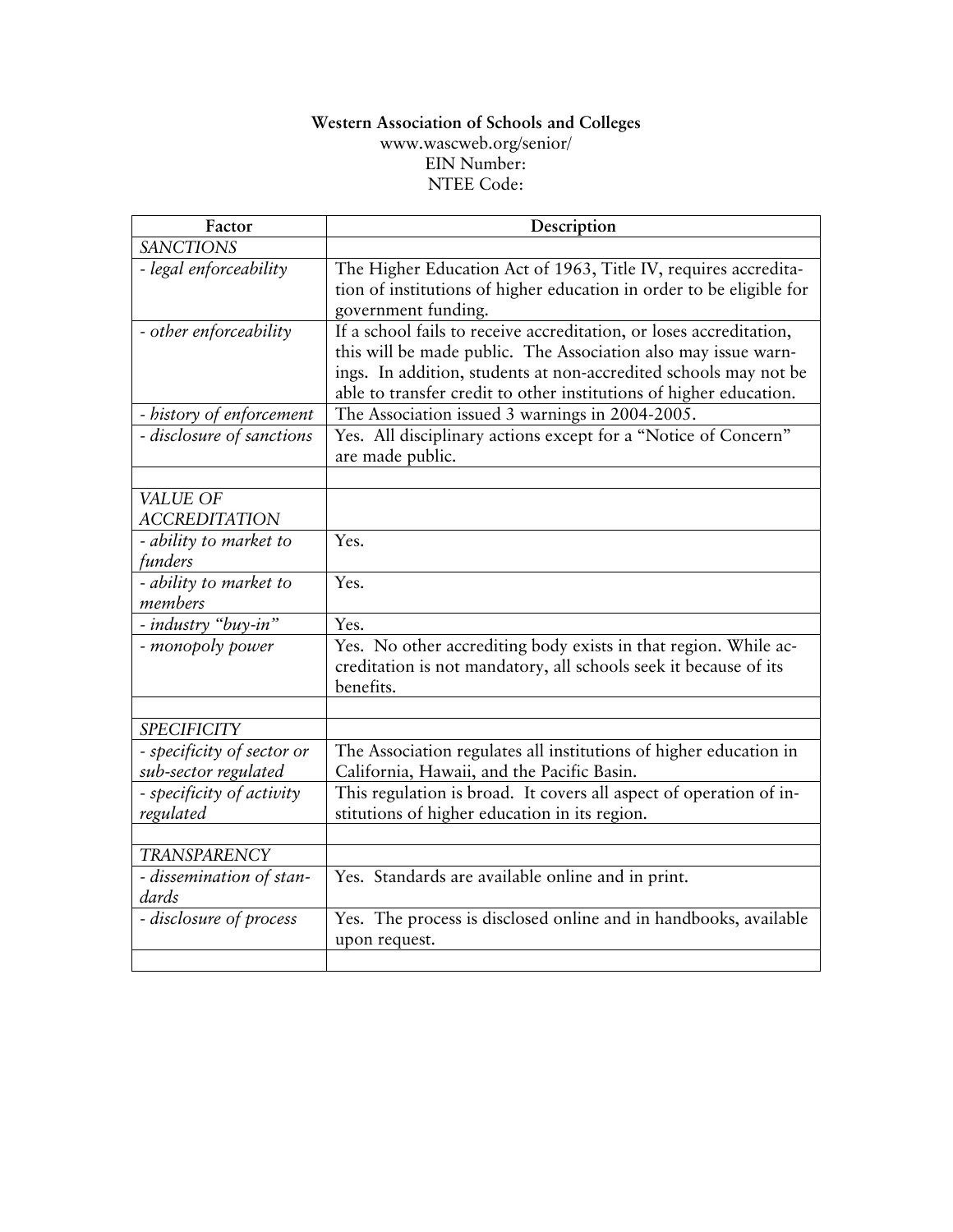| <b>OTHERS</b>         |                                                                       |  |
|-----------------------|-----------------------------------------------------------------------|--|
| - staff ratio to or-  | The Association has 25 members of the accreditation commission        |  |
| ganizations regu-     | and 5 staff, relative to 151 accredited institutions.                 |  |
| lated                 |                                                                       |  |
| - budget ratio to or- | In 2003, the entire association had revenue of \$6,262,565, relative  |  |
| ganizations regu-     | to 151 accredited institutions.                                       |  |
| lated                 |                                                                       |  |
| - focus of the entity | Accreditation is the primary activity of the organization.            |  |
| - pre-certification   | Prerequisites for accreditation, such as having been in operation for |  |
|                       | a specified period of time, self-evaluation, etc., and an application |  |
|                       | process.                                                              |  |
| - post-certification  | Each school must file annual reports, will be visited at least every  |  |
|                       | ten years, and undergoes comprehensive self-evaluation every 10       |  |
|                       | years. It also must report any substantive changes, such as opening   |  |
|                       | a satellite branch, to the Association.                               |  |
| - immediacy of the    |                                                                       |  |
| threat of gov't regu- |                                                                       |  |
| lation                |                                                                       |  |
| - source of funding   | The source of Association funding is dues and fees, government        |  |
|                       | grants, investments, program services, and sales.                     |  |
| - whistle blower pro- | Yes.                                                                  |  |
| tection               |                                                                       |  |
| - investigatory       | Yes. The investigatory power is quite broad.                          |  |
| power                 |                                                                       |  |
| - robustness of proc- | The process is very robust, with a detailed complaints procedure,     |  |
| ess                   | investigation procedure, and appeals procedure.                       |  |
| - site visits         | Yes. Site visits are conducted.                                       |  |
| - regulating body     | Yes. The Association must meet Department of Education standards      |  |
| does self-evaluations | and is reviewed periodically by the US Department of Accreditation.   |  |
|                       | In addition, the Association self-evaluates.                          |  |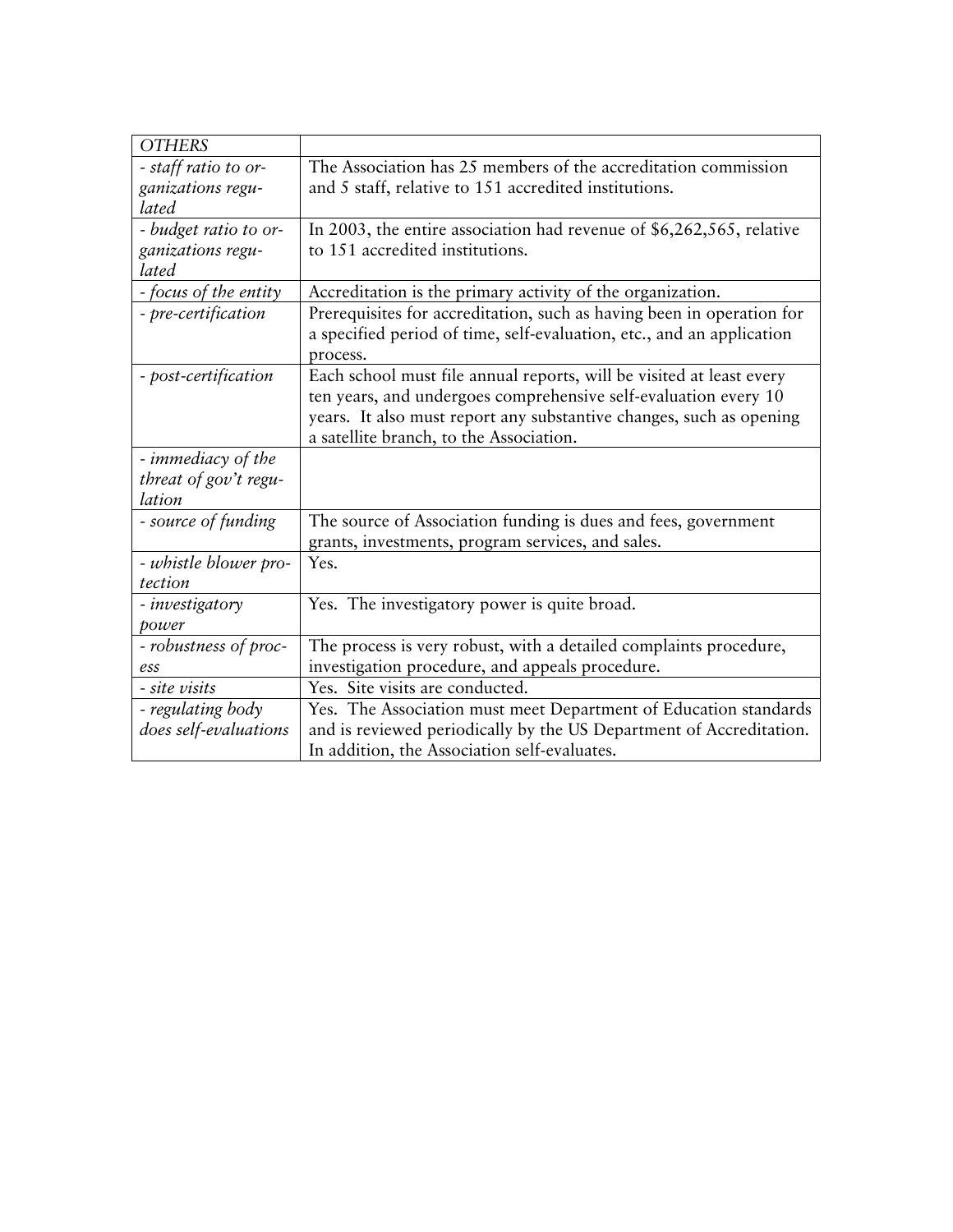- (2) Entities that Regulate Individuals: The following entities regulate individuals:
	- a. **American Society of Association Executives**: The ASAE accredits interested members pursuant to a Certified Association Executive Program. The program does not reflect an effective self-regulatory scheme because (1) certification is completely voluntary and not required for ASAE membership, (2) the program lacks any sort of sanctions for failure to qualify for certification, and (3) only 21.5 percent of ASAE's members are certified, indicating very limited industry buyin and marketability to members.
	- b. **New York State Bar Association**: The NYSBA, with more than 70,000 members, is the nation's largest voluntary statewide association of lawyers. It disseminates the Lawyer's Code of Professional Responsibility and makes recommendations to the courts regarding disciplinary actions against attorneys, but all disciplinary actions and disbarments are handled by the courts. The effectiveness of this regulatory scheme is limited by the NYSBA's lack of sanctions, particularly the authority to disbar attorneys.
	- c. **State Bar of California**: Created by the state legislature in 1927, the State Bar is a public corporation within the judicial branch of government, serving as an arm of the California Supreme Court. Membership in the State Bar is a requirement for practicing law in California. Although only the courts can disbar attorneys in California, the State Bar does have several enforceable sanctions available to it, including temporary suspension of attorneys. The State Bar is an effective model of self-regulation based on (1) mandatory membership (monopoly power) and (2) enforceable sanctions for noncompliance with standards.

Our analysis of the selected self-regulatory entities that regulate individuals concluded that certain factors, alone or in combination, were the most significant for creating an effective self-regulatory scheme. Probably the single most significant factor contributing to the effectiveness of self-regulatory models that regulate organizations is *legal enforceability* of sanctions. A second significant set of factors contributing to the efficacy of self-regulatory schemes that regulate individuals is the authority to accredit individuals coupled with the authority to withdraw the accreditation, particularly when this certification or accreditation is required to enable to the regulated individuals to engage in the activities for which he or she is being regulated (*monopoly power*). These factors may be even more powerful where (1) the organization has a strong history of enforcing its sanctions, (2) where the processes of accreditation and required reaccredidation are robust, particularly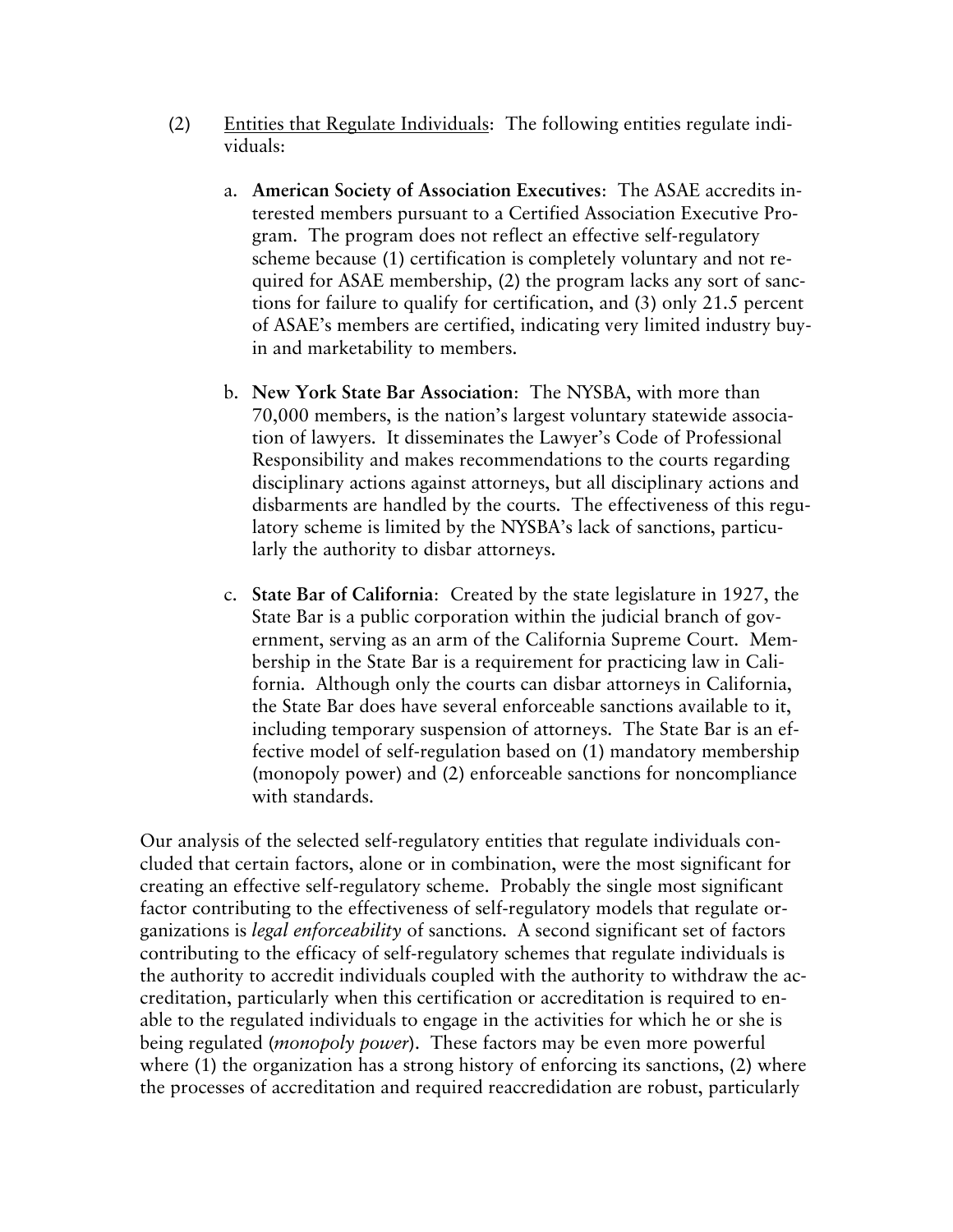if site visits are required, and (3) where sufficient staff and budget are allocated to the regulatory function of the self-regulatory body.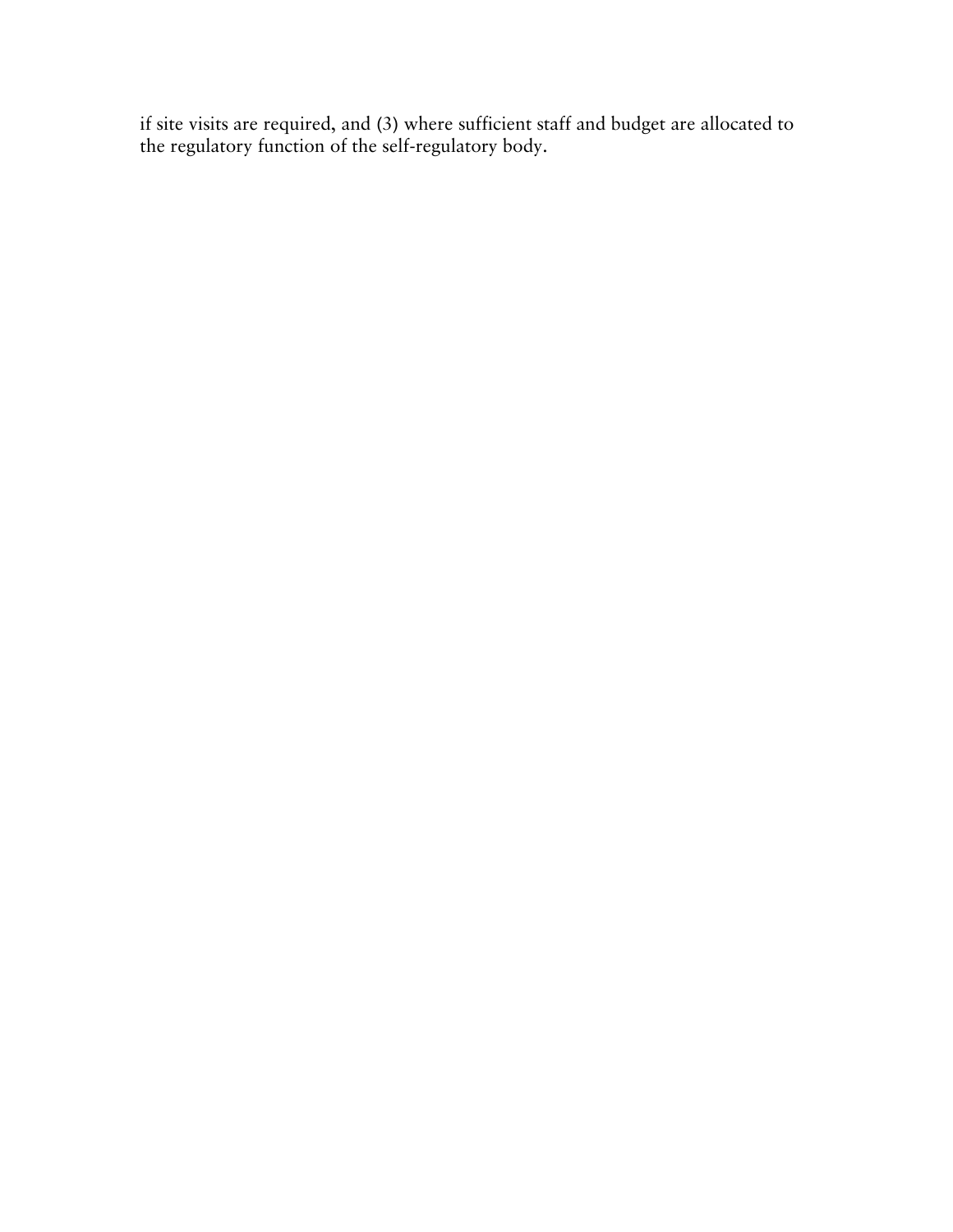## **American Society of Association Executives Certified Association Executive Program**  [www.asaenet.org](http://www.asaenet.org/) EIN Number: 53-0026940 NTEE Code: Z99

| Factor                                              | Description                                                                              |
|-----------------------------------------------------|------------------------------------------------------------------------------------------|
| <b>SANCTIONS</b>                                    |                                                                                          |
| - legal enforceability                              | No.                                                                                      |
| - other enforceability                              | An executive faces revocation of membership "for<br>cause," such as non-payment of dues. |
| - history of enforcement                            |                                                                                          |
| - disclosure of sanctions                           | No.                                                                                      |
|                                                     |                                                                                          |
| VALUE OF ACCREDITATION                              |                                                                                          |
| - ability to market to funders                      | No.                                                                                      |
| - ability to market to members                      | No.                                                                                      |
| - industry "buy-in"                                 | No. Of members, only 21.5% are part of the Certified                                     |
|                                                     | Association Executive Program.                                                           |
| - monopoly power                                    | No. Certification by the ASAE, while widely recog-<br>nized, is entirely voluntary.      |
|                                                     |                                                                                          |
| <b>SPECIFICITY</b>                                  |                                                                                          |
| - specificity of sector or sub-<br>sector regulated | Association executives in the US.                                                        |
| - specificity of activity regulated                 | Narrow. Association management and ethics.                                               |
|                                                     |                                                                                          |
| <b>TRANSPARENCY</b>                                 |                                                                                          |
| - dissemination of standards                        | Yes. Standards are available online.                                                     |
| - disclosure of process                             | Yes. The certification process is detailed online.                                       |
|                                                     |                                                                                          |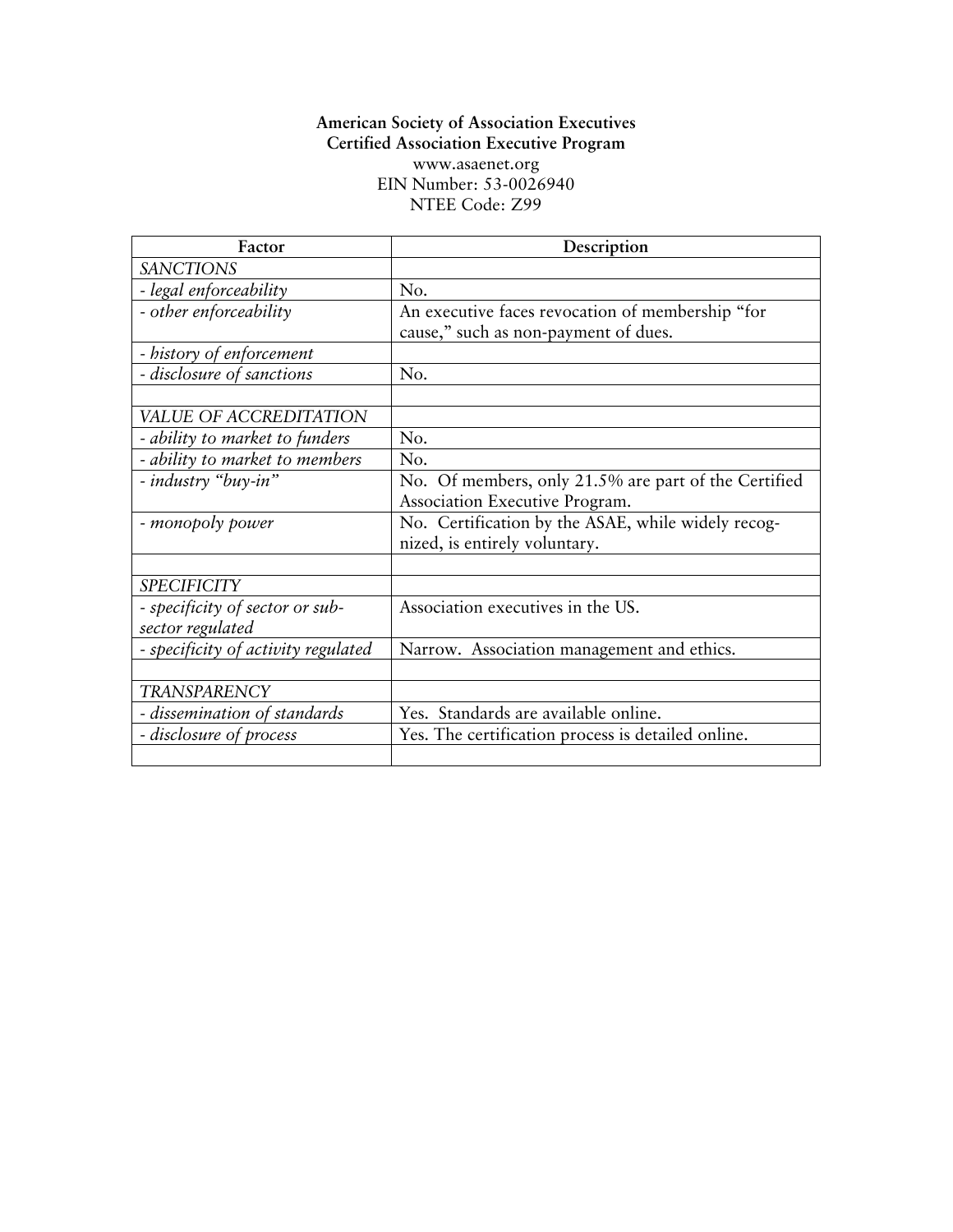| <b>OTHERS</b>            |                                                                     |
|--------------------------|---------------------------------------------------------------------|
| - staff ratio to organi- | 134 total staff with 7 staff in membership department relative to   |
| zations regulated        | 25,000 individual members, and 10,000 association members.          |
|                          | 21.5% of individual members take part in the CAE Program.           |
| - budget ratio to or-    | In 2003, ASAE revenue was \$913,108, compared to 25,000 indi-       |
| ganizations regulated    | vidual members, and 10,000 association members.                     |
| - focus of the entity    | The ASAE performs member services and certification programs.       |
| - pre-certification      | The ASAE has prerequisites for certification application, including |
|                          | length of experience requirements and the passing of a stringent    |
|                          | examination in association management.                              |
| - post-certification     | Certification requires fulfilling continuing education requirements |
|                          | and applying for renewal every 3 years.                             |
| - immediacy of the       | No.                                                                 |
| threat of gov't regula-  |                                                                     |
| tion                     |                                                                     |
| - source of funding      | ASAE's funding comes from contributions, program services and       |
|                          | special events.                                                     |
| - whistle blower pro-    |                                                                     |
| tection                  |                                                                     |
| - investigatory power    | No. The ASAE may revoke membership "for cause," but does not        |
|                          | conduct investigations.                                             |
| - robustness of process  | Low.                                                                |
| - site visits            | No. The ASAE does not conduct site visits.                          |
| - regulating body does   | The ASAE conducts annual internal audits by a CPA recommended       |
| self-evaluations         | by the ASAE president or CEO. The ASAE does not generally self-     |
|                          | evaluate.                                                           |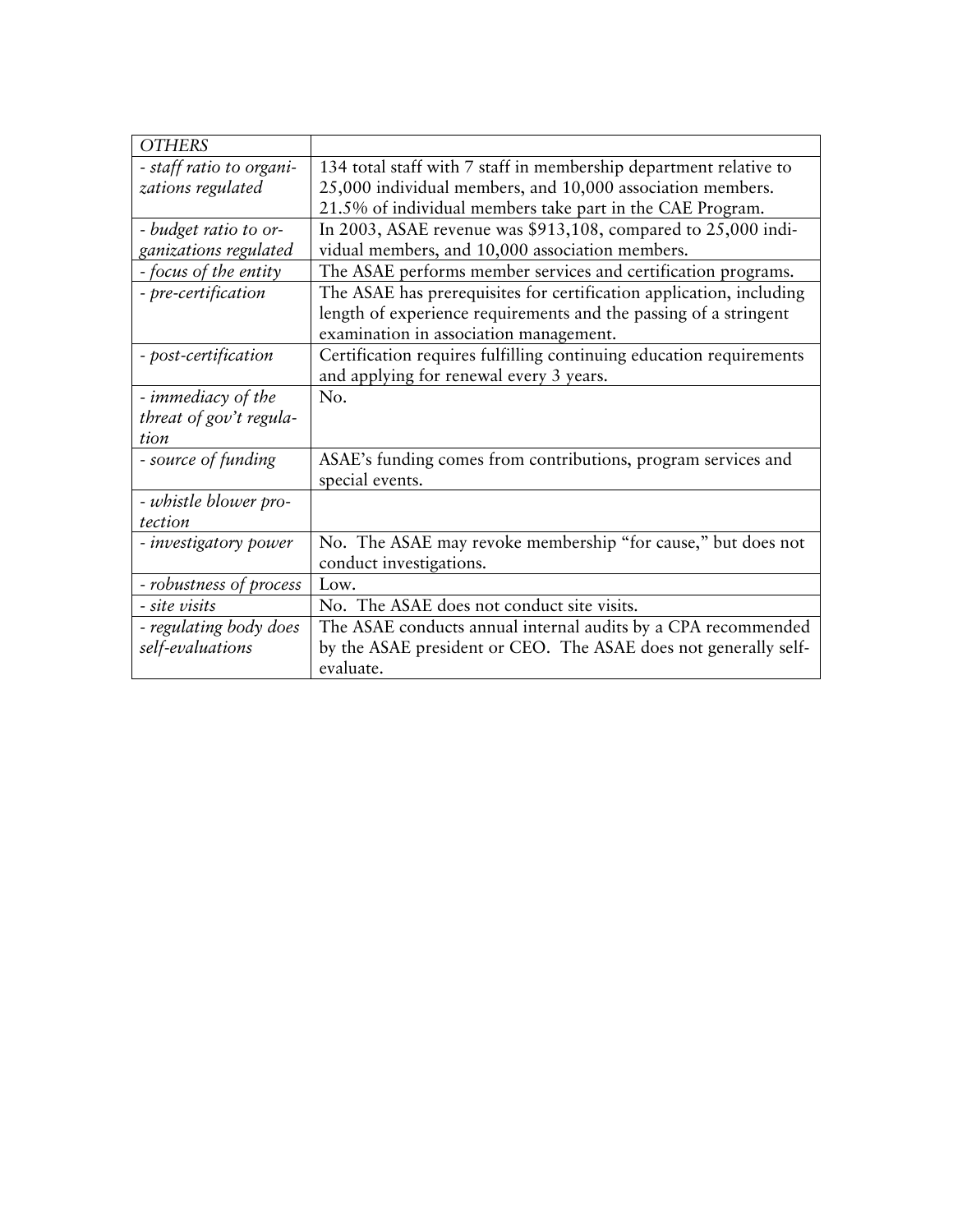#### **Association of Fundraising Professionals**  [www.afpnet.org](http://www.pcaobus.org/) EIN Number: NTEE Code:

| Factor                                             | Description                                                                                                                                                                                                                                                                                                                                                                                                                                          |
|----------------------------------------------------|------------------------------------------------------------------------------------------------------------------------------------------------------------------------------------------------------------------------------------------------------------------------------------------------------------------------------------------------------------------------------------------------------------------------------------------------------|
| <b>SANCTIONS</b>                                   |                                                                                                                                                                                                                                                                                                                                                                                                                                                      |
| - legal enforceability                             | No.                                                                                                                                                                                                                                                                                                                                                                                                                                                  |
| - other enforceability                             | Penalties for violation of the a Code of Ethical Principles and<br>Standards of Professional Practice include a letter of reprimand;<br>censure and prohibition against holding association and chapter<br>office in AFP for one year; suspension of membership in AFP for<br>a stated period; and, permanent expulsion from AFP member-<br>ship, including withdrawal of any AFP sanctioned credential.                                             |
| - history of enforce-<br>ment                      | The AFP was started in 1960 and adopted the Code of Ethics in<br>1964. In 1992, it adopted its current Procedures for Enforce-<br>ment of the Code of Ethical Principles and Standards of Profes-<br>sional Practice. There have been approximately 10-15 member-<br>ships revoked in the past 7 years.                                                                                                                                              |
| - disclosure of sanc-<br>tions                     | Yes. The AFP sends out an AFP-wide publication stating all the<br>disciplinary actions taken by the AFP during the previous period.<br>It will not disclose the name of the organizations involved, how-<br>ever, and is intended for educational purposes only. In the case<br>of membership revocation, information stating the name of the<br>organization involved will be posted on the AFP website and will<br>be included in AFP newsletters. |
|                                                    |                                                                                                                                                                                                                                                                                                                                                                                                                                                      |
| VALUE OF<br><b>ACCREDITATION</b>                   |                                                                                                                                                                                                                                                                                                                                                                                                                                                      |
| - ability to market to<br>funders                  | No.                                                                                                                                                                                                                                                                                                                                                                                                                                                  |
| - ability to market to<br>members                  | Yes. Funders and members are the same; all funding comes from<br>membership and programming dues.                                                                                                                                                                                                                                                                                                                                                    |
| - industry "buy-in"                                | Yes. The AFP has 26,000 individual members and 172 chapters<br>throughout the United States, Canada, Mexico, and China.                                                                                                                                                                                                                                                                                                                              |
| - monopoly power                                   | No.                                                                                                                                                                                                                                                                                                                                                                                                                                                  |
|                                                    |                                                                                                                                                                                                                                                                                                                                                                                                                                                      |
| <b>SPECIFICITY</b>                                 |                                                                                                                                                                                                                                                                                                                                                                                                                                                      |
| - specificity of sector or<br>sub-sector regulated | All fundraising professionals in the United States, Canada, Mex-<br>ico, and China that want to join.                                                                                                                                                                                                                                                                                                                                                |
| - specificity of activity<br>regulated             | The Code covers broad areas of fundraisers' practices.                                                                                                                                                                                                                                                                                                                                                                                               |
|                                                    |                                                                                                                                                                                                                                                                                                                                                                                                                                                      |
| TRANSPARENCY                                       |                                                                                                                                                                                                                                                                                                                                                                                                                                                      |
| - dissemination of<br>standards                    | Yes. Standards are available online.                                                                                                                                                                                                                                                                                                                                                                                                                 |
| - disclosure of process                            | Yes. The process is detailed online.                                                                                                                                                                                                                                                                                                                                                                                                                 |
|                                                    |                                                                                                                                                                                                                                                                                                                                                                                                                                                      |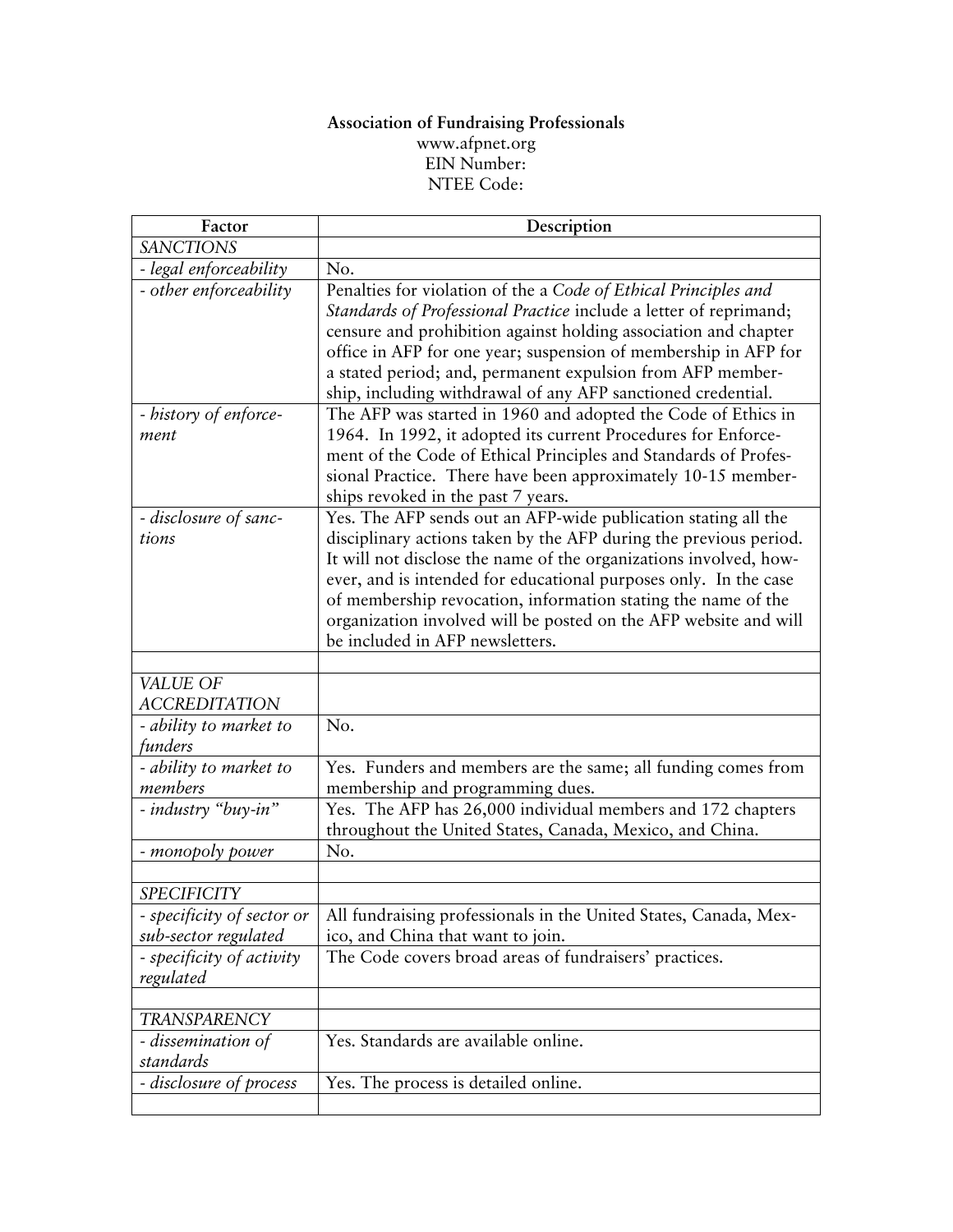| <b>OTHERS</b>            |                                                                    |
|--------------------------|--------------------------------------------------------------------|
| - staff ratio to organi- | 11 sitting committee members for 26,000 individual members.        |
| zations regulated        |                                                                    |
| - budget ratio to or-    | \$10 million total budget as compared to 26,000 current mem-       |
| ganizations regulated    | bers.                                                              |
| - focus of the entity    | The AFP works to advance philanthropy through advocacy, re-        |
|                          | search, education, and certification programs, primarily through   |
|                          | setting and enforcing high ethical standards and principles for    |
|                          | members of the fundraising community as set forth in its Code of   |
|                          | Ethical Principles and Standards of Professional Practice in order |
|                          | to maintain public trust for every AFP member. AFP provides a      |
|                          | self-governed process for addressing ethical concerns.             |
| - pre-certification      | Yes. There are three different categories of membership based on   |
|                          | years of experience in the field. The AFP does not question the    |
|                          | type of membership of its applicants and instead relies on the in- |
|                          | tegrity of its members to self-regulate.                           |
| - post-certification     | Yes. Every member organization must reaffirm their adherence to    |
|                          | the Code of Ethics each year.                                      |
| - immediacy of the       | No.                                                                |
| threat of gov't regula-  |                                                                    |
| tion                     |                                                                    |
| - source of funding      | Membership and educational programming fees.                       |
| - whistle blower pro-    | No.                                                                |
| tection                  |                                                                    |
| - investigatory power    | The AFP has investigatory power.                                   |
| - robustness of process  | The disciplinary process is robust.                                |
| - site visits            | Yes, the AFP's investigation may include site visits.              |
| - regulating body does   | The AFP's Board of Directors evaluates itself and the organization |
| self-evaluations         | annually through an internal formal process.                       |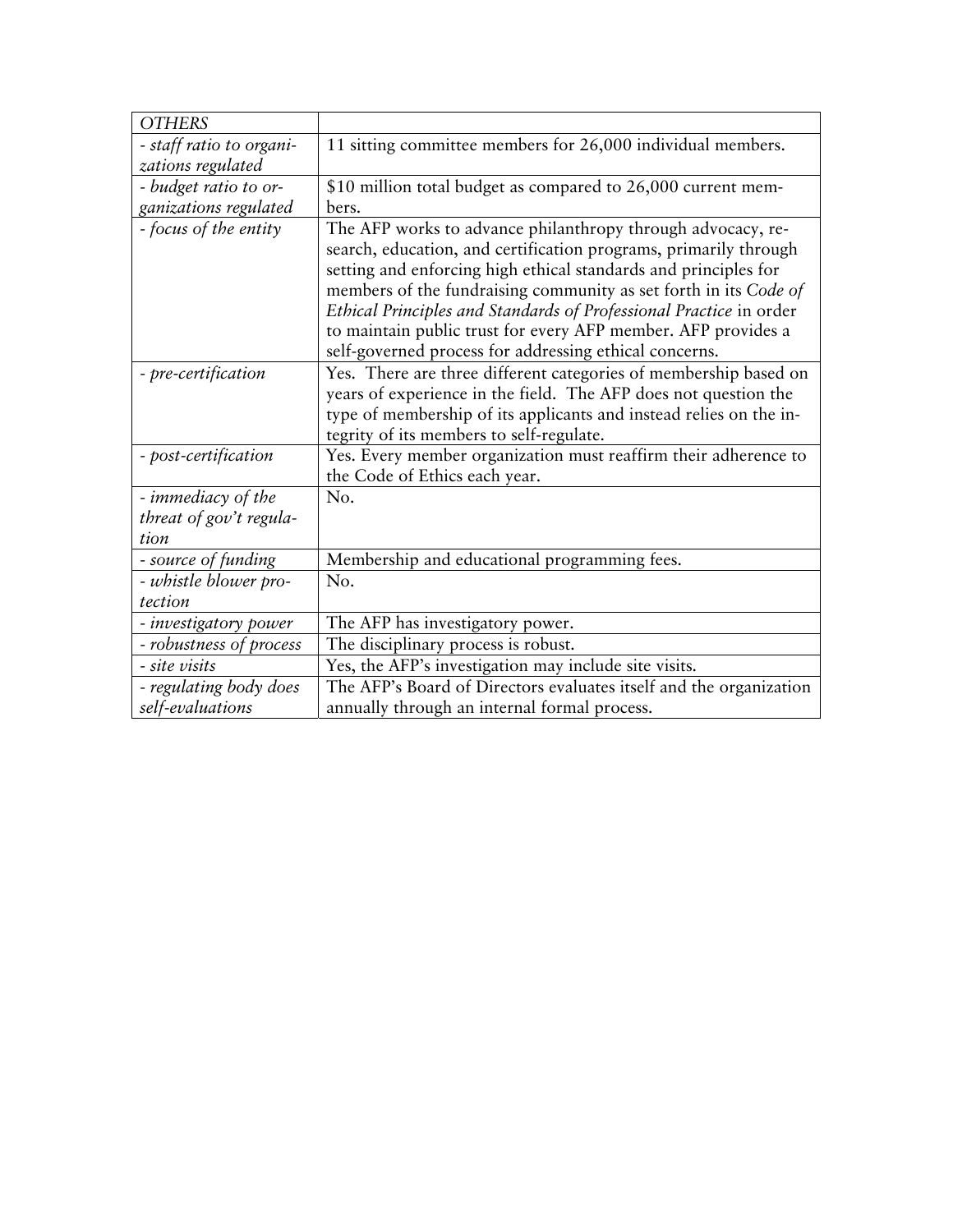## **New York State Bar Association**  [www.nysba.org](http://www.nysba.org/) EIN Number: N/A NTEE Code: N/A

| Factor                                            | Description                                                                                                                                                                                                                                                                                                               |
|---------------------------------------------------|---------------------------------------------------------------------------------------------------------------------------------------------------------------------------------------------------------------------------------------------------------------------------------------------------------------------------|
| <b>SANCTIONS</b>                                  |                                                                                                                                                                                                                                                                                                                           |
| - legal enforceability                            | No. The NY courts handle all disciplinary actions against law-<br>yers. The State Bar is able to make recommendations to the<br>courts about the rules or about individual cases, but its judgments<br>are not final or legally enforceable.                                                                              |
| - other enforceability                            | The State Bar may impose loss of membership, but this has never<br>been reported except in the case of a lawyer having been dis-<br>barred by the courts first. In addition, it issues letters of caution,<br>admonition, or reprimand.                                                                                   |
| - history of enforce-<br>ment                     | No.                                                                                                                                                                                                                                                                                                                       |
| - disclosure of sanc-<br>tions                    | No. Formal ethics opinions issued by the Committee on Profes-<br>sional Ethics can be purchased. These opinions are presented to<br>the Court for its consideration in disciplinary procedures. Letters<br>of caution, admonition, or reprimand are not made public but are<br>retained as part of the attorney's record. |
| VALUE OF                                          |                                                                                                                                                                                                                                                                                                                           |
| <b>ACCREDITATION</b>                              |                                                                                                                                                                                                                                                                                                                           |
| - ability to market to<br>funders                 | No.                                                                                                                                                                                                                                                                                                                       |
| - ability to market to<br>members                 | Yes.                                                                                                                                                                                                                                                                                                                      |
| - industry "buy-in"                               | Yes. New York has the largest number of members (70,000) of<br>any state with a voluntary bar. However, many lawyers belong to<br>their local city or county bars instead of the state-wide organiza-<br>tion.                                                                                                            |
| - monopoly power                                  | No. New York has a voluntary bar.                                                                                                                                                                                                                                                                                         |
|                                                   |                                                                                                                                                                                                                                                                                                                           |
| <b>SPECIFICITY</b>                                |                                                                                                                                                                                                                                                                                                                           |
| - specificity of sector or                        | The New York State Bar Association is concerned with legal prac-                                                                                                                                                                                                                                                          |
| sub-sector regulated<br>- specificity of activity | tice in New York.<br>Broad. The Bar is concerned with all aspects of legal practice.                                                                                                                                                                                                                                      |
| regulated                                         |                                                                                                                                                                                                                                                                                                                           |
|                                                   |                                                                                                                                                                                                                                                                                                                           |
| TRANSPARENCY<br>- dissemination of                | Yes. The Lawyer's Code of Professional Responsibility is widely                                                                                                                                                                                                                                                           |
| standards                                         | available.                                                                                                                                                                                                                                                                                                                |
| - disclosure of process                           | Yes. The process is available online.                                                                                                                                                                                                                                                                                     |
|                                                   |                                                                                                                                                                                                                                                                                                                           |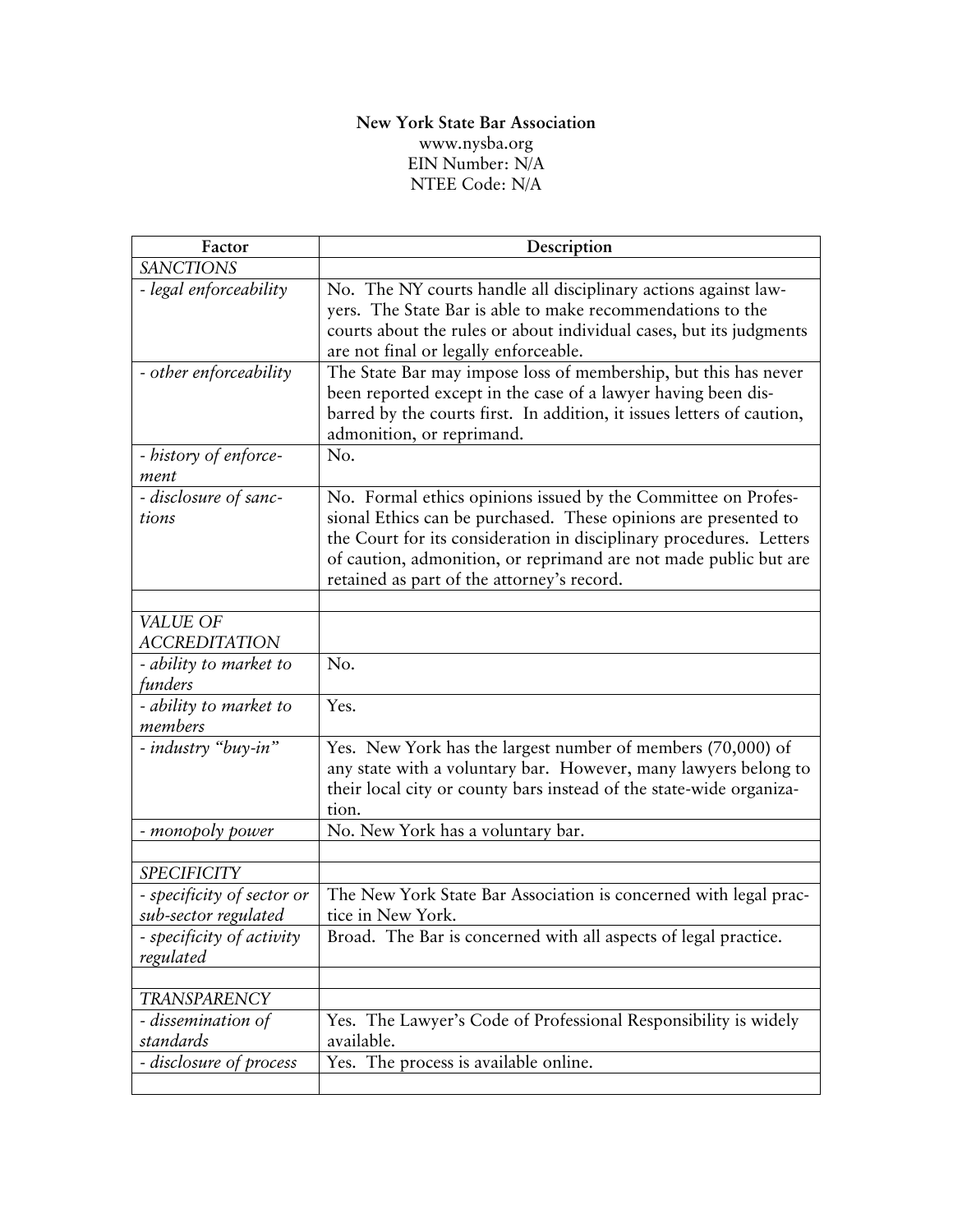| <b>OTHERS</b>         |                                                                                                                                                                                                                                                  |
|-----------------------|--------------------------------------------------------------------------------------------------------------------------------------------------------------------------------------------------------------------------------------------------|
| - staff ratio to or-  | The NYSBA's staff of 118 is relative to its 70,000 members.                                                                                                                                                                                      |
| ganizations regu-     |                                                                                                                                                                                                                                                  |
| lated                 |                                                                                                                                                                                                                                                  |
| - budget ratio to or- | The NYSBA's budget of \$21 million is relative to its 70,000 mem-                                                                                                                                                                                |
| ganizations regu-     | bers.                                                                                                                                                                                                                                            |
| lated                 |                                                                                                                                                                                                                                                  |
| - focus of the entity | Regulation of lawyers is one activity of the organization. It is also<br>involved in influencing legislation, raising judicial standards, advo-<br>cating voluntary pro bono legal services for the poor, and providing<br>continuing education. |
| - pre-certification   | Prerequisites for membership include having passed the bar exam.                                                                                                                                                                                 |
| - post-certification  | Continuing education is required by the NY courts to maintain one's<br>license, and continuing membership in the State Bar depends on not<br>being disbarred by the courts.                                                                      |
| - immediacy of the    | No.                                                                                                                                                                                                                                              |
| threat of gov't regu- |                                                                                                                                                                                                                                                  |
| lation                |                                                                                                                                                                                                                                                  |
| - source of funding   | Dues and fees from members provide the NYSBA's funding.                                                                                                                                                                                          |
| - whistle blower pro- | Yes.                                                                                                                                                                                                                                             |
| tection               |                                                                                                                                                                                                                                                  |
| - investigatory       | Yes. The committee will investigate complaints.                                                                                                                                                                                                  |
| power                 |                                                                                                                                                                                                                                                  |
| - robustness of proc- | The robustness of the disciplinary process is medium. While the                                                                                                                                                                                  |
| ess                   | Committee on Standards of Attorney Conduct investigates viola-                                                                                                                                                                                   |
|                       | tions, it has no enforcement capability. The most it can do is to                                                                                                                                                                                |
|                       | make a recommendation to the courts.                                                                                                                                                                                                             |
| - site visits         | No.                                                                                                                                                                                                                                              |
| - regulating body     | Yes. The State Bar self-evaluates.                                                                                                                                                                                                               |
| does self-evaluations |                                                                                                                                                                                                                                                  |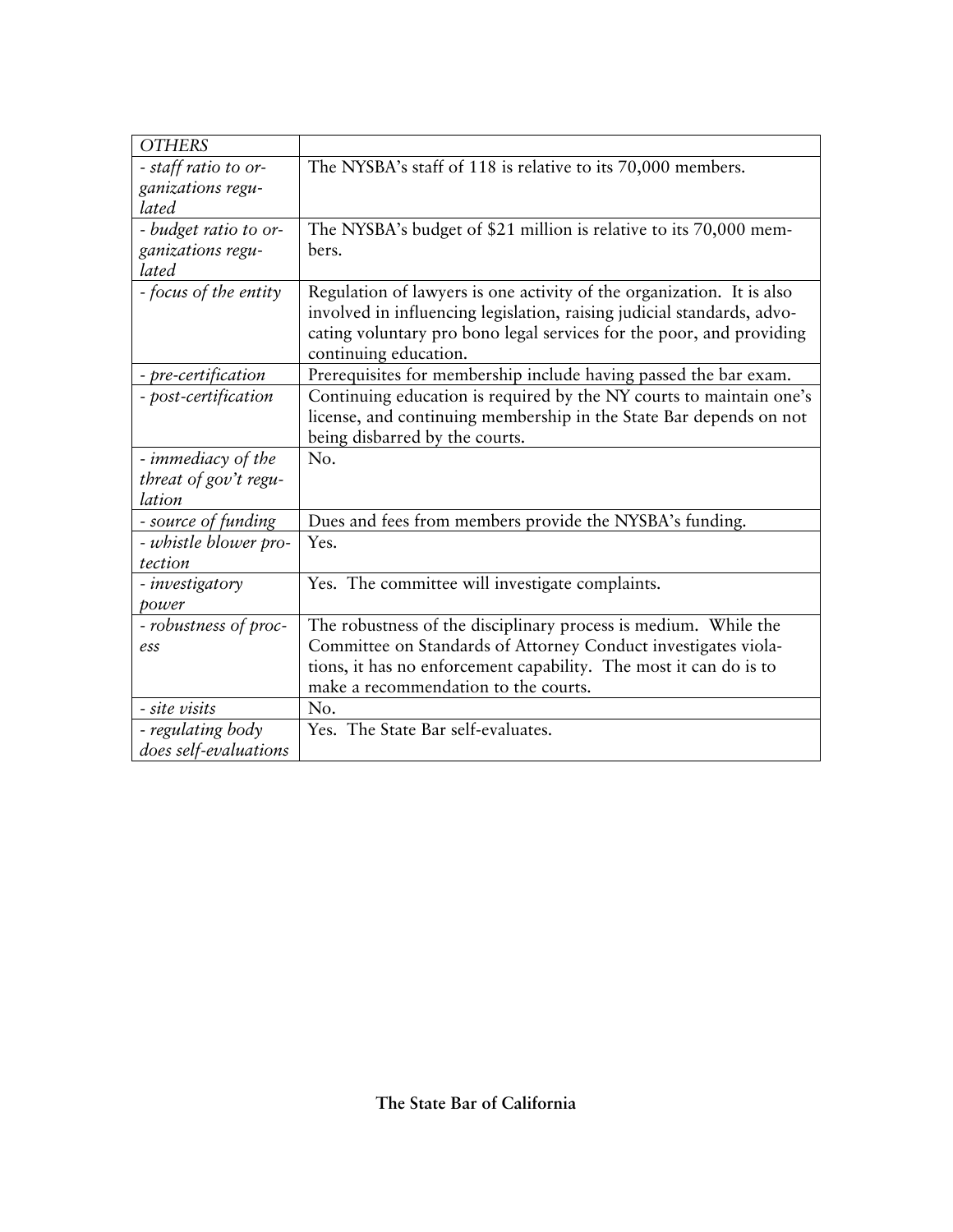#### www.calbar.ca.gov EIN Number: 94-6001385 NTEE Code: N/A

| Factor                                             | Description                                                                                                                                                                                                                                                                                                                                                                                                                                                                                                  |
|----------------------------------------------------|--------------------------------------------------------------------------------------------------------------------------------------------------------------------------------------------------------------------------------------------------------------------------------------------------------------------------------------------------------------------------------------------------------------------------------------------------------------------------------------------------------------|
| <b>SANCTIONS</b>                                   |                                                                                                                                                                                                                                                                                                                                                                                                                                                                                                              |
| - legal enforceability                             | The State Bar is an administrative arm of the California Supreme<br>Court. Also, Chapter 342, Statutes of 1999, restored the Bar's<br>authority to collect fees from California lawyers at an average<br>rate of \$395/year for the year 2000.                                                                                                                                                                                                                                                               |
| - other enforceability                             | The independent State Bar Court recommends to the California<br>Supreme Court whether to suspend or disbar lawyers. The State<br>Bar may temporarily remove lawyers from practice ("involuntary<br>inactive status") when they are deemed to pose a substantial<br>threat of harm to clients or to the public. For lesser offenses, the<br>State Bar may issue public or private reprovals. Suspension or<br>disbarring of lawyers must be approved by the California Su-<br>preme Court.                    |
| - history of enforce-<br>ment                      | California was one of the first unified bars in the US, having uni-<br>fied in 1927. In 2002, it received 12,051 complaints. It resolved<br>4,852 situations. In 2002, the Office of the Chief Trial Counsel<br>issued 69 warning letters, 98 resource letters, 39 agreements in<br>lieu of discipline, 2,867 dismissals, 587 terminations; in 88 cases<br>resignations were tendered with charges pending; 146 stipulated<br>disciplines were filed; and 402 notices of disciplinary charges<br>were filed. |
| - disclosure of sanc-<br>tions                     | Yes. Public reprovals may be issued. The public also may check<br>an attorney's bar membership record online.                                                                                                                                                                                                                                                                                                                                                                                                |
|                                                    |                                                                                                                                                                                                                                                                                                                                                                                                                                                                                                              |
| VALUE OF<br><b>ACCREDITATION</b>                   |                                                                                                                                                                                                                                                                                                                                                                                                                                                                                                              |
| - ability to market to<br>funders                  | Yes.                                                                                                                                                                                                                                                                                                                                                                                                                                                                                                         |
| - ability to market to<br>members                  | Yes. Funders and members are the same; all funding comes from<br>membership fees and dues.                                                                                                                                                                                                                                                                                                                                                                                                                   |
| - industry "buy-in"                                | Yes. There is mandatory membership.                                                                                                                                                                                                                                                                                                                                                                                                                                                                          |
| - monopoly power                                   | Yes. California has a unified Bar and therefore membership is<br>mandatory.                                                                                                                                                                                                                                                                                                                                                                                                                                  |
|                                                    |                                                                                                                                                                                                                                                                                                                                                                                                                                                                                                              |
| <b>SPECIFICITY</b>                                 |                                                                                                                                                                                                                                                                                                                                                                                                                                                                                                              |
| - specificity of sector or<br>sub-sector regulated | The legal practice in CA is regulated by the State Bar.                                                                                                                                                                                                                                                                                                                                                                                                                                                      |
| - specificity of activity<br>regulated             | Broad. The California State Bar regulates all aspects of legal prac-<br>tice.                                                                                                                                                                                                                                                                                                                                                                                                                                |
|                                                    |                                                                                                                                                                                                                                                                                                                                                                                                                                                                                                              |
| <b>TRANSPARENCY</b>                                |                                                                                                                                                                                                                                                                                                                                                                                                                                                                                                              |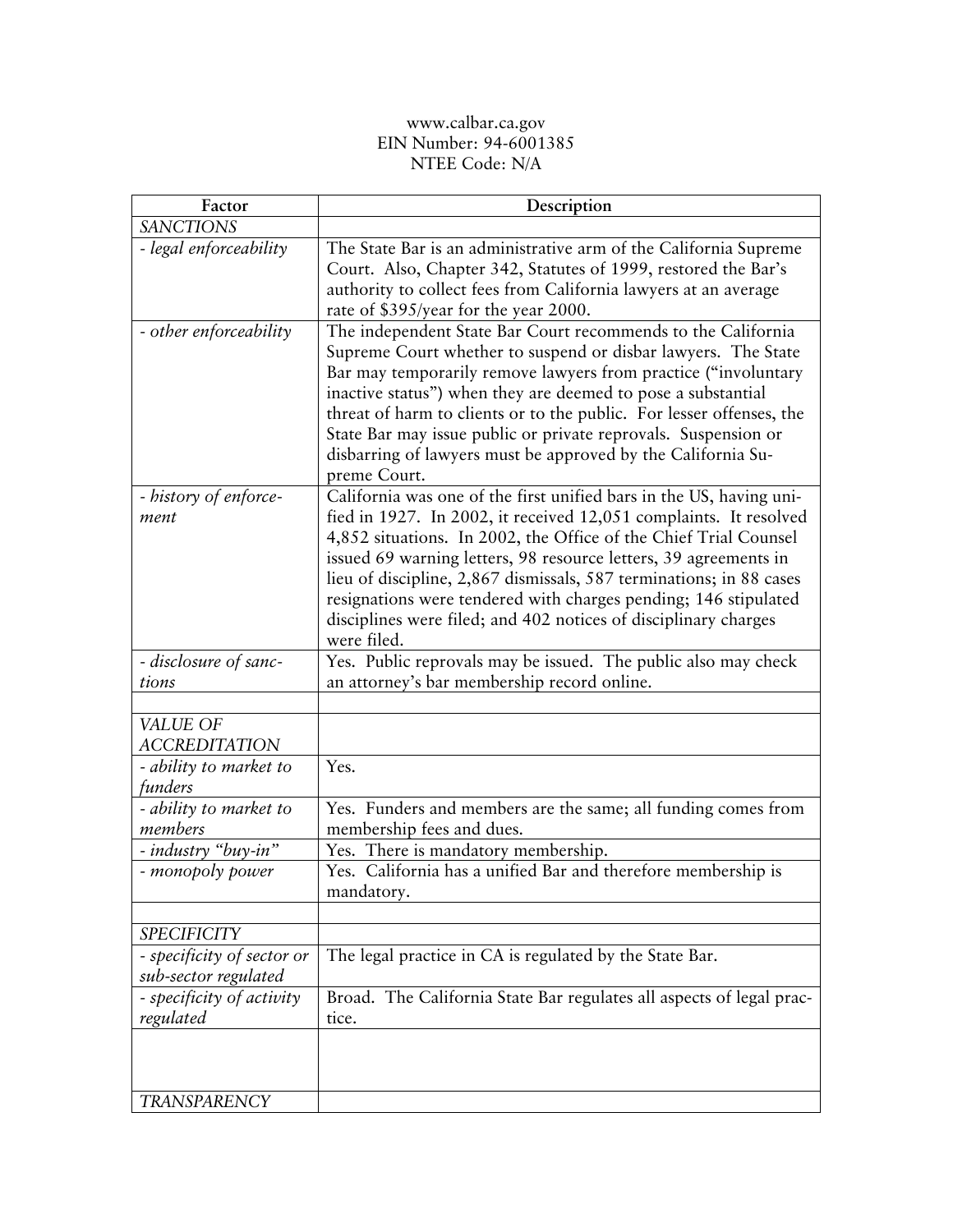| - dissemination of       | Yes. Standards are available online or in print.                     |
|--------------------------|----------------------------------------------------------------------|
| standards                |                                                                      |
| - disclosure of process  | Yes. The process is detailed online.                                 |
|                          |                                                                      |
| <b>OTHERS</b>            |                                                                      |
| - staff ratio to organi- | With 200,321 lawyers in April 2005, California is the largest in-    |
| zations regulated        | tegrated bar in the nation. The State Bar Court has 10 judges.       |
| - budget ratio to or-    | In 2002, the California's State Bar's general fund budget was        |
| ganizations regulated    | \$50.8 million, about 80% of which funded the Bar's attorney dis-    |
|                          | ciplinary activities. This is relative to California's 200,321 law-  |
|                          | yers.                                                                |
| - focus of the entity    | Regulation of lawyers, while a major activity of the Bar, is part of |
|                          | the organization's larger work. The Bar also provides continuing     |
|                          | education, public services, aid in the development of pro bono       |
|                          | programs, etc.                                                       |
| - pre-certification      | Upon passing the bar in California and paying dues, a lawyer be-     |
|                          | comes a member.                                                      |
| - post-certification     | The Bar requires 25 hours of continuing education every 3 years.     |
|                          | The Bar offers "Ethics School" for attorneys found to be in need     |
|                          | of remedial measures.                                                |
| - immediacy of the       | No.                                                                  |
| threat of gov't regula-  |                                                                      |
| tion                     |                                                                      |
| - source of funding      | The state bar relies on dues and fees for its funding.               |
| - whistle blower pro-    | Yes. Complaints can be made anonymously.                             |
| tection                  |                                                                      |
| - investigatory power    | Yes. The State Bar Court has investigatory power.                    |
| - robustness of process  | The disciplinary process is robust.                                  |
| <i>- site visits</i>     | Yes. The State Bar Court's investigation may include site visits.    |
| - regulating body does   | Yes. The State Bar self-evaluates.                                   |
| self-evaluations         |                                                                      |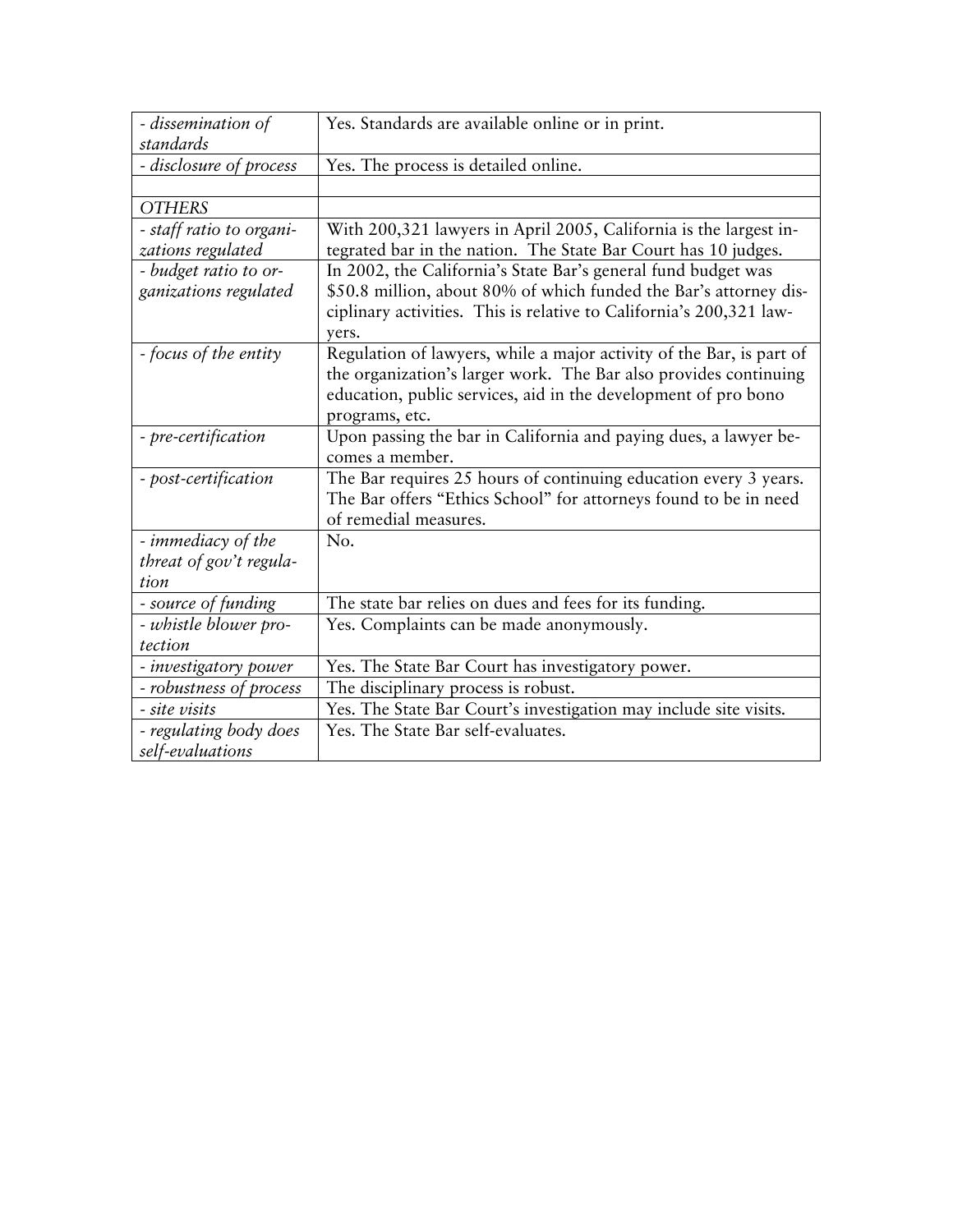(3) Entities that regulate both entities and individuals: The following entity regulates both entities and individuals:

**National Association of Securities Dealers**: The NASD is the primary private-sector regulator of America's securities industry. It is empowered as a regulator by the Maloney Act (15 USCS §780-3). The NASD licenses individuals and admits firms to the securities industry, writes rules to govern their behavior, examines them for regulatory compliance, and disciplines those who fail to comply. The NASD oversees and regulates trading in equities, corporate bonds, securities futures, and options, and provides education and qualification examinations to industry professionals while supporting securities firms in their compliance activities. The NASD has authority to fine, suspend, or expel any brokerage firm or registered securities representative that violates its standards. The NASD is quite powerful as a regulator because (1) its sanctions are legally enforceable, (2) its sanctions, including suspensions and fines, are comprehensible and effective, (3) it has a strong history of enforcing its sanctions, (4) its sanctions are publicly disclosed, and (5) its investigatory powers, guaranteed by law, are quite broad.

Our analysis of the selected self-regulatory entity that regulates both organizations and individuals concluded that the single most significant factor contributing to the effectiveness of this self-regulatory model is *legal enforceability* of sanctions.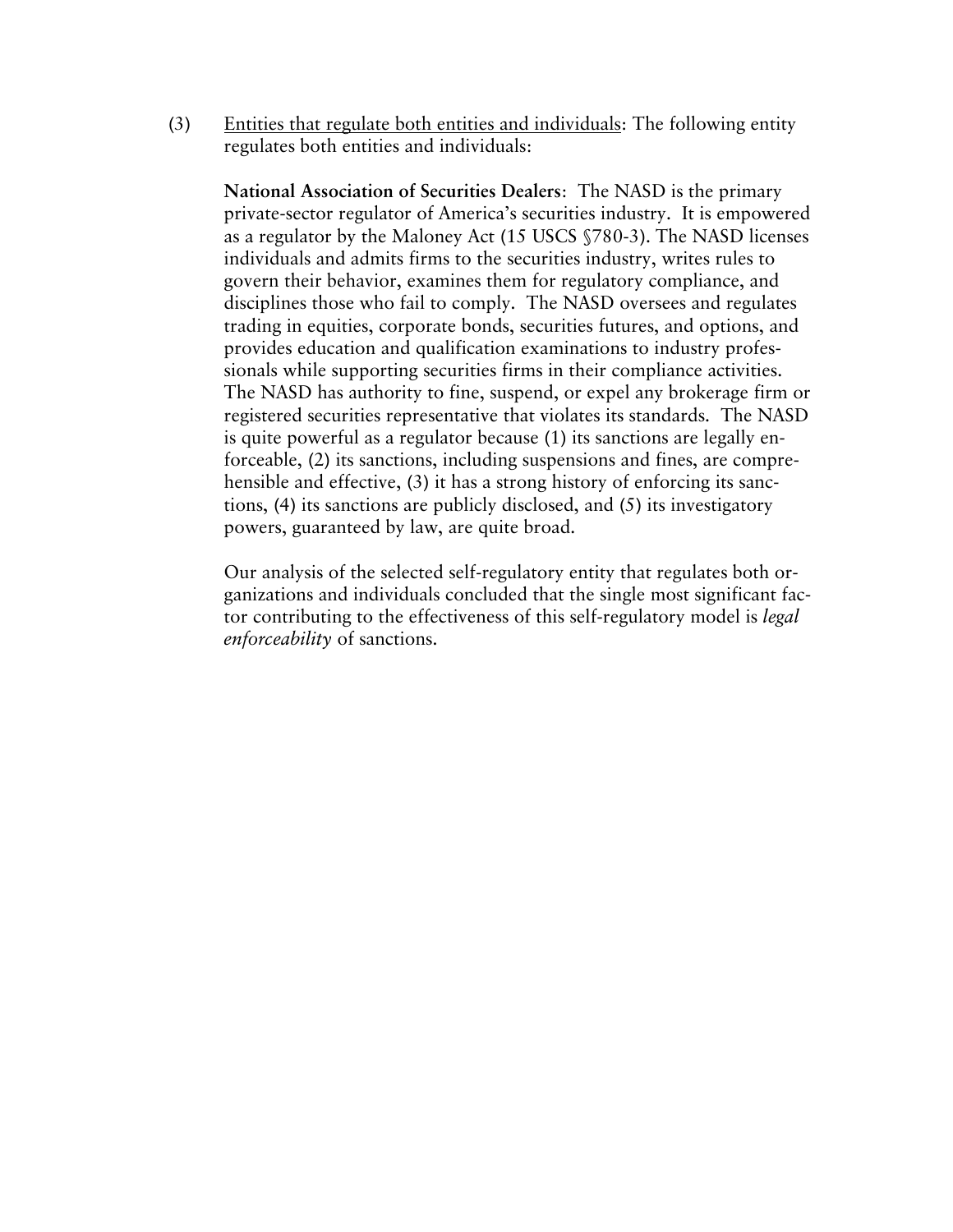#### **National Association of Securities Dealers**  [www.nasd.com](http://www.nasd.com/) EIN Number: 53-0088710 NTEE Code: Z99

| Factor                                             | Description                                                       |
|----------------------------------------------------|-------------------------------------------------------------------|
| <b>SANCTIONS</b>                                   |                                                                   |
| - legal enforceability                             | 15 USCS §780-3 (2004) (the "Maloney Act") empowers the            |
|                                                    | NASD to regulate the securities industry.                         |
| - other enforceability                             | The NASD has authority to fine, suspend, or expel any bro-        |
|                                                    | kerage firm or registered securities representative that violates |
|                                                    | its standards.                                                    |
| - history of enforcement                           | The NASD was established in 1945; in 2003, 1,410 discipli-        |
|                                                    | nary actions were reported, 827 individuals were suspended or     |
|                                                    | expelled from industry, and \$3 million in fines were collected.  |
| - disclosure of sanctions                          | Yes. These sanctions are made public, and you can "Check          |
|                                                    | Your Broker's Background" on the NASD website. Also,              |
|                                                    | monthly reports of disciplinary actions are posted online.        |
|                                                    |                                                                   |
| VALUE OF                                           |                                                                   |
| <b>ACCREDITATION</b>                               |                                                                   |
| - ability to market to fun-                        | N/A. The government funds the NASD.                               |
| ders                                               |                                                                   |
| - ability to market to<br>members                  | N/A. The NASD does not have members.                              |
| - industry "buy-in"                                |                                                                   |
|                                                    | Yes. NASD oversight is mandatory.                                 |
| - monopoly power                                   | Yes.                                                              |
| <b>SPECIFICITY</b>                                 |                                                                   |
|                                                    |                                                                   |
| - specificity of sector or<br>sub-sector regulated | The NASD regulates the securities industry.                       |
| - specificity of activity                          | Broad. The NASD regulations affect all aspects of the opera-      |
| regulated                                          | tions of its constituents in the securities industry.             |
|                                                    |                                                                   |
| <b>TRANSPARENCY</b>                                |                                                                   |
| - dissemination of stan-                           | Yes. The regulations are readily available.                       |
| dards                                              |                                                                   |
| - disclosure of process                            | Yes. The process is detailed online.                              |
|                                                    |                                                                   |
|                                                    |                                                                   |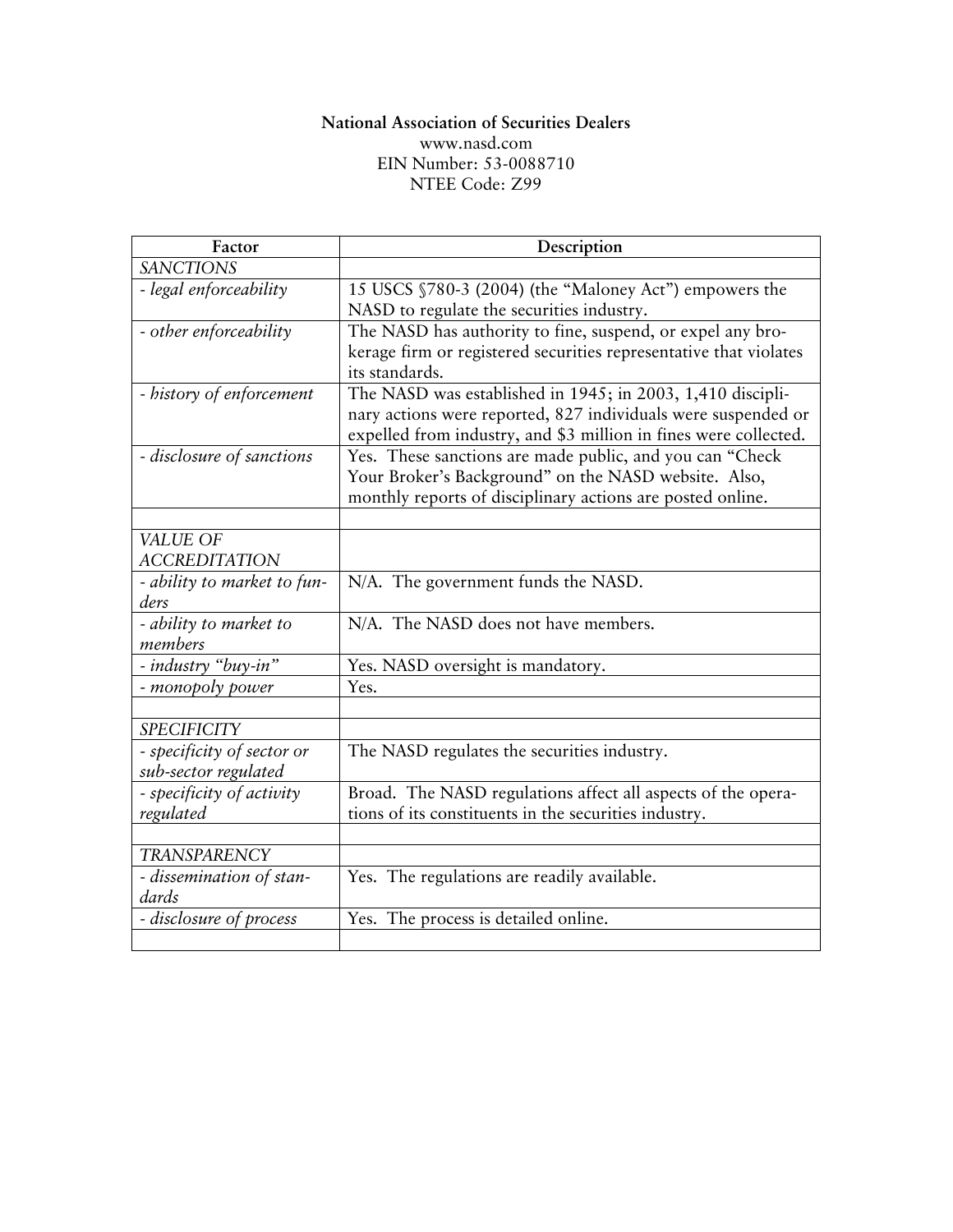| <b>OTHERS</b>        |                                                                          |
|----------------------|--------------------------------------------------------------------------|
| - staff ratio to or- | The NASD's 2,000 member staff is relative to the 5,100 firms and         |
| ganizations regu-    | 659,000 securities representatives that it regulates.                    |
| lated                |                                                                          |
| - budget ratio to    | The NASD's annual budget of more than \$500 million is relative to       |
| organizations        | the 5,100 firms and 659,000 securities representatives that it regu-     |
| regulated            | lates.                                                                   |
| - focus of the en-   | The NASD is involved in licensing and admission to the industry,         |
| tity                 | writing rules to govern their behavior, examination for regulatory       |
|                      | compliance, and discipline of those not in compliance with the regula-   |
|                      | tions. It also provides education and qualification exams to industry    |
|                      | professionals; oversees and regulates trading in equities, corporate     |
|                      | bonds, securities futures, and options; and operates the largest securi- |
|                      | ties dispute resolution forum in the world. It enforces not only its     |
|                      | own rules, but also federal securities laws, rules, and regulations, and |
|                      | the rules of the Municipal Securities Rulemaking Board.                  |
| - pre-certification  | The NASD issues licenses for entrance to industry.                       |
| - post-certification | The NASD examines for regulatory compliance.                             |
| - immediacy of the   | The government already has threatened to regulate, which is why the      |
| threat of $gov't$    | NASD was formed.                                                         |
| regulation           |                                                                          |
| - source of funding  | The federal government provides the NASD's funding.                      |
| - whistle blower     | Yes. The NASD makes the process as confidential as possible, and has     |
| protection           | tools for filing tips on its website. However, it does not guarantee     |
|                      | that the complainant's identity will not be discovered in the course of  |
|                      | an investigation.                                                        |
| - investigatory      | Yes. The NASD has broad investigatory power.                             |
| power                |                                                                          |
| - robustness of      | The robustness of the enforcement process is very high.                  |
|                      |                                                                          |
| process              |                                                                          |
| - site visits        | Yes. The NASD conducts site visits.                                      |
| - regulating body    | Yes. The NASD does self-evaluations.                                     |
| does self-           |                                                                          |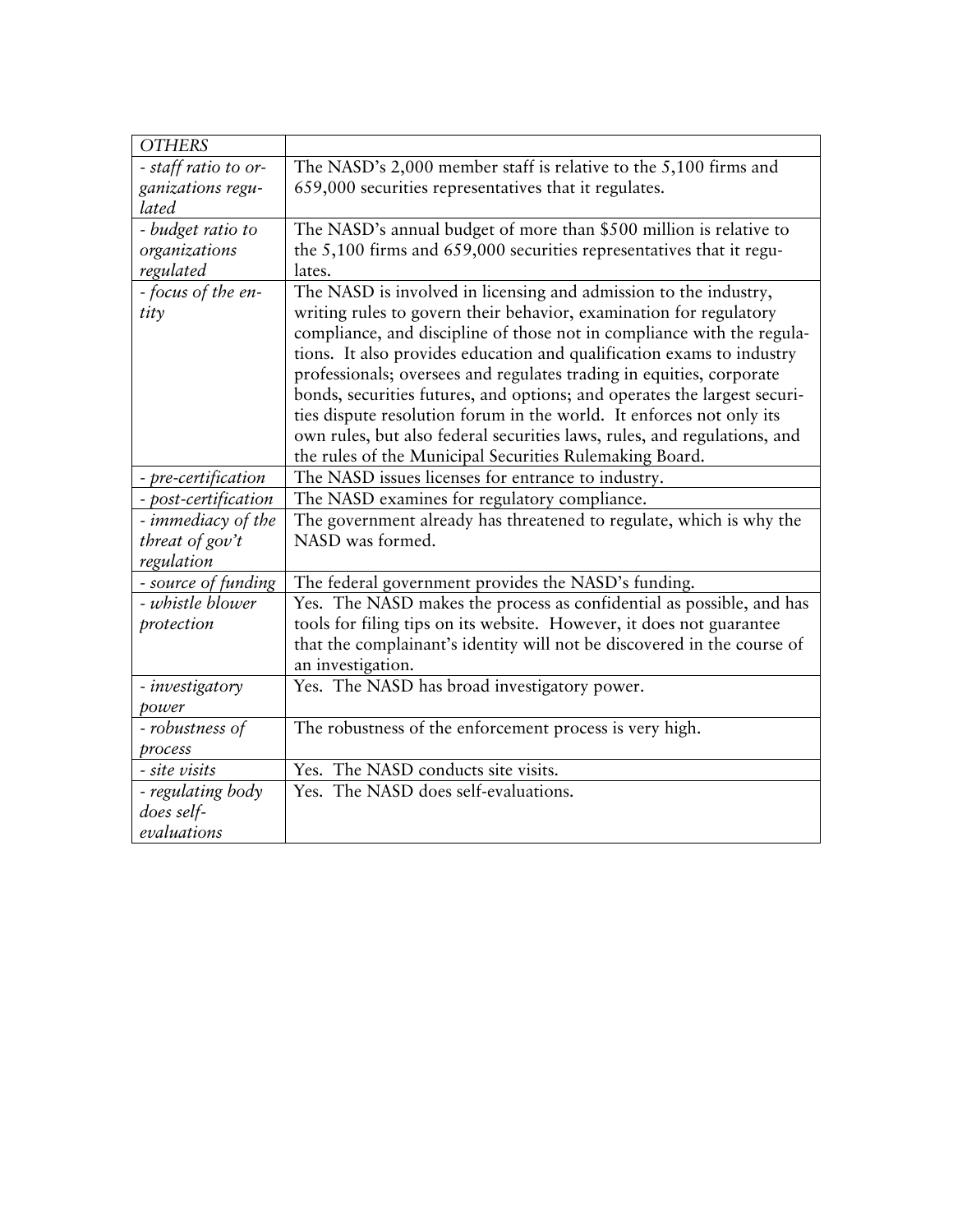#### Conclusions

 Self-regulatory structures are frequently important contributors to the integrity, efficiency, and overall health of various economic sectors in our country. They are not merely important but are absolutely critical to the nonprofit sector, and most crucially to charities and social welfare organizations within it. $^6$  $^6$  Charities and social welfare organizations are, of course, subject to governmental oversight on both the federal and state levels. The resources dedicated to this vital task are vastly insufficient, however. On the federal level, Internal Revenue Service staffing has increasingly fallen behind the growth of the organizations it oversees.<sup>[7](#page-59-1)</sup> On the state level, there are only a handful of states where the Attorney General's charity office operates meaningfully.[8](#page-59-2)

 In the resulting partial vacuum of governmental oversight, self-regulation is an indispensable tool for setting standards, identifying malfeasance and misfeasance, and improving the integrity and efficiency of the nation's charities and social welfare organizations. Even if the current Congressional focus results in new legislation, self-regulation will continue to be a centrally important contributor not only to the improvement of nonprofit performance but also to the perception that the sector generally is performing properly. Because the nonprofit sector depends on public support, it must not only be, but be seen to be, subject to careful and vigilant oversight. Government oversight alone never has been and never will be sufficient to accomplish that task.

 It follows that improving self-regulation is an extremely important goal for the nonprofit sector. To advance towards this goal, it will be helpful to identify organizations that have done it well, tease out the reasons why they have succeeded where others have not, and ascertain the factors or attributes that most significantly contribute to their effectiveness. Those insights, in turn, have the potential to con-

 $\overline{a}$ 

<span id="page-59-2"></span><sup>8</sup> MARION R. FREMONT-SMITH, op. cit. supra n. 6, at 443, quoting with approval a characterization of such charity offices as "inactive, ineffective, understaffed, overwhelmed, or some combination of these." In some jurisdictions, the state charity officials are not located in the office of the Attorney General, but those states are nevertheless included in the observations made above.

<span id="page-59-0"></span><sup>&</sup>lt;sup>6</sup> We here adopt the definitions of  $\frac{1}{2}$  501(c)(3) and 501(c)(4) of the Internal Revenue Code of 1986, as amended.

<span id="page-59-1"></span><sup>7</sup> *See, e.g.*, the data set forth in MARION R. FREMONT-SMITH, GOVERNING NON-PROFIT ORGANIZATIONS: FEDERAL AND STATE LAW AND REGULATION 460-61 (2004). The author concludes that "[t]he exempt organizations branch has continued to deal with inadequate personnel and outmoded computer systems," and that "[t]he result has been a dearth of guidance in the form of revenue rulings and procedures, failure to improve reporting forms, and a reduction in the number of audits to a level that has raised concern as to the integrity of the system." Ibid.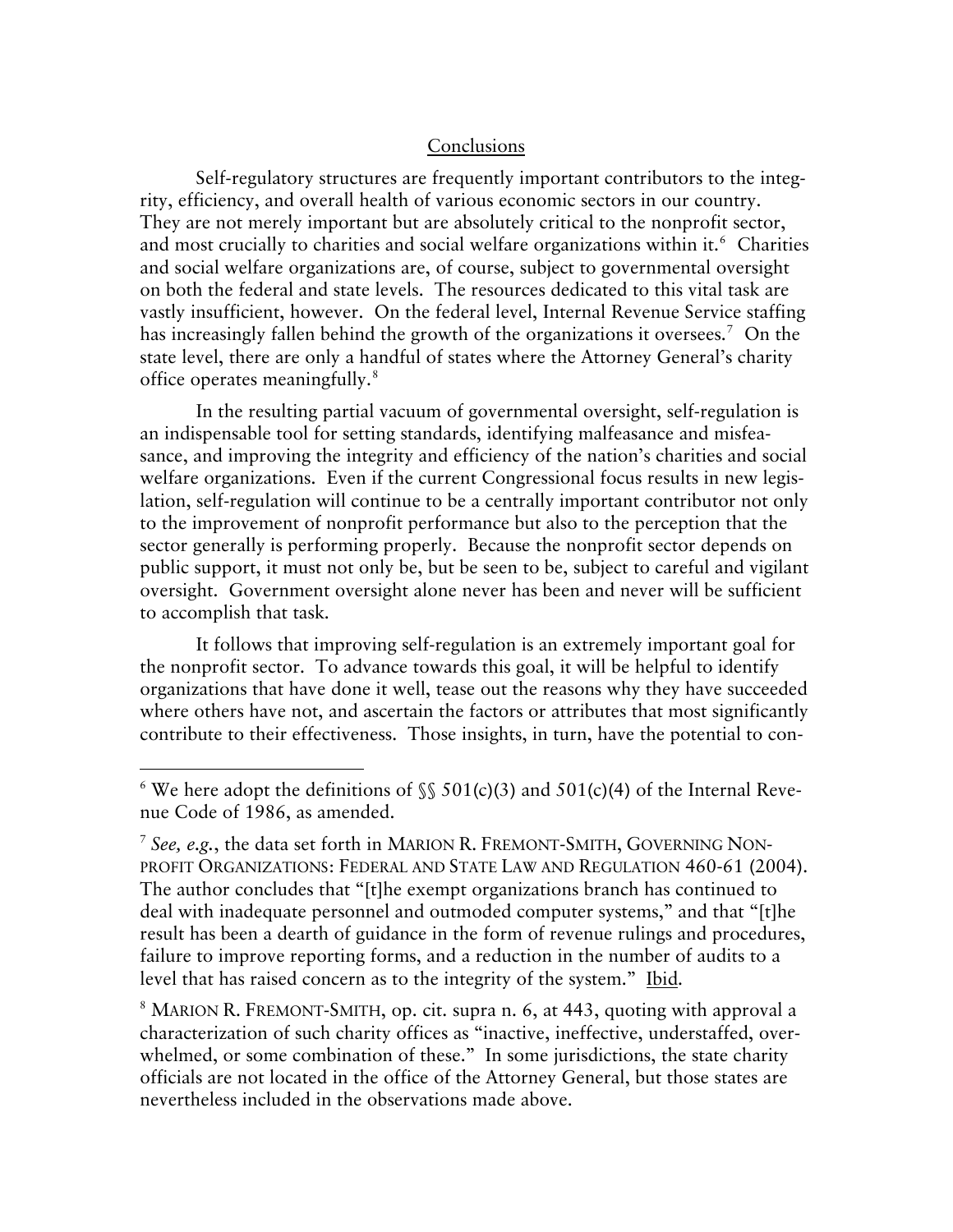tribute to improved self-regulation by existing organizations and to the design and implementation of better new self-regulatory systems when and where appropriate.

 Expectations, however, should remain nuanced. In a free society, no amount of governmental regulation and oversight, even coupled with vibrant and vigorous self-regulatory initiatives, will prevent all nonprofit fraud, misfeasance, or ineffectiveness. If the virtues of self-regulation are trumpeted with too much enthusiasm, disappointment is inevitable when scandals eventually occur. Protecting and promoting the luster of the sector is important, but that will best be accomplished by moderate, rather than hyperbolic, predictions of the benefits that accrue from self-regulation.

 Probably the single most significant factor contributing to the effectiveness of any self-regulatory model is legal enforceability of its standards. This may at first appear to be an oxymoron: if self-regulation is, by definition, regulation by organizations other than governments, how can *legal* enforceability be an attribute of *self*regulation? There are instances, however, in which non-governmental organizations have been allowed to establish their own standards (not designed or dictated by government) for regulating a sector, but with sanctions for non-compliance imposed by laws adopted by the government. For example, the National Association of Securities Dealers ("NASD") is not a governmental organization, but its standards and procedures for regulating brokers and dealers in the securities markets are sanctioned by federal law. The Public Company Accounting Oversight Board ("PCAOB") is similarly effective based on the legal enforceability of its sanctions.

 There is a subtle line to observe here: if government, in addition to providing legal sanctions, intrudes unduly into either the substance of self-regulatory standards or the processes by which they are applied, the so-called self-regulatory organization may become a mere agent of the government. In this report, it is assumed that self-regulatory standards and procedures, even if subject to legal sanctions, will be established and implemented without undue influence from government. While it is not possible to state any precise delimitation of permissible governmental participation, if government moves too far from respectful observer to participating standard setter, the resulting model will not be and should not be considered to be self-regulation.

 Short of legally enforceable sanctions, a self-regulatory system with other meaningful sanctions may also be quite powerful. The best example is the authority to accredit organizations coupled with the authority to withdraw the accreditation, when the accreditation is required either (1) to enable to the organization to engage in the activities for which it is formed (monopoly power) or (2) for funding by government and private grant makers (ability to market to funders).

The Middle States Association of Colleges and Schools and the Western Association of Schools and Colleges, like several other similar bodies charged with accrediting U.S. colleges and universities, are not governmental organizations, set their own standards and criteria for evaluating tertiary institutions, and perform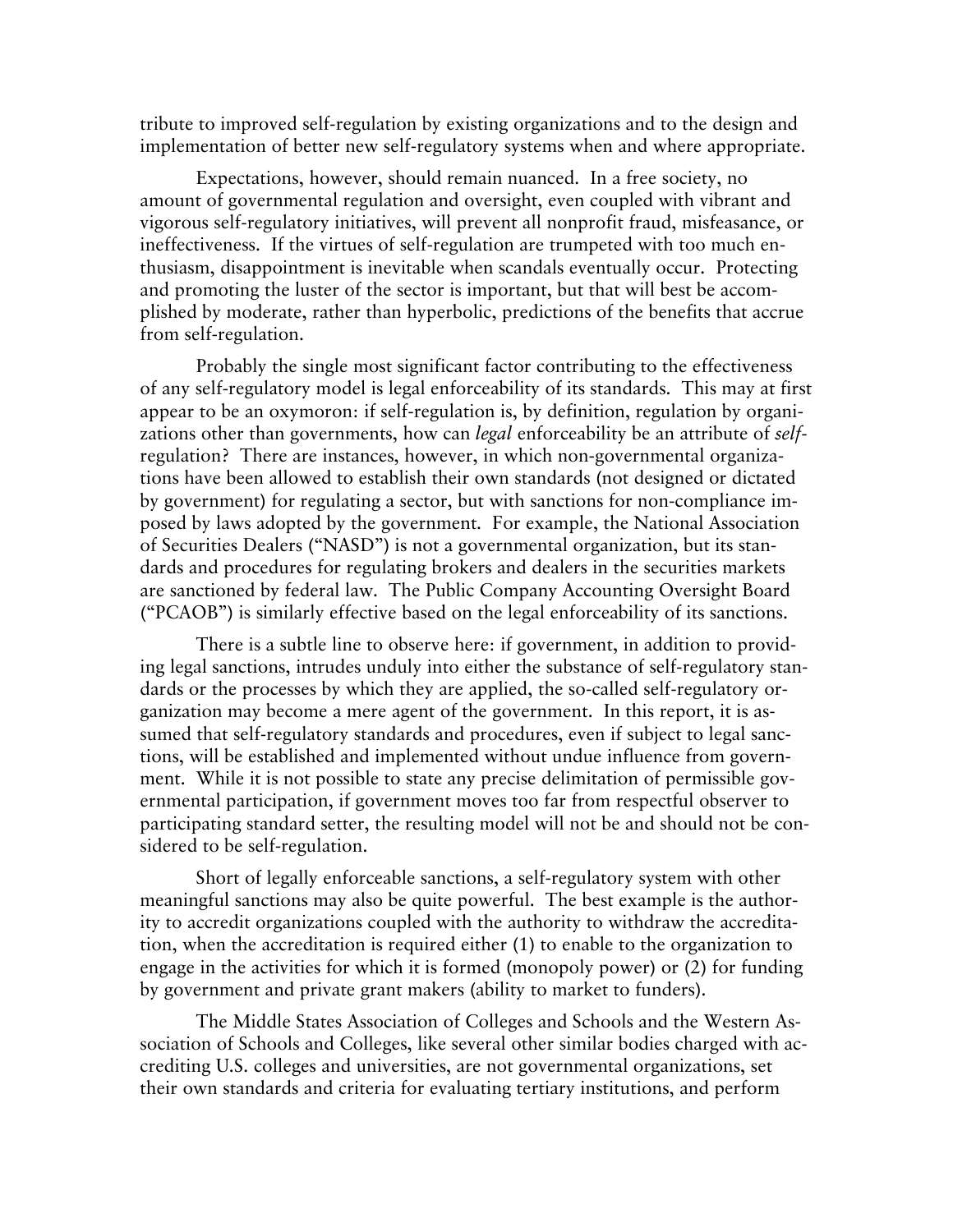their own accreditations. Their findings, however, are relied on by government in granting or withholding funding of the institutions subject to such accreditation. The Middle States Association of Colleges and Schools and the Western Association of Schools and Colleges thus represent two of the most potent examples of selfregulatory schemes based primarily on the impact of their accreditations on major funders.

Other examples of effective self-regulatory schemes, although lacking both legal enforceability and monopoly power, are the American Association of Museums and the Evangelical Council for Financial Accountability. Although membership in both organizations is purely voluntary, funding for regulated organizations is often predicated on membership and accreditation. Both organizations have strong histories of revoking accreditations when appropriate, precipitating a meaningful impact on access to necessary funds. Both organizations also employ robust and complex processes for attaining and maintaining accreditation, including substantial application requirements, recertification, and site visits.

Effective monopoly power without legal enforceability is illustrated by the Australian Council for International Development, the Joint Commission on Accreditation of Healthcare Organizations, the National Council of YMCAs of the USA, the State Bar of California, and the United Way of America. These self-regulatory bodies are quite effective because they have enforceable authority to preclude organizations or individuals from a career or profession or line of business by revoking accreditation. This is a severe sanction and thus sustains substantial compliance with the standards of practice established by those organizations. In order for this factor to be strong, however, the self-regulatory body must control or significantly influence access to a meaningful area of activity or employment, and it must have the necessary staff, budget, powers, and processes to make the risk of expulsion for noncompliance substantial. The organization's history of enforcement is also material.

 The specificity of standards is also a factor influencing self-regulatory effectiveness. Standards designed for the regulation of the financial affairs of religious organizations may be more focused and admit of more clarity and precision than standards covering the ethical or managerial behavior generally of all organizations in the nonprofit sector. The tighter the focus — either of the nature of the regulated conduct or of the members of the regulated class — the more likely it is that the self-regulatory standards will be clearly understood by those subject to them, viewed by them as relevant and appropriate, and embraced in practice. Conversely, the broader the coverage of the standards — in substance or applicability — the greater the risk that they may be seen as overly general, perceived as "soft" and perhaps even irrelevant, and given merely lip service. This would be true in any area of self-regulation, but because of the vast diversity within and scope of the nonprofit sector, it is particularly true, there, that one size may not easily fit all.

If one were to structure a model of self-regulation that could effectively impact the integrity, efficiency, and overall health of a sector or subsector, legally